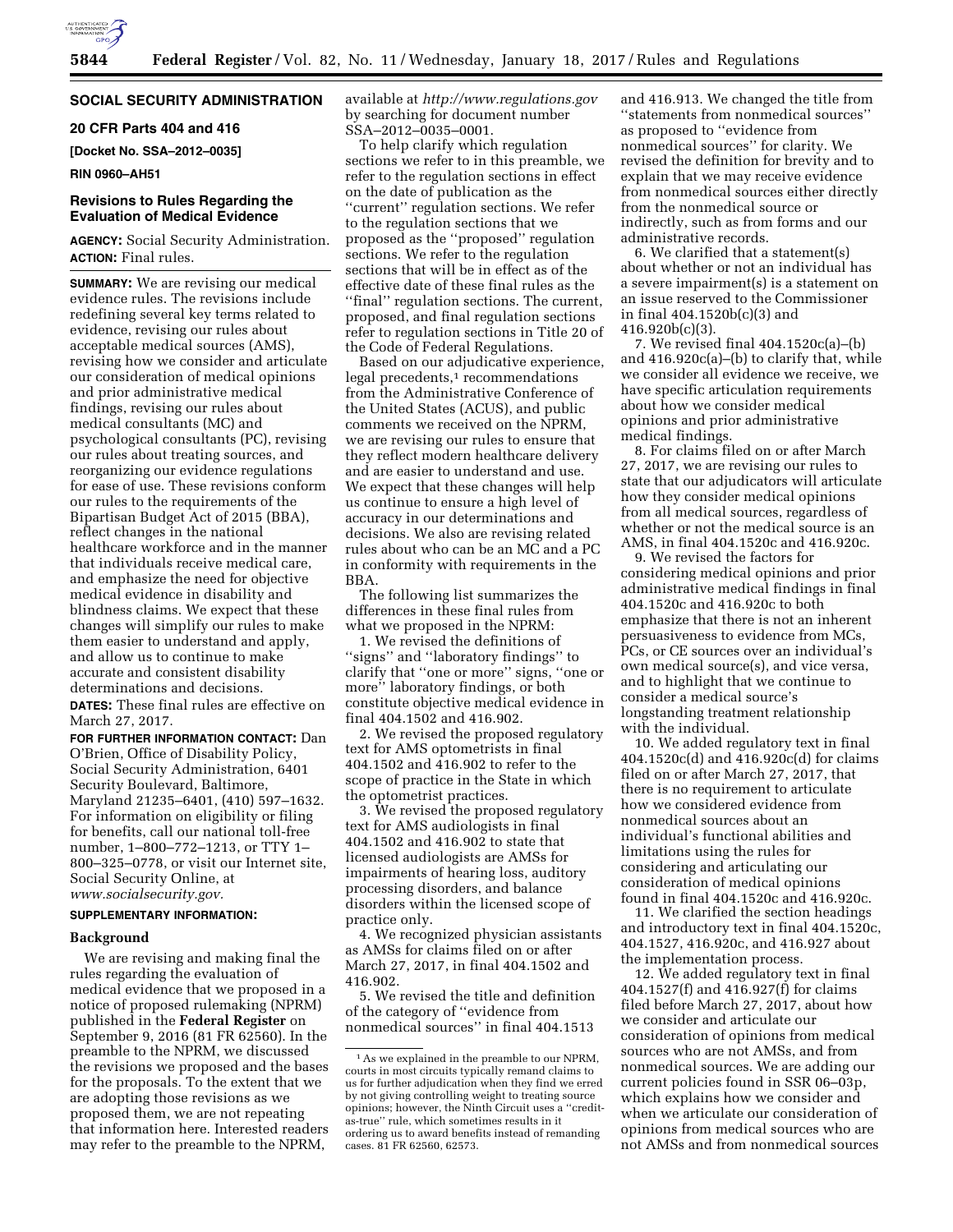under our current rules, into the final rules for these claims.

13. We revised the criteria for which audiologists may perform audiometric testing in sections 2.00B and 102.00B of the Listings 2 to be consistent with our revision to recognize licensed audiologists as AMSs. We now state that audiometric testing must be performed by, or under the direct supervision of, a licensed audiologist or otolaryngologist.

14. We did not adopt our proposal to recognize independently practicing psychologists with master's-level education as qualified to be PCs. Instead, we will continue to follow our current policies about who is qualified to be a PC, which generally require a doctorate-level education degree, in final 404.1616 and 416.1016.

15. We made a number of nonsubstantive revisions relating to the revisions listed above, as part of our effort to reorganize our regulations for ease of use, to use consistent terminology throughout our rules, to reflect revisions to regulatory text made by other rules since publication of the NPRM, and for clarity.

Because of these revisions, these final rules retain only two programmatic distinctions between AMSs and medical sources who are not AMSs in our regulations for claims filed on or after March 27, 2017. First, we need objective medical evidence from an AMS to establish the existence of a medically determinable impairment(s) at step 2 of the sequential evaluation process. Second, in a few instances, we need specific evidence from an AMS to establish that an individual's impairment meets a Listing.4

### **Effect on Certain Social Security Rulings (SSR)**

We will also rescind the following SSRs that are otherwise inconsistent with or duplicative of these final rules:

• SSR 96–2p: Titles II and XVI: Giving Controlling Weight to Treating Source Medical Opinions.5

• SSR 96–5p: Titles II and XVI: Medical Source Opinions on Issues Reserved to the Commissioner.6

• SSR 96–6p: Titles II and XVI: Consideration of Administrative Findings of Fact by State Agency Medical and Psychological Consultants and Other Program Physicians and Psychologists at the Administrative Law

5 61 FR 34490 (July 2, 1996).

Judge and Appeals Council Levels of Administrative Review; Medical Equivalence.7

• SSR 06–03p: Titles II and XVI: Considering Opinions and Other Evidence from Sources Who Are Not ''Acceptable Medical Sources'' in Disability Claims; Considering Decisions on Disability by Other Governmental and Nongovernmental Agencies.8

In addition, because we will rescind SSR 96–6p, we will publish a new SSR that will discuss certain aspects of how administrative law judges (ALJ) and the Appeals Council (AC) must obtain evidence sufficient to make a finding of medical equivalence.

## **Public Comments**

We received 383 comments on the NPRM, which are available for public viewing at *[http://www.regulations.gov.](http://www.regulations.gov)*  These comments were from:

• Individual citizens and claimant representatives;

• Members of Congress;

• Various professional organizations, such as the American Speech-Language Hearing Association (ASHA), American Psychological Association Practice Organization, American Academy of Family Physicians, American Academy of Pediatrics, American Optometric Association, and the American Association for Justice;

• National groups representing claimant representatives, such as the National Organization of Social Security Claimants' Representatives, the National Coalition of Social Security and SSI Advocates, and the National Association of Disability Representatives;

• Advocacy groups, such as the Consortium for Citizens with Disabilities, The Arc, the Community Legal Services of Philadelphia, and the North Carolina Coalition to End Homelessness; and

• Organizations representing our employees and employees of State agencies, such as the National Council of Disability Determination Directors, National Association of Disability Examiners, and the Association of Administrative Law Judges.

While we received several public comments in support of our proposed rules, we received many public comments that opposed our proposed revisions and that suggested alternative solutions to the policy changes we proposed. Among the most common concerns that the public comments raised were that:

• We should recognize additional medical sources as AMSs;

• The NPRM appeared to favor evidence from MCs, PCs, and consultative examination (CE) providers over evidence from an individual's own medical sources;

• We should continue to value or emphasize the individual's relationship with a treating source, including giving controlling weight to the medical source statements of treating sources in certain situations; and

• We should provide written analysis about medical opinions from all of an individual's own medical sources, regardless of whether the medical source is an AMS.

We carefully considered the comments. We strive to have clear and fair rules because our adjudicative process is non-adversarial.9 To help maintain the fairness of our rules and our administrative review process, we have made several revisions in these final rules.

We discuss below the significant comments we received. Because some of the comments were long, we have condensed, summarized, and paraphrased them. We have tried to summarize the commenters' views accurately, and to respond to the significant issues raised by the commenters that were within the scope of the NPRM.

## **Sections 404.1502 and 416.902— Definitions for This Subpart**

*Comment:* We received several comments about our proposal to recognize Advanced Practice Registered Nurses (APRN) as acceptable medical sources (AMS). While most of these commenters supported our proposal, a few commenters said that APRN qualifications were not equivalent to those of physicians, who are AMSs. Another commenter asked us to specify in the regulatory text that APRNs include Nurse Practitioners (NP) to reduce confusion.

*Response:* We agree with the comments that supported our proposal to recognize APRNs as AMSs for purposes of our programs. Although APRNs are not physicians, including APRNs as AMSs reflects the modern primary healthcare delivery system, including how healthcare is delivered in many rural areas.10 In addition, the Institute of Medicine recommended Federal agencies recognize the advanced level of care provided by APRNs.<sup>11</sup>

<sup>2</sup>Part 404 Subpart P Appendix 1.

<sup>3</sup>See 42 U.S.C. 423(d)(3) and 1382c(a)(3)(D). 4See, for example, our rules for xeroderma pigmentosum in Listings 8.07A and 108.07A.

<sup>&</sup>lt;sup>7</sup> 61 FR 34466 (July 2, 1996).

<sup>9</sup>Current 404.900(b) and 416.1400(b).

<sup>10</sup>Agency for Healthcare Research and Quality, available at *[http://www.ahrq.gov/research/findings/](http://www.ahrq.gov/research/findings/factsheets/primary/pcwork3/index.html) [factsheets/primary/pcwork3/index.html.](http://www.ahrq.gov/research/findings/factsheets/primary/pcwork3/index.html)* 

<sup>11</sup>Committee on the Robert Wood Johnson Foundation Initiative on the Future of Nursing, at Continued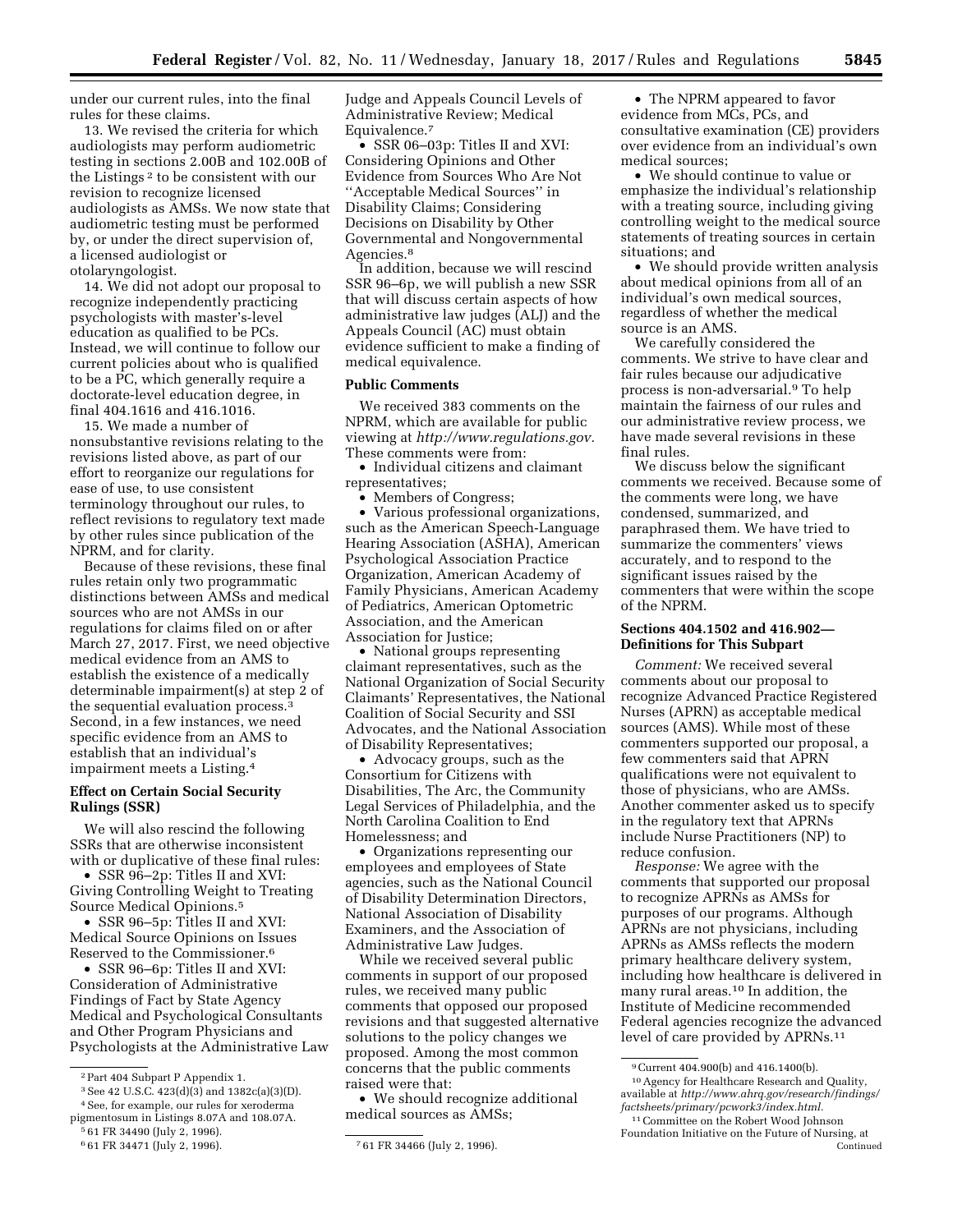Furthermore, State licensure requirements for APRNs are rigorous. To receive APRN licensure, all States require these medical sources to be registered nurses and to have earned advanced nursing educational degrees. In addition, nearly all States require APRNs to obtain and maintain national certification by a standard advanced nursing credentialing agency,<sup>12</sup> and this certification requires extensive education and training.13 Despite minor variability in names and licensure requirements, a growing number of States are adopting the Consensus Model for APRN Regulation from the American Association of Nurse Practitioners, which defines the standards for licensure, accreditation, certification, education, and practice.14

While we appreciate the suggestion to specify in our rules that APRNs include NPs, we did not adopt it. As we stated in the preamble to the NPRM,15 APRNs include four types of medical sources: Certified Nurse Midwife, NP, Certified Registered Nurse Anesthetist, and Clinical Nurse Specialist. Although the majority of States use the APRN title, a minority of States use other similar titles, such as Advanced Practice Nurse and Advanced Registered Nurse Practitioner. We will maintain a current list of State-specific AMS titles in our subregulatory instructions to help our adjudicators identify the appropriate titles for APRNs.

*Comment:* Several commenters supported our proposal to include

12 In a very few States, the advanced nursing credentialing is optional. These are: (1) California for Nurse Practitioners, see Cal.C.Reg. 16.8.1482, available at *[http://www.rn.ca.gov/pdfs/regulations/](http://www.rn.ca.gov/pdfs/regulations/bp2834-r.pdf) [bp2834-r.pdf;](http://www.rn.ca.gov/pdfs/regulations/bp2834-r.pdf)* (2) Indiana for Nurse Practitioners and Clinical Nurse Specialists, see Indiana's Administrative Code 848 IAC 4–1–4 and –5, available at *[http://www.in.gov/pla/files/ISBN.2011](http://www.in.gov/pla/files/ISBN.2011_EDITION.pdf)*\_ *[EDITION.pdf;](http://www.in.gov/pla/files/ISBN.2011_EDITION.pdf)* (3) New York, see Education Law Article 139 § 6910 for Nurse Practitioners and Clinical Nurse Specialists, available at *[http://](http://www.op.nysed.gov/prof/nurse/article139.htm) [www.op.nysed.gov/prof/nurse/article139.htm,](http://www.op.nysed.gov/prof/nurse/article139.htm)* and Article 140 § 79–5.2 for Midwives, available at *[http://www.op.nysed.gov/prof/midwife/part79-](http://www.op.nysed.gov/prof/midwife/part79-5.htm) [5.htm;](http://www.op.nysed.gov/prof/midwife/part79-5.htm)* and 4) Oregon for Clinical Nurse Specialists, see Oregon Rules 851–054–0040, available at *[http://](http://arcweb.sos.state.or.us/pages/rules/oars_800/oar_851/851_054.html)  [arcweb.sos.state.or.us/pages/rules/oars](http://arcweb.sos.state.or.us/pages/rules/oars_800/oar_851/851_054.html)*\_*800/oar*\_ *851/851*\_*[054.html.](http://arcweb.sos.state.or.us/pages/rules/oars_800/oar_851/851_054.html)* 

13See, for example, the American Academy of Nurse Practitioners Certification Program, available at *[http://www.aanpcert.org/ptistore/control/certs/](http://www.aanpcert.org/ptistore/control/certs/qualifications)  [qualifications.](http://www.aanpcert.org/ptistore/control/certs/qualifications)* 

14See National Council of State Boards of Nursing Campaign for Consensus, available at *[https://](https://www.ncsbn.org/738.htm) [www.ncsbn.org/738.htm,](https://www.ncsbn.org/738.htm)* and the Consensus Model for APRN Regulation: Licensure, Accreditation, Certification & Education, available at *[http://](http://www.aacn.nche.edu/education-resources/APRNReport.pdf) [www.aacn.nche.edu/education-resources/](http://www.aacn.nche.edu/education-resources/APRNReport.pdf) [APRNReport.pdf.](http://www.aacn.nche.edu/education-resources/APRNReport.pdf)* 

audiologists as AMSs. One commenter also supported the addition of audiologists as providers who could perform the otologic examination in order to establish the medically determinable impairment that causes hearing loss. Another commenter asked us to recognize that audiologists' scope of practice includes impairments of balance disturbance.

*Response:* We agree with these commenters. We included audiologists as AMSs and allow use of licensed audiologist-performed otologic examinations under Listings 2.00 and 102.00 in these final rules.

We also revised the final regulatory text to recognize that audiologists' scope of practice generally includes evaluation, examination, and treatment of certain balance impairments that result from the audio-vestibular system. However, some impairments involving balance involve several different body systems that are outside the scope of practice for audiologists, such as those involving muscles, bones, joints, vision, nerves, heart, and blood vessels. Therefore, we revised final 404.1502 and 416.902 to state that licensed audiologists are AMSs for impairments of hearing loss, auditory processing disorders, and balance disorders within the licensed scope of practice only.

*Comment:* Two commenters asked us to recognize audiologists as AMSs if they did not have State licensure but did have certification from the American Board of Audiology (ABA) or a Certificate of Clinical Competence in Audiology (CCC–A) from ASHA.

*Response:* We did not accept this comment because our existing practice has been to rely on State professional education and licensure requirements that are largely consistent with each other when we have expanded the AMS list.16 While we appreciate the background provided by the commenter, we do not find it contained persuasive rationale about why we should be able to use evidence from these unlicensed sources to help establish the existence of hearing loss, auditory processing disorders, or balance disorders. Moreover, an audiologist without a valid State license will not qualify as a medical source under final sections 404.1502(d) and 416.902(i).

*Comment:* The American Optometric Association suggested that we modify our AMS definition of optometrists to refer to the scope of practice as authorized by State licensure. By simply

stating that doctors of optometry can serve as an AMS according to their State's scope of practice laws, we would not need to go through the rulemaking process to change our regulations if a State chooses to change its scope of practice laws in the future.

*Response:* We agree with this comment, and we revised the final regulatory text about optometrists as AMSs. Specifically, we revised the proposed regulatory text for AMS optometrists in final 404.1502 and 416.902 to read, ''Licensed optometrist for impairments of visual disorders, or measurement of visual acuity and visual fields only, depending on the scope of practice in the State in which the optometrist practices.''

*Comment:* We received comments from several commenters, including the American Association of Physician Assistants, recommending that we add physician assistants (PA) to the AMS list. These commenters supported this recommendation by stating that PAs receive extensive medical education (approximately 27 months), have at least 2,000 hours of supervised clinical practice, are recognized as primary care providers, and must pass the Physician Assistant National Certifying Examination (PANCE).

*Response:* We are adopting this comment and recognizing PAs as AMSs. We agree that health care delivery continues to change and that PAs have an important and growing role as primary and specialty health care providers in many different health care settings. We agree that PAs receive extensive medical education, clinical experience, and pass the rigorous PANCE. Almost all States now require PAs to have at least a masters-level education, with the master's education level set to become the universal requirement in the near future.<sup>17</sup>

Consistent with our implementation process discussed more fully in the NPRM and below, we will recognize PAs as AMSs for claims filed on or after March 27, 2017, as we are doing for APRNs and audiologists.

*Comment:* We received many other public comments on the criteria we should use to add AMSs and whether we should add other medical sources, such as licensed clinical social workers (LCSW), to the AMS list. Most of these commenters supported recognizing LCSWs as AMSs, and they suggested we also add a wide variety of other medical sources and nonmedical sources,

the Institute of Medicine; Institute of Medicine: The Future of Nursing: Leading Change, Advancing Health (2011), available at *[http://](http://www.nationalacademies.org/hmd/Reports/2010/The-Future-of-Nursing-Leading-Change-Advancing-Health/Report-Brief-Scope-of-Practice.aspx) [www.nationalacademies.org/hmd/Reports/2010/](http://www.nationalacademies.org/hmd/Reports/2010/The-Future-of-Nursing-Leading-Change-Advancing-Health/Report-Brief-Scope-of-Practice.aspx)  [The-Future-of-Nursing-Leading-Change-Advancing-](http://www.nationalacademies.org/hmd/Reports/2010/The-Future-of-Nursing-Leading-Change-Advancing-Health/Report-Brief-Scope-of-Practice.aspx)[Health/Report-Brief-Scope-of-Practice.aspx.](http://www.nationalacademies.org/hmd/Reports/2010/The-Future-of-Nursing-Leading-Change-Advancing-Health/Report-Brief-Scope-of-Practice.aspx)* 

<sup>15</sup> 81 FR at 62568.

<sup>16</sup>The only exception has been for speechlanguage pathologists who meet certain certification requirements. See current 404.1513(a)(5) and  $416.913(a)(5)$ .

<sup>17</sup>See the *Accreditation Standards for Physician Assistant Education, Fourth Edition,* available at: *[http://www.arc-pa.org/wp-content/uploads/2016/](http://www.arc-pa.org/wp-content/uploads/2016/10/Standards-4th-Ed-March-2016.pdf)  [10/Standards-4th-Ed-March-2016.pdf.](http://www.arc-pa.org/wp-content/uploads/2016/10/Standards-4th-Ed-March-2016.pdf)*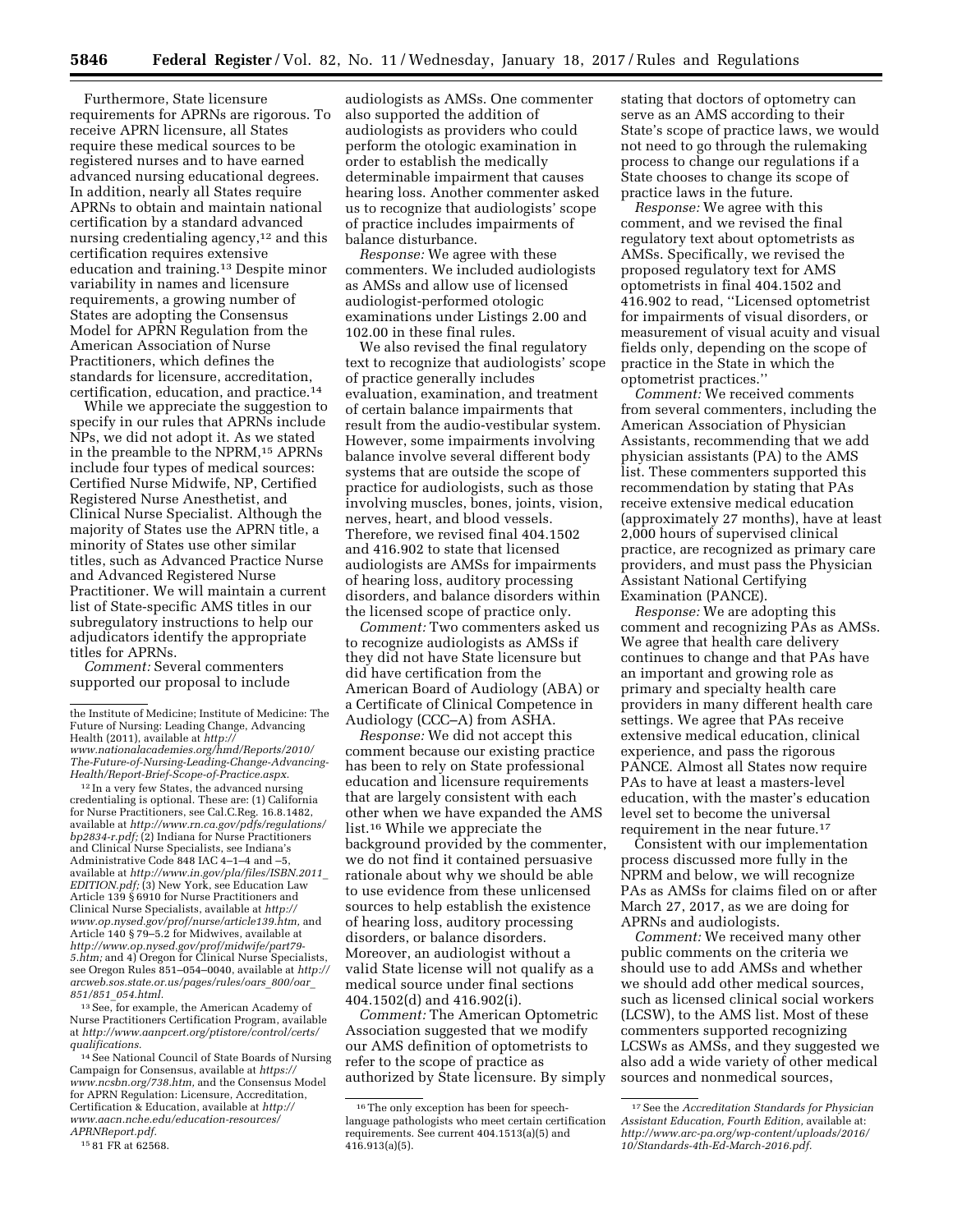including licensed marriage and family therapists (LMFT), registered nurses (RN), licensed professional counselors (LPC), physical therapists (PT), chiropractors, and even healthcare professionals without medical licensure.

*Response:* We value these comments, and we will continue to monitor licensure requirements for the medical sources the commenters suggested that we add. At this time, however, we have decided to add only APRNs, audiologists, and PAs as AMSs. Upon investigation of licensing requirements for other medical sources, we did not find a similar level of consistency or rigor in terms of education, training, certification, and scope of practice.

Many of the comments that asked us to expand the AMS list to these additional medical sources said we should recognize these medical sources as AMSs so we could begin to consider their evidence in our adjudicative process. However, as we stated in the NPRM, we currently consider all relevant evidence we receive from all medical sources regardless of AMS status. However, as we noted above, we need objective medical evidence from an AMS to establish that an individual has a medically determinable impairment, as required by the Social Security Act (Act).

Additionally, many comments focused upon the prevalence of these sources in the healthcare system, particularly for individuals who have mental impairments, are poor, or are experiencing homelessness. Comments that did address licensing requirements, training, and education for these medical sources did not demonstrate that they have sufficiently consistent and rigorous national licensing requirements for education, training, certification, and scope of practice that is equivalent to the current and final list of AMSs.

For RNs, licensure typically can be obtained with education at or below the bachelor's degree level.18 This is contrast to the current and new AMSs, for whom more rigorous education, training, and credentialing requirements are necessary.

For LCSWs, LPCs, LMFTs, PTs, and chiropractors, States significantly vary on titles, the required hours of experience for licensure, and the scope of practice, such as clinical and nonclinical practice. Our current and new

AMSs have licensure requirements that are more nationally consistent, which is essential for us to administer a national disability program.19

As to the comments that asked us to recognize nonmedical sources as AMSs, our rules require an AMS to be a ''medical source'' as defined in 404.1502 and 416.902. Therefore, we did not adopt those suggestions.

Although we will not recognize the additional suggested medical sources as AMSs at this time, we will continue to consider evidence from these medical sources under these final rules when we evaluate the severity of an individual's impairment(s) and its effect on the individual.

*Comment:* One commenter agreed with our proposed definition of ''medical source'' in proposed 404.1502 and 416.902. The commenter said including licensure and certification requirements as specified by State or Federal law would help to ensure that medical sources who provide evidence to us are qualified and practicing lawfully. Another commenter asked us to recognize an entire medical practice as a medical source instead of its individual providers because some individuals receive treatment from multiple medical sources employed by the same medical practice.

*Response:* We agree with the first comment, and we are adopting our proposed definition of ''medical source'' in these final rules. However, we did not adopt the second comment because a medical source is an individual, not an entity, under our current rules.20 Although we request evidence from medical practices, an entire practice itself is not capable of evaluating, examining, or treating an individual's impairments. A medical practice would not be able to perform a consultative examination at our request, or provide a medical opinion about an individual's functional abilities or limitations. Ultimately, individual medical practitioners and not their employing entities perform these functions. For these reasons, we did not adopt the recommendation to recognize an entire medical practice as a medical source.

*Comment:* Several commenters opposed our proposal to remove the term ''treating source'' from our regulations. One commenter opposed our proposal to recognize all of the medical sources that an individual identifies as his or her medical source instead of using the term ''treating

source'' for AMSs as defined in our current rules.

*Response:* While we acknowledge the importance of the relationship between an individual and his or her own medical sources, we are adopting our proposed regulatory text in these final rules. As part of our revisions to align our rules with how individuals now receive healthcare, it is appropriate to remove the distinction between a ''treating source''—who must be an AMS—and the other medical sources from whom an individual may choose to receive evaluation, examination, or treatment. This will allow us to select an individual's own medical source, regardless of AMS status, to be a preferred source to conduct a consultative examination (CE) if the medical source meets our other requirements for CE sources in final 404.1519h and 416.919h.

*Comment:* One commenter requested that we specify that licensed mental health care providers who are working within the scope of practice permitted by law are a type of healthcare worker, and therefore a medical source. Another commenter was concerned that the proposed regulatory definition of nonmedical source would cause confusion when a licensed mental healthcare provider works at a homeless shelter or social service agency instead of a medical practice.

*Response:* We agree that the definition of medical source includes licensed mental health care providers working within the scope of practice permitted by law. The definition of medical source in final 404.1502 and 416.902 is sufficiently broad to include licensed mental health care providers without the need to amend the regulatory definition. We do not consider the employer of a source to determine whether a source is a medical source. Instead, we look to whether the source meets the definition of a medical source. Part of our final definition of a ''medical source'' is that the source is working within the licensed scope of his or her practice. Therefore, when an individual is licensed as a healthcare worker by a State and is working within the scope of his or her practice under State or Federal law, we will consider the source to be a medical source.

*Comment:* Some commenters raised concern about the language in proposed sections 404.1502 and 416.902 that define ''objective medical evidence'' as ''signs, laboratory findings, or both.'' The commenters indicated that the proposed language appeared to state a new requirement that would make it ''extremely difficult'' to establish the existence of mental impairments and

<sup>18</sup>See Bureau of Labor Statistics Occupational Outlook Handbook: ''Registered Nurses'', available at *[http://www.bls.gov/ooh/Healthcare/Registered](http://www.bls.gov/ooh/Healthcare/Registered-nurses.htm)[nurses.htm,](http://www.bls.gov/ooh/Healthcare/Registered-nurses.htm)* and American Nurses Association, available at *[http://www.nursingworld.org/](http://www.nursingworld.org/EspeciallyForYou/What-is-Nursing/Tools-You-Need/RegisteredNurseLicensing.html)  [EspeciallyForYou/What-is-Nursing/Tools-You-](http://www.nursingworld.org/EspeciallyForYou/What-is-Nursing/Tools-You-Need/RegisteredNurseLicensing.html)[Need/RegisteredNurseLicensing.html.](http://www.nursingworld.org/EspeciallyForYou/What-is-Nursing/Tools-You-Need/RegisteredNurseLicensing.html)* 

<sup>19</sup>For example, all physicians, optometrists, and podiatrists have doctorate degrees. 20See, for example, current 404.1513(d) and

<sup>416.913(</sup>d).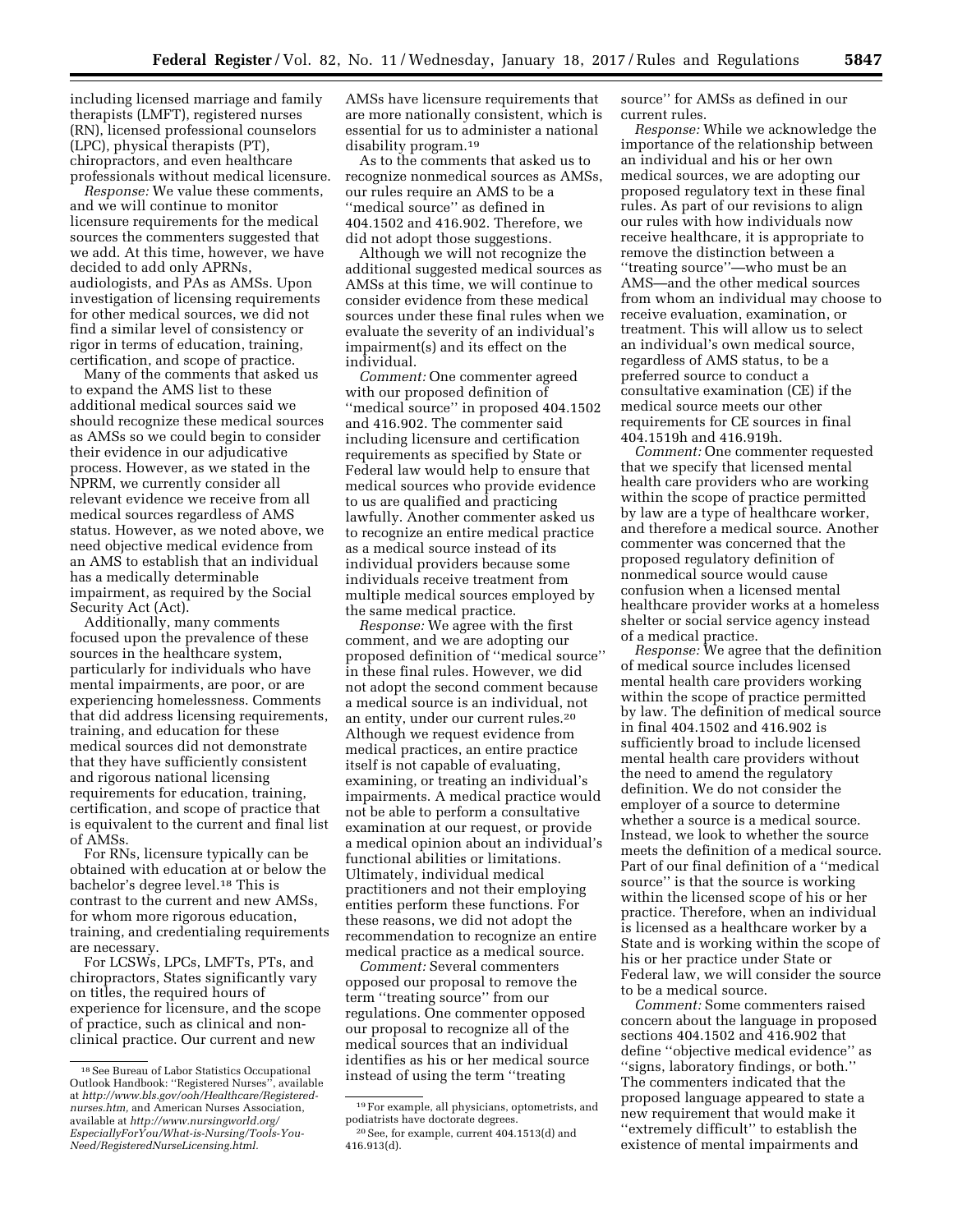impairments related to migraine headaches. The commenters suggested that we also consider a person's diagnosis, statement of symptoms, and medical source opinions to establish the existence of an impairment. One commenter thought the exclusion of symptoms from ''objective medical evidence'' conflicted with our recent final rules ''Revised Medical Criteria for Evaluating Mental Disorders.'' 21 Those final rules include references to symptoms of mental impairments in the introductory text and criteria of the mental disorders listings.

*Response:* We understand the commenter's concerns that we should not disadvantage individuals with mental and headache-related impairments, and these clarifications of our current policy will not change how we establish these medically determinable impairments.

The proposed definition of objective medical evidence in proposed 404.1502(f) and 416.902(k) is consistent with our current rules. We currently define objective medical evidence as signs *and* laboratory findings.22 To clarify our current policy, we redefine objective medical evidence as signs, laboratory findings, or both to make clear that signs alone *or* laboratory findings alone are objective medical evidence.

Our current rules require objective medical evidence consisting of signs or laboratory findings to establish impairments, including mental and headache-related impairments.<sup>23</sup> Current 404.1508 and 416.908 states that ''[a] physical or mental impairment must be established by medical evidence consisting of signs, symptoms, and laboratory findings, not only by your statement of symptoms.'' Thus, even under our current rules, mental and headache-related impairments must be established by objective medical evidence. These final rules merely clarify this current policy.

Another current policy that we are clarifying in the definition of ''signs'' in these final rules is that one or more medically demonstrable phenomena that indicate specific psychological abnormalities that can be observed, apart from your statements, such as abnormalities of behavior, mood, thought, memory, orientation, development, or perception, can be ''signs'' that establish a medically

determinable impairment. Additionally, psychological test results are laboratory findings that may establish medically determinable cognitive impairments.

Once we establish the existence of an impairment, we use evidence from all sources to determine the severity of the impairment and make the appropriate findings in the sequential evaluation process, such as whether an impairment meets the criteria of a Listing. This includes statements of symptoms, diagnoses, prognoses, and medical opinions.

Our recent final rules ''Revised Medical Criteria for Evaluating Mental Disorders'' discuss an individual's symptoms in the context of our assessments of the *severity* of a mental impairment and whether the mental impairment satisfies the listing criteria. However, we make these assessments *after* we determine that objective medical evidence establishes the existence of the mental impairment. Under our current rules, the proposed rules, and these final rules, an individual's statement of his or her symptoms cannot establish the existence of an impairment.

## **Sections 404.1504 and 416.904— Decisions by Other Governmental Agencies and Nongovernmental Entities**

*Comment:* While a few commenters agreed with our proposal not to provide analysis about decisions by other governmental agencies and nongovernmental entities in our decisions and determinations, other commenters disagreed that those decisions are inherently neither valuable nor persuasive. Some commenters stated these decisions are important evidence that we should always discuss because the rules or purposes of other disability programs are similar to our programs, while other commenters said we should discuss the decisions because they may be more or less probative to our decisionmaking due to the different standards used. Some commenters suggested we provide additional training to our adjudicators about the standards used by other governmental agencies and nongovernmental entities. Other commenters asserted that the Department of Veterans Affairs (VA) 100% disability ratings and Individual Unemployability (IU) ratings are highly probative to our decisionmaking by pointing to our own research showing veterans are substantially more likely to be found disabled than the general population of applicants. A few commenters said we should adopt a VA 100% disability rating or have a

with a VA disability rating is entitled to disability under the Act.

*Response:* While we acknowledge the commenters' concerns, we are adopting our proposal in these final rules.

As we stated in the notice of proposed rulemaking (NPRM), there are four reasons why we are not requiring our adjudicators to explain their consideration of these decisions—(1) the Act's purpose and specific eligibility requirements for disability and blindness differ significantly from the purpose and eligibility requirements of other programs; (2) the other agency or entity's decision may not be in the record or may not include any explanation of how the decision was made, or what standards applied in making the decision; (3) our adjudicators generally do not have a detailed understanding of the rules other agencies or entities apply to make their decisions; and (4) over time Federal courts have interpreted and applied our rules and Social Security Ruling (SSR) 06–03p differently in different jurisdictions.<sup>24</sup>

Although we are not requiring adjudicators to provide written analysis about how they consider the decisions from other governmental agencies and nongovernmental entities, we do agree with the commenters that underlying evidence that other governmental agencies and nongovernmental entities use to support their decisions may be probative of whether an individual is disabled or blind under the Act. In sections 404.1504 and 416.904 of the proposed rules, we provided that we would consider in our determination or decision the relevant supporting evidence underlying the other governmental agency or nongovernmental entity's decision that we receive as evidence in a claim. We clarify in final 404.1504 and 416.904 that we will consider all of the supporting evidence underlying the decision from another government agency or nongovernmental entity decision that we receive as evidence in accordance with final  $404.1513(a)(1)–(4)$ and 416.913(a)(1)–(4).

We are not adopting the suggestion that we should train our adjudicators on the various standards of other governmental agencies and nongovernmental entities that make disability or blindness decisions. Even with increased training, the actual decision reached under different standards is inherently neither valuable nor persuasive to determine whether an individual is disabled or blind under the requirements in the Act, for the

<sup>21</sup> 81 FR 66137 (Sept. 26, 2016).

<sup>22</sup>Current 404.1512(b)(1)(i) and 416.912(b)(1)(i), as defined in current 404.1528(b)–(c) and 416.928(b)–(c).

<sup>23</sup>See current 404.1508 and 416.908, as published on August 20, 1980 at 45 FR 55584, pp. 55586 and 55623. 24 81 FR at 62564–65. rebuttable presumption that someone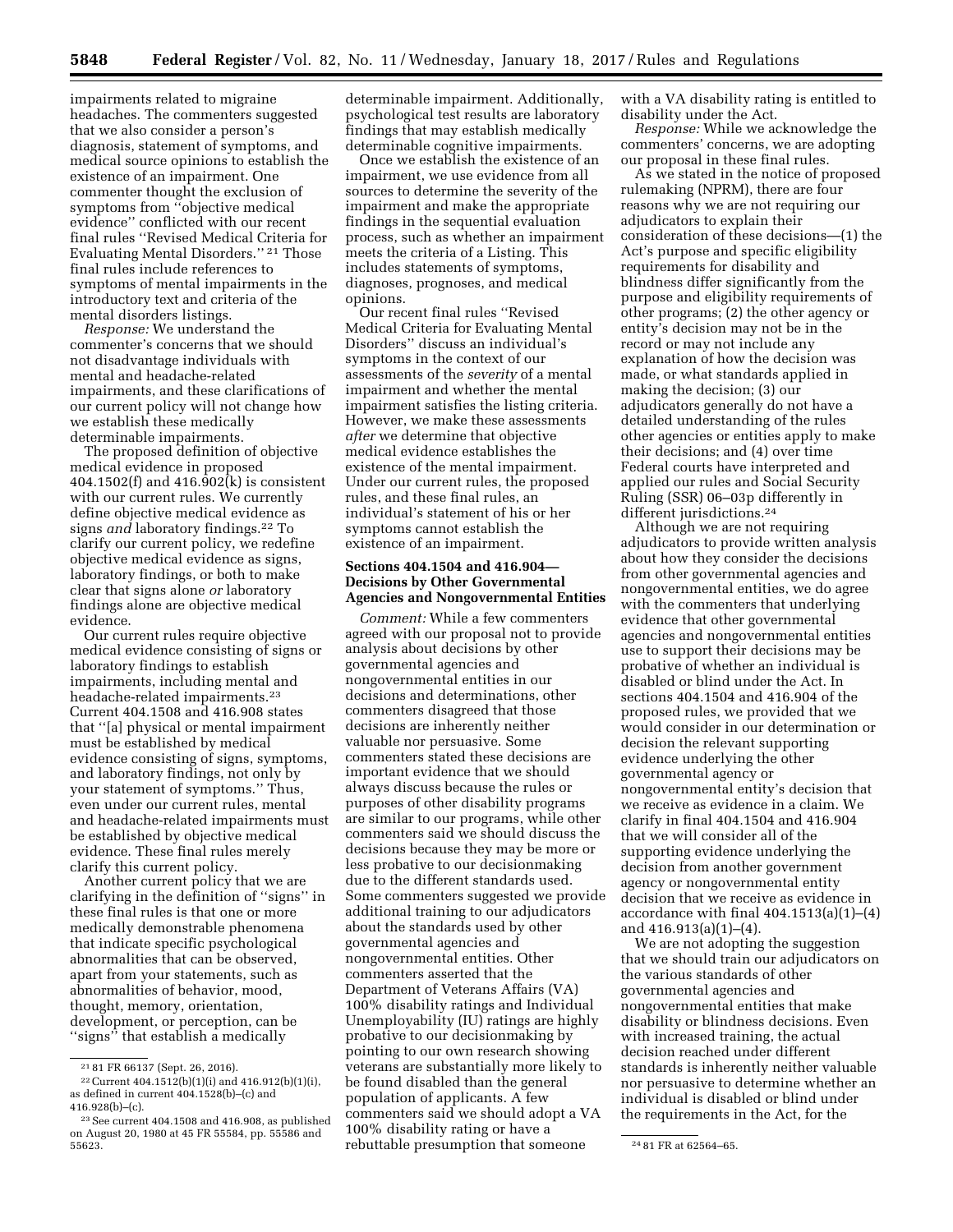reasons we discussed in the preamble to the NPRM.25

Furthermore, while we did not rely on the research cited in a few comments to propose these rules, upon review of that research,26 we disagree with the commenters' summary of it. Specifically, our researchers studied the interaction of our rules and the VA's disability standards, focusing upon VA 100% disability ratings and IU ratings. They concluded VA and SSA disability programs serve different purposes for populations that overlap. While individuals with a VA rating of 100% or IU have a slightly higher allowance rate under our programs than members of the general population, nearly one-third are denied benefits based on our rules for evaluating medical (or medicalvocational) considerations. This data also supports our conclusion that these ratings alone are neither inherently valuable nor persuasive in our disability evaluation because they give us little substantive information to consider. Fortunately, the VA and the Department of Defense (DoD) share medical records electronically with us, and our adjudicators obtain the medical evidence documenting DoD and VA treatment and evaluations to evaluate these claims.

*Comment:* Two commenters asked whether individuals and their representatives would need to submit evidence of a disability, blindness, or employability decision by another governmental agency or nongovernmental entity to us because our rules would state these decisions are inherently neither valuable nor persuasive to us.

*Response:* We appreciate the opportunity to clarify this matter. Under current and final 404.1512(a) and 416.912(a), an individual must inform us about or submit all evidence known to him or her that relates to whether or not he or she is blind or disabled. Similarly, under current 404.1740(b)(1) and 416.1540(b)(1), an appointed representative must act with reasonable promptness to help obtain the information or evidence that the individual must submit under our regulations, and forward the information or evidence to us for consideration as soon as practicable. A disability, blindness, or employability

decision by another government agency or nongovernmental entity may not relate to whether or not an individual is blind or disabled under our rules. Nevertheless, as explained above, our adjudicators will consider the relevant supporting evidence underlying the other governmental agency or nongovernmental entity's decision. When an individual informs us about another government agency's or nongovernmental entity's decision, we will identify and consider, or will assist in developing, the supporting evidence that the other agency or entity used to make its decision. We may also use that evidence to expedite processing of claims for Wounded Warriors and for veterans with a 100% disability compensation rating, as we do under our current procedures.<sup>27</sup>

### **Sections 404.1512 and 416.912— Responsibility for Evidence**

*Comment:* We received one comment about the regulatory text in proposed 404.1512(a)(2) and 416.912(a)(2). The commenter asked us to revise this rule to require our adjudicators to develop evidence from the time before an individual's date last insured 28 through the date of our determination or decision, even when this date last insured occurs many years earlier. The commenter also suggested that proposed 404.1512(a)(2) and 416.912(a)(2) could be inconsistent with the Act's requirement in 42 U.S.C.  $423(d)(5)(A)$ that an individual has the burden to provide us with evidence sufficient to determine that he or she is under a disability.

*Response:* We did not adopt this comment because the regulatory text in proposed 404.1512(a)(2) and 416.912(a)(2) is identical to the current text in 404.1513(e) and 416.913(e). We proposed this language verbatim for proposed 404.1512(a)(2) and 416.912(a)(2) as part of our effort to reorganize our rules. We did not propose any substantive revision. An individual does have the burden to prove he or she is disabled, and this regulatory text is consistent with that requirement of the Act. Our current

policies about how to develop a claim with a date last insured in the past are found in our subregulatory instructions.29

*Comment:* A few commenters asked us increase the 10 to 20 calendar day timeframe for medical sources to respond to our initial request for evidence in proposed 404.1512(b)(1)(i) and 416.912(b)(1)(i). Some commenters suggested different periods between 20 to 30 calendar days as a more reasonable time for medical sources to respond, and they suggested that a longer timeframe would reduce our costs associated with for consultative examinations (CE). Another commenter suggested we include five additional days for mailing time.

*Response:* While we appreciate these comments, we did not adopt them. When we develop evidence in a claim, we make every reasonable effort to get evidence from an individual's own medical sources. Under our current rules in 404.1512(d)(1) and 416.912(d)(1), this requirement includes giving medical sources 10 to 20 calendar days to respond to our initial request for evidence before we make a follow-up attempt. After the follow-up attempt, our regulations provide for an additional 10 days, for a minimum of at least 20 to 30 days in total. In our experience, our current rules provide an adequate amount of time to submit records because most medical sources provide the requested evidence within this period. Our current rules in 404.1512(e) and 416.912(e) generally require us to wait until after this period to request a CE, and the final rules in 404.1512(b)(2) and 416.912(b)(2) retain this requirement.

With the increasing use of electronic health records and electronic records transfer, we receive an increasing amount of medical evidence the same day that we request it. We are committed to expanding our electronic transfer capacity for medical records through ongoing expansion of the use of Health Information Technology. The expanded use of Health Information Technology means that we do not have an administrative need to make the change to the rules that the commenters suggested.

## **Sections 404.1513 and 416.913— Categories of Evidence**

*Comment:* One commenter disagreed with our proposal to exclude ''symptoms, diagnosis, and prognosis''

<sup>25</sup> *Id.* 

<sup>26</sup>Social Security Bulletin, Vol. 74, No. 3, 2014, p. 25. Veterans Who Apply for Social Security Disabled-Worker Benefits After Receiving a Department of Veterans Affairs Rating of ''Total Disability'' for Service-Connected Impairments: Characteristics and Outcomes. (by L. Scott Muller, Nancy Early, and Justin Ronca), available at *[https://](https://www.ssa.gov/policy/docs/ssb/v74n3/v74n3p1.pdf)  [www.ssa.gov/policy/docs/ssb/v74n3/v74n3p1.pdf.](https://www.ssa.gov/policy/docs/ssb/v74n3/v74n3p1.pdf)* 

<sup>27</sup>See Information for Wounded Warriors and Veterans Who Have a Compensation Rating of 100% Permanent & Total (P&T), available at *[https://](https://www.ssa.gov/people/veterans)  [www.ssa.gov/people/veterans.](https://www.ssa.gov/people/veterans)* 

<sup>28</sup> In order to be entitled to disability insurance benefits under title II of the Act, an individual must have, among other things, enough earnings in employment covered by Social Security to be insured for disability. See section 223(c)(1) of the Act, 42 U.S.C. 423(c)(1), and current 404.130 and 404.315(a). An individual's date last insured is the last date the individual is insured for purposes of establishing a period of disability or becoming entitled to disability insurance benefits, as determined under current 404.130.

<sup>29</sup>See POMS DI 25501.320 Date Last Insured (DLI) and the Established Onset Date (EOD), available at *[https://secure.ssa.gov/apps10/](https://secure.ssa.gov/apps10/poms.nsf/lnx/0425501320)  [poms.nsf/lnx/0425501320.](https://secure.ssa.gov/apps10/poms.nsf/lnx/0425501320)*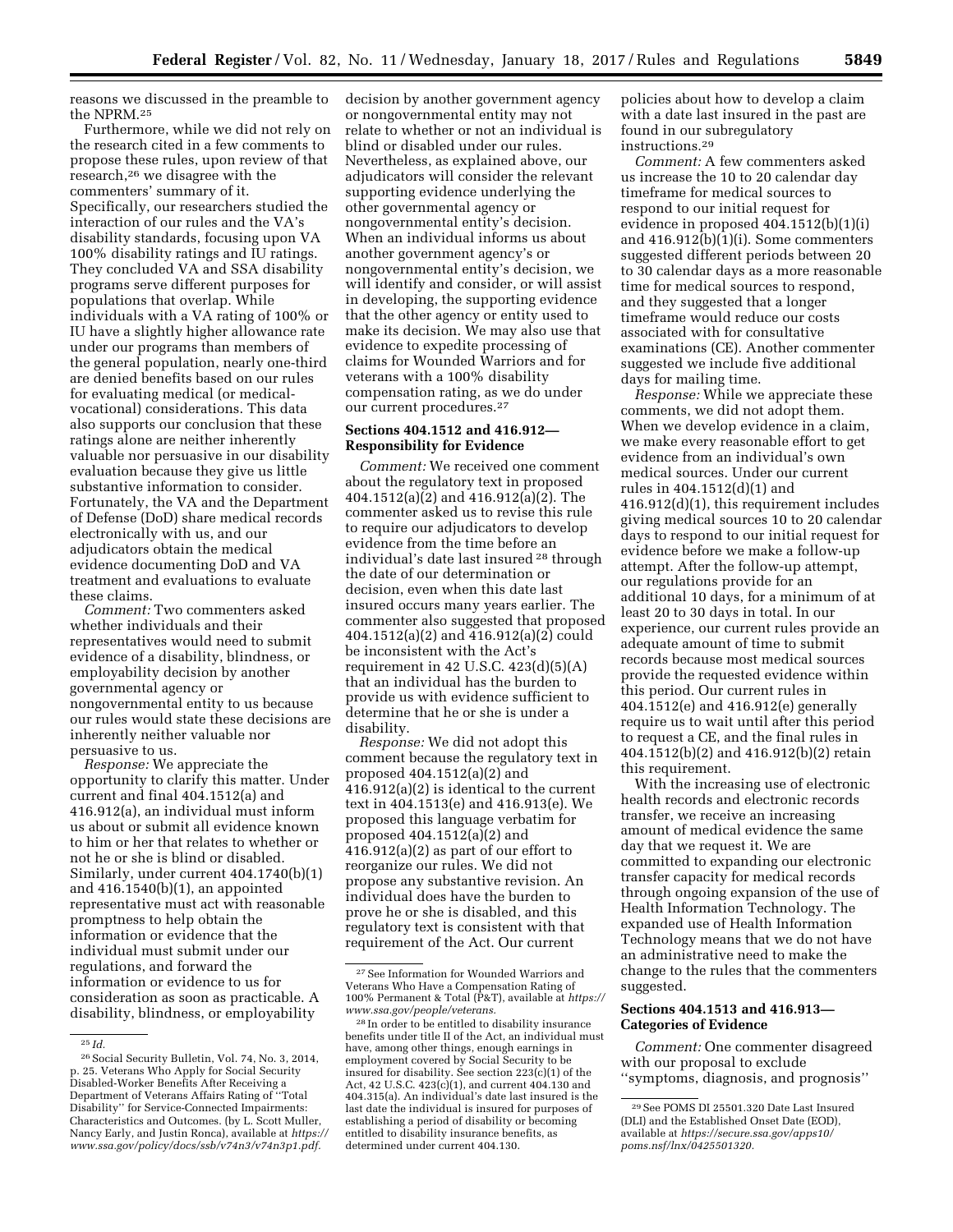from the definition of ''medical opinion'' and instead categorize these as ''other medical evidence.'' The commenter expressed concern that most medical sources, unless prompted to fill out a functional questionnaire, do not specifically address functional abilities and limitations in their notes; rather, medical sources normally include symptoms, diagnoses, and prognoses. This commenter indicated that as a result, unrepresented individuals would be disadvantaged because they may not know to ask medical sources to complete the functional questionnaires. The commenter also said some medical sources refuse to fill out such forms or perhaps charge extra for completing the forms, which is outside the individual's control. This commenter asserted that without a form or letter from a medical source, we are more likely to schedule a consultative examination (CE) and to disregard the medical source's evidence in the hearing decision.

*Response:* We understand the concerns expressed in these comments; however, we did not adopt the recommendation to retain ''symptoms, diagnosis, and prognosis'' in the definition of ''medical opinions.'' Diagnoses and prognoses do not describe how an individual functions. It is also not appropriate to categorize symptoms as medical opinions because they are subjective statements made by the individual, not by a medical source, about his or her condition.

As for the commenter's concerns about the effect of these final rules on unrepresented individuals, our current practice is consistent with the Act's requirements that we make every reasonable effort to obtain evidence from all of an individual's medical sources.30 We make every reasonable effort to develop evidence about an individual's complete medical history from the individual's own medical sources prior to evaluating medical evidence obtained from any other source on a consultative basis, regardless of whether the individual is represented or not.31 Regardless of an individual's financial situation,

diagnoses and prognoses do not describe how an individual functions and symptoms are subjective statements made by the individual, not a medical source, about his or her impairments.

*Comment:* One commenter supported the clarification in the proposed rules that all medical sources, not just acceptable medical sources (AMS), can provide evidence that we will categorize as being evidence from medical sources.

*Response:* We appreciate this comment, and we are adopting the clarification in these final rules.

*Comment:* A few commenters opposed our proposed category of evidence that we called ''statements from nonmedical sources'' in proposed 404.1513(a)(4) and 416.913(a)(4) because they wanted us to consider evidence from unlicensed staff who are part of social service agencies and public mental health systems separately from evidence from individuals, family members, and neighbors. Another commenter stated the proposed rule would threaten the functional assessment by eliminating the need for the adjudicator to explain how he or she considers functional evidence, particularly offered by nonmedical sources. A few commenters asserted this revision would disadvantage child claimants who have functional evidence from nonmedical sources, such as educators.

*Response:* We want to reassure these commenters that this proposal to use one category of evidence for these nonmedical sources, which we are adopting in these final rules, will not disadvantage individuals in our programs. We proposed the single category of evidence, which we renamed in these final rules as ''evidence from nonmedical sources,'' to reflect that there are no policy differences in how we consider this type of evidence. We agree that evidence from nonmedical sources who are part of social service agencies and public mental health systems may be valuable, and we consider this evidence. However, this evidence is not inherently more or less valuable than evidence from any other kind of nonmedical source, such as individuals, family members, and neighbors.

Sometimes, the individual, family members, and other nonmedical sources

of evidence can provide helpful longitudinal evidence about how an impairment affects a person's functional abilities and limitations on a daily basis. In claims for child disability, we often receive functional evidence from nonmedical sources, such as testimony, evaluations, and reports from parents, teachers, special education coordinators, counselors, early intervention team members, developmental center workers, day care center workers, social workers, and public and private social welfare agency personnel. Depending on the unique evidence in each claim, it may be appropriate for an adjudicator to provide written analysis about how he or she considered evidence from nonmedical sources, particularly in claims for child disability.

Because we consider all evidence we receive, we are not adopting the suggestion to use separate categories of evidence for different kinds of nonmedical sources or for rules about which nonmedical sources' evidence is inherently more valuable than others' evidence.

Our adjudicators will continue to assess an individual's ability to function under these final rules using all evidence we receive from all sources, including nonmedical sources. Having one category of evidence instead of two for nonmedical sources will not affect our rules for assessing an individual's functional abilities.

In response to these and other public comments, both the title and definition of this category of evidence is different from that which we proposed. We decided to simplify, shorten, and clarify that this category of evidence includes any evidence from any nonmedical source that we receive, and that we may receive it in any manner.

For example, this category of evidence includes data from our administrative records about an individual's earnings history and information resulting from data matching with other government agencies that relates to any issue in a claim, such as birthdates and marriage history.

We list and define the categories of evidence in final 404.1513(a)(1)–(5) and  $416.913(a)(1)–(5)$ . The following chart displays the categories:

<sup>30</sup> 42 U.S.C. 423(d)(5)(B) and 1382c(a)(1)(H)(i). 31See, for example, POMS DI 22505.006 Requesting Evidence—General, available at *[https://](https://secure.ssa.gov/apps10/poms.nsf/lnx/0422505006)  [secure.ssa.gov/apps10/poms.nsf/lnx/0422505006.](https://secure.ssa.gov/apps10/poms.nsf/lnx/0422505006)*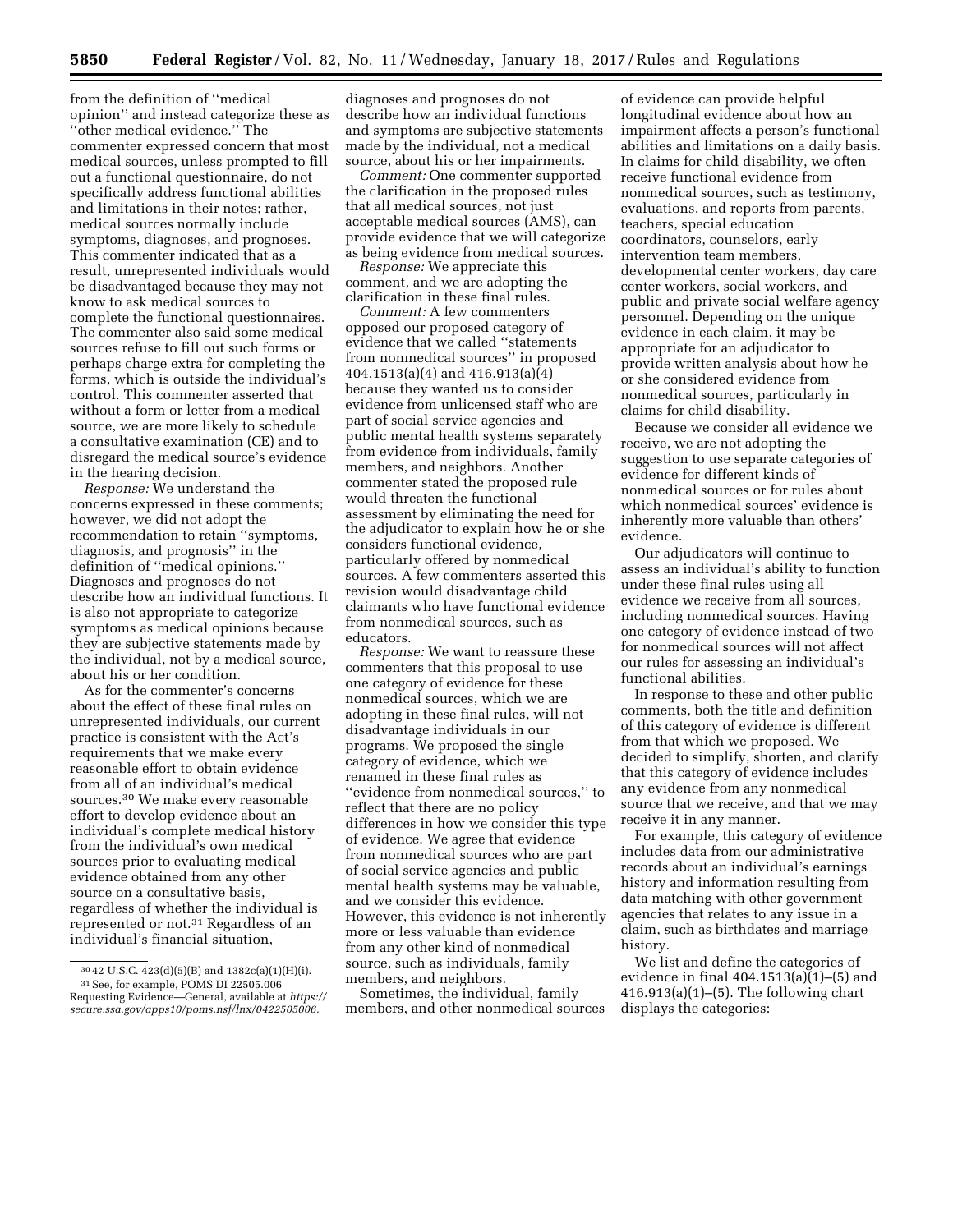| Category of evidence                                                     | Source                             | Summary of definition                                                                                                                                                                                                                                               |
|--------------------------------------------------------------------------|------------------------------------|---------------------------------------------------------------------------------------------------------------------------------------------------------------------------------------------------------------------------------------------------------------------|
| Objective medical evidence                                               | Medical sources<br>Medical sources | Signs, laboratory findings, or both.<br>A statement about what an individual can still do despite his or her<br>impairment(s) and whether the individual has one or more impair-<br>ment-related limitations or restrictions in one or more specified<br>abilities. |
| Other medical evidence                                                   | Medical sources                    | All other evidence from medical sources that is not objective medical<br>evidence or a medical opinion.                                                                                                                                                             |
| Evidence from nonmedical sources<br>Prior administrative medical finding | Nonmedical sources                 | All evidence from nonmedical sources.<br>A finding, other than the ultimate determination about whether the in-<br>dividual is disabled, about a medical issue made by an MC or PC<br>at a prior administrative level in the current claim.                         |

### **Sections 404.1519h and 416.9191h— Your Medical Source**

*Comment:* Many commenters supported our proposal to broaden the preference for consultative examination (CE) sources from ''treating sources'' to any of an individual's own medical sources who are otherwise qualified to perform the CE.

*Response:* We agree with these comments. In order to perform a CE, an individual's medical source must be qualified, equipped and willing to perform the examination or tests for the designated payment and send in timely, complete reports. This aligns with the current requirements for all CE providers and does not significantly change our current process. If these standards are met, it is our preference to use an individual's own medical source to perform a CE.

## **Sections 404.1520b and 416.920b—How We Consider Evidence**

*Comment:* One commenter opposed proposed 404.1520b(c)(2) and 416.920b(c)(2), under which we would not provide written analysis about disability examiner findings at subsequent adjudicative levels of appeal, as we do for prior administrative medical findings.

*Response:* Because this is our current policy, we did not adopt this comment. At each level of the administrative process, we conduct a new review of the evidence whenever we issue a new determination or decision. While some disability examiners now make some administrative medical findings at the initial and reconsideration levels under temporary legal authority, this authority is scheduled to end pursuant to the Bipartisan Budget Act of 2015 (BBA) section 832.32

*Comment:* A few commenters suggested that we continue the current practice of not giving any special significance to opinions on issues

reserved to the Commissioner instead of adopting our proposal in

404.1520b(c)(3) and 416.920b(c)(3) that we not provide any analysis about how we consider statements on issues reserved to the Commissioner. These commenters also stated that the final rule should clarify that adjudicators will consider the context of a medical source's use of terms in our laws and regulations, such as ''moderate,'' ''marked,'' and ''sedentary.'' One commenter noted that the diagnostic term ''intellectual disability'' uses the word ''disability'' but is not a statement on an issue reserved to the Commissioner. These commenters cautioned against adjudicators dismissing medical opinions as issues reserved for the Commissioner simply because they use the same terms in our laws and regulations. The commenters suggested we include an example in our rules. Another commenter said we should not include ''statements that you are or are not . . . able to perform regular or continuing work'' as an example of a statement on an issue reserved to the Commissioner in proposed 404.1520b(c)(3) and 416.920b(c)(3) because it is probative about an individual's residual functional capacity (RFC).33

*Response:* We agree that adjudicators should consider the context of a source's use of a term in our laws and regulations to determine if it qualifies as a statement on an issue reserved to the Commissioner or another kind of evidence, such as a medical opinion. We frequently receive documents from medical sources that contain different categories of evidence, such as a treatment note that includes a laboratory finding, a medical opinion, and a statement on an issue reserved to the Commissioner. When we receive a document from a medical source that contains multiple categories of evidence, we will consider each kind of evidence according to its applicable rules. We will not consider an entire

document to be a statement on an issue to the Commissioner simply because the document contains a statement on an issue that is reserved to the Commissioner. However, we are not revising our rules to add text about considering context or to provide examples because we intend to further clarify and provide examples, as appropriate, in our subregulatory instructions.

We are not adopting the suggestion to require adjudicators to assign weight to a statement on an issue reserved to the Commissioner. Because we are responsible for making the determination or decision about whether an individual meets the statutory definition of disability, these statements are neither valuable nor persuasive for us. Therefore, our adjudicators will continue to review all evidence and consider the context of a source's use of terms in our regulations, but they are not required to articulate how they considered statements on an issue reserved to the Commissioner.

We are also not revising our rules to omit the phrase ''statements that you are or are not . . . able to perform regular or continuing work'' from final 404.1520b(c)(3) and 416.920b(c)(3). We are responsible for assessing an individual's RFC, including how our programmatic terms apply to evidence we receive.

*Comment:* One commenter asked us to state that when an administrative law judge (ALJ) asks a medical expert about whether an impairment(s) medically equals an impairment(s) in the Listings, that is a medical opinion and not a statement on an issue reserved to the Commissioner.

*Response:* Because we are not revising this current policy in these final rules, we are not adopting the comment. When a medical expert, or any other medical source, opines about whether an individual's impairment(s) medically equals an impairment(s) in the Listings, we consider that statement to be a statement on an issue reserved to the Commissioner under our current policy.

<sup>32</sup>See *Modifications to the Disability Determination Procedures; Extension of Testing of Some Disability Redesign Features,* 81 FR 58544

<sup>33</sup> See current 404.1545 and 416.945.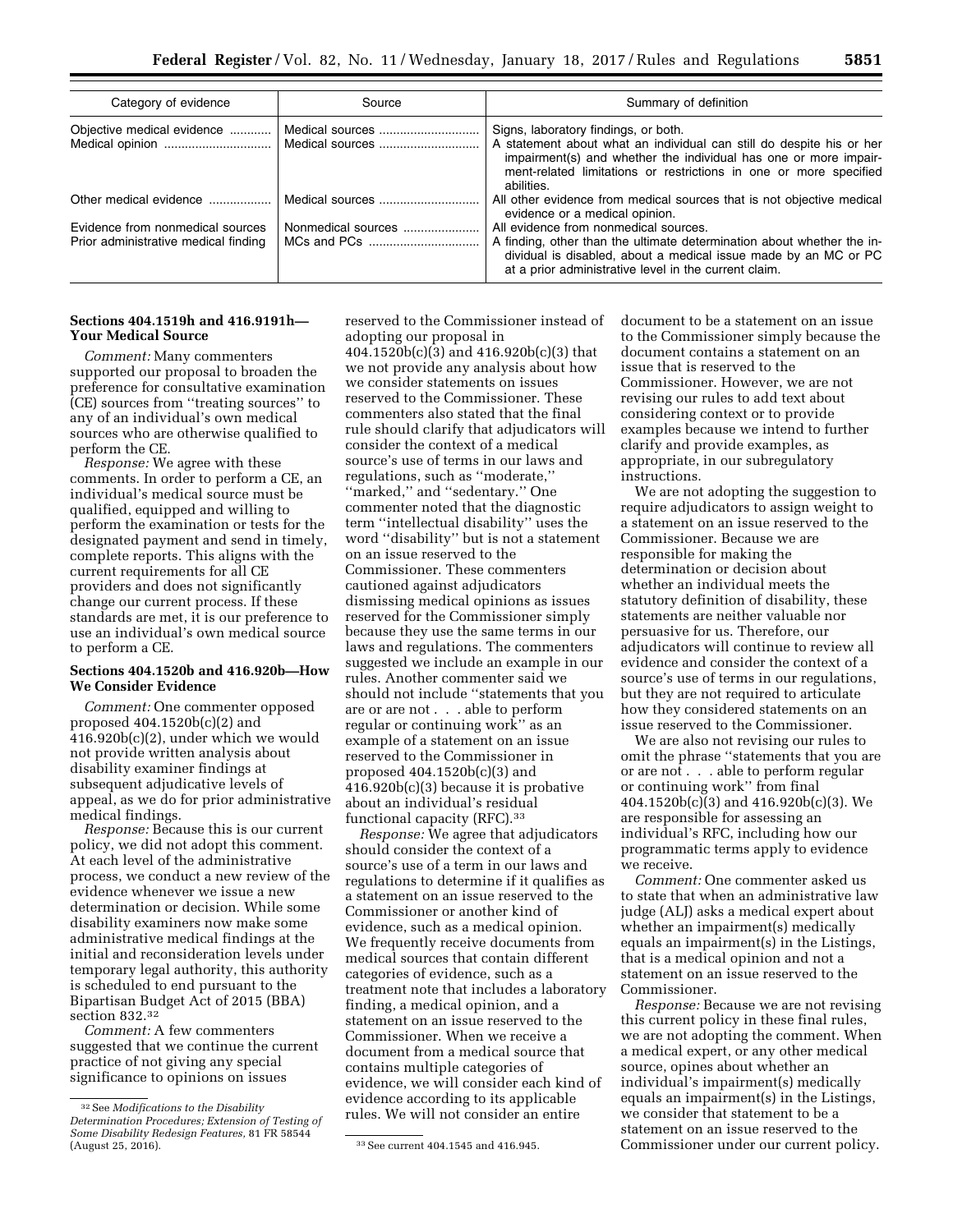For example, if we receive a medical report that contains a medical opinion and a statement on an issue reserved to the Commissioner, we will articulate how we considered the medical opinion according to its rules but not articulate how we considered the statement on an issue reserved to the Commissioner.

In addition, we will issue a new Social Security Ruling that will discuss certain aspects of how ALJs and the AC must obtain evidence sufficient to make a finding of medical equivalence.

*Comment:* One commenter opposed our terminology of a statement on an issue reserved to the Commissioner because it is ''reserved for the ALJ, not the Commissioner.''

*Response:* We did not adopt this comment. Whenever an adjudicator at any level of our administrative process makes a disability or blindness determination or decision, he or she is acting pursuant to authority delegated by the Commissioner.<sup>34</sup> Our adjudicators do not have authority independent of the authority given to them pursuant to a lawful delegation of authority.

## **Sections 404.1520c and 416.920c—How We Consider and Articulate Medical Opinions and Prior Administrative Medical Findings for Claims Filed on or After March 27, 2017**

#### *Prior Administrative Medical Findings*

*Comment:* Two commenters had concerns about our policies for considering prior administrative findings, such as the severity of an individual's symptoms, failure to follow prescribed treatment, and drug addiction and alcoholism. The commenters stated that medical evidence should be provided solely by medical professionals and suggested that prior administrative medical findings are not made by medical sources.

*Response:* The three categories of evidence from medical sources and prior administrative medical findings must be made by medical sources. Prior administrative medical findings are made by medical sources who are State or Federal agency medical consultants or psychological consultants. This is our current policy in current 404.1527(e)(1) and 416.927(e)(1). Our rules in current 404.1527(e)(2) and 416.927(e)(2) require us to consider and articulate our consideration of prior administrative medical findings using the same factors we use to consider medical opinions.

Under section 221(h) of the Act, as amended by the Bipartisan Budget Act

of 2015 (BBA) section 832, we are now required to make ''every reasonable effort'' to ensure that a qualified physician (in cases involving a physical impairment) or a qualified psychiatrist or psychologist (in cases involving a mental impairment) has completed the medical review of the case and any applicable residual functional capacity (RFC) assessment. In final 404.1520c, 404.1527, 416.920c, and 416.927, we explain in detail how will we consider and articulate our consideration of prior administrative medical findings.

*Comment:* One commenter asked us to consider opinions from the Appeals Council's (AC) Medical Support Staff (MSS) as prior administrative medical findings.

*Response:* Although our current policies allow adjudicators at the hearings and AC levels of review to obtain medical expert evidence, including MSS opinions at the AC, we did not adopt this comment for two reasons. First, expert medical opinions obtained at the same level of adjudication could not be a *prior*  administrative medical finding. Second, medical expert evidence obtained at the hearings or AC levels does not amount to our own medical findings; instead, our adjudicators at these levels are responsible for determining whether an individual is disabled. They must consider expert medical opinions obtained at the same level under the standard for evaluating medical opinions.

*Comment:* A few commenters asked how our rules for considering prior administrative medical findings would apply to claims we decided previously, considering the legal principle of *res judicata,* which means an issue definitively settled by a prior determination or decision.

*Response:* We appreciate this comment, and we have revised the final rules to address this question. These final rules do not affect our current policies about *res judicata.* Prior administrative medical findings are evidence in the current claim. To help clarify this point, we have revised the prior administrative medical findings evidence category's definition in final 404.1513(a)(5) and 416.913(a)(5) to specify that this is a category of evidence in the current claim.

*Comment:* One commenter asserted that allowing administrative law judges (ALJ) to consider prior administrative medical findings means that individuals at the hearings level do not get a new and independent review of their claims. Another commenter raised concern that requiring State agency adjudicators to provide written analysis about the

persuasiveness of the prior administrative medical findings from the initial level of review appeared to conflict with the principles of getting a new and independent review.

*Response:* We did not make any specific changes based on these comments. A *new* decision means that adjudicators at subsequent levels of the administrative review process (*i.e.,*  reconsideration, hearing, and AC) do not need to defer to the findings or conclusions of prior adjudicators. Instead, they make new findings and conclusions. Currently, adjudicators at all levels of the administrative review process consider prior administrative medical findings as part of conducting a new and independent review when they issue a determination or decision.35 Based on our experience administering our programs, we have found that our adjudicators reasonably consider prior administrative medical findings as part of the evidence in the claim and do not automatically favor or disfavor this evidence simply because the medical source is a medical consultant (MC) or a psychological consultant (PC).

#### *Treating Source Rule*

*Comment:* Multiple commenters asked us to retain the current treating source rule, while some commenters agreed with our proposal to eliminate it. Those who wanted us to retain the treating source rule said that evidence from a treating source has special intrinsic value due to the nature of the medical source's relationship with the claimant. They also said that the current rules contain an appropriate inherent hierarchy to give the most weight to treating sources, then to examining sources like CE sources, and the least weight to nonexamining sources, such as MCs and PCs. One commenter said without this hierarchy, our adjudicators would have a more difficult time evaluating evidence.

One organization that represents claimant representatives noted that if we do not keep the treating source rule, the treatment relationship should be a more important factor for consideration of medical opinions and prior administrative medical findings than the factors of supportability and consistency. Another commenter disagreed with our reasons for revising the factors for considering medical opinions and prior administrative medical findings.

<sup>34</sup>See 42 U.S.C. 902(a)(7) and current 404.1503(c) and 416.903(c).

<sup>35</sup>See current 20 404.1512(b)(vii), 404.1527(e)(1)(i) and (iii), 416.912(b)(vii), and 416.927(e)(1)(i) and (iii).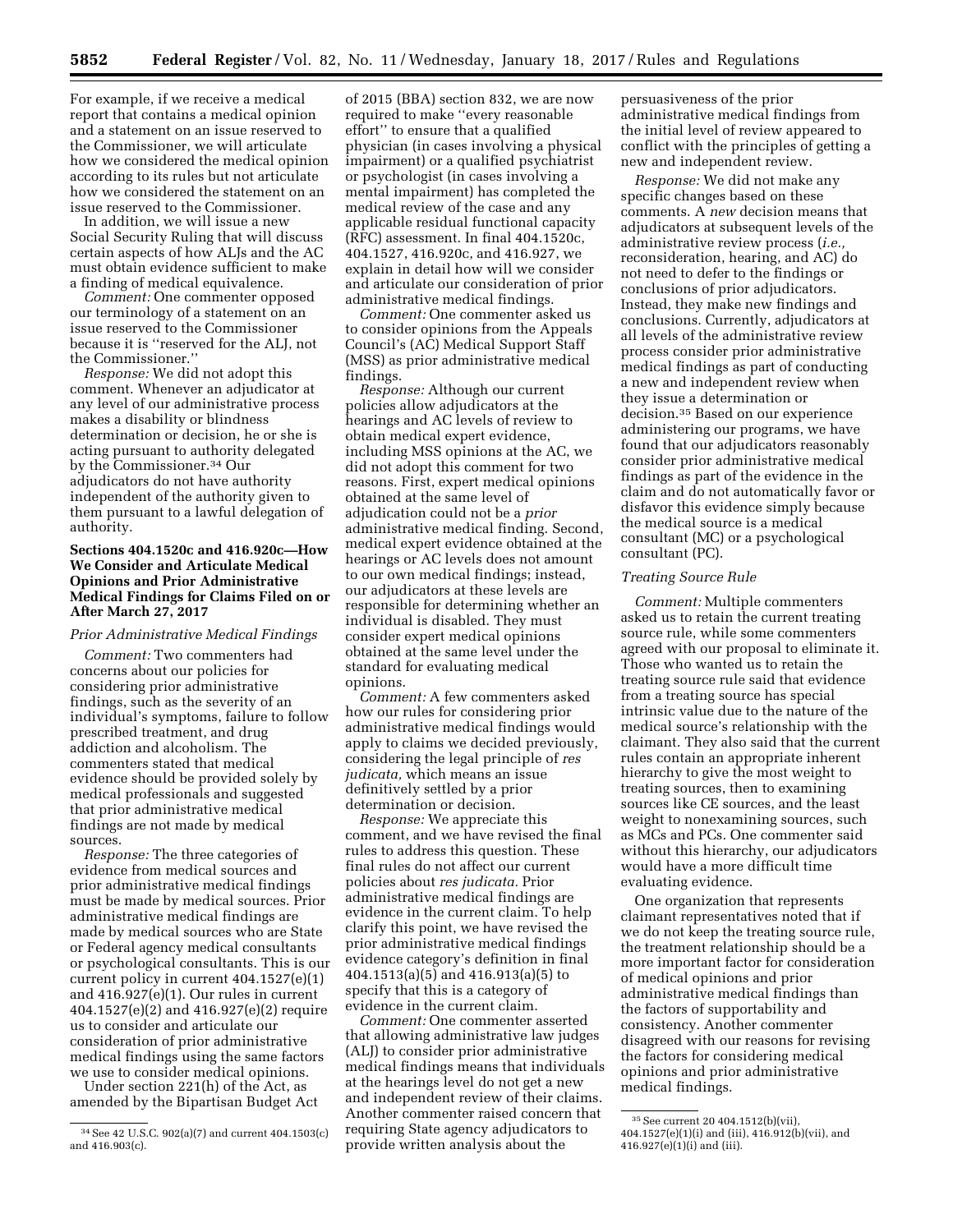The commenters who supported changing our rules agreed with our proposal to consider the supportability and consistency factors as the most important factors in assessing persuasiveness. These commenters said that this approach better reflects the actual state of health care today and allows adjudicators to focus more on the content of the evidence than on the source.

*Response:* While we understand the perspectives presented in these comments, we are not retaining the treating source rule in final 404.1520c and 416.920c for claims filed on or after March 27, 2017. Since we first adopted the current treating source rule in 1991, the healthcare delivery system has changed in significant ways that require us to revise our policies in order to reflect this reality. Many individuals receive health care from multiple medical sources, such as from coordinated and managed care organizations, instead of from one treating AMS.36 These individuals less frequently develop a sustained relationship with one treating physician. Indeed, many of the medical sources from whom an individual may seek evaluation, examination, or treatment do not qualify to be ''treating sources'' as defined in current 404.1502 and 416.902 because they are not AMSs. These final rules recognize these fundamental changes in healthcare delivery and revise our rules accordingly.

Courts reviewing claims under our current rules have focused more on whether we sufficiently articulated the weight we gave treating source opinions, rather than on whether substantial evidence supports our final decision. As the Administrative Conference of the United States' (ACUS) Final Report explains, these courts, in reviewing final agency decisions, are reweighing evidence instead of applying the substantial evidence standard of review, which is intended to be highly deferential standard to us.37

In addition, our experience adjudicating claims using the treating source rule since 1991 has shown us

that the two most important factors for determining the persuasiveness of medical opinions are consistency and supportability. The extent to which a medical source's opinion is supported by relevant objective medical evidence and the source's supporting explanation—supportability—and the extent to which the opinion is consistent with the evidence from other medical sources and nonmedical sources in the claim—consistency—are also more objective measures that will foster the fairness and efficiency in our administrative process that these rules are designed to ensure. These same factors also form the foundation of the current treating source rule, and we believe that it is appropriate to continue to keep these factors as the most important ones we consider in our evaluation of medical opinions and prior administrative medical findings. Because we currently consider all medical opinions and opinions using these factors, we disagree that considering these factors as the most important factors will make evaluating evidence more difficult.

Furthermore, to reflect modern healthcare delivery, we will articulate in our determinations and decisions how we consider medical opinions from all of an individual's medical sources, not just those who may qualify as ''treating sources'' as we do under current 404.1527(c)(2) and 416.927(c)(2).

Moreover, these final rules in 404.1520c(c)(3) and 416.920c(c)(3) retain the relationship between the medical source and the claimant as one of the factors we consider as we evaluate the persuasiveness of a medical opinion. These final rules also continue to allow an adjudicator to consider an individual's own medical source's medical opinion to be the most persuasive medical opinion if it is both supported by relevant objective medical evidence and the source's explanation, and is consistent with other evidence, as described in final 404.1520c and 416.920c.

Finally, our current rules do not create an automatic hierarchy for treating sources, examining sources, then nonexamining sources to which we must mechanically adhere. For example, adjudicators can currently find a treating source's medical opinion is not well-supported or is inconsistent with the other evidence and give it little weight, while also finding a medical opinion from an examining source, such as a consultative examiner, or nonexamining source, such a medical or psychological consultant, is supported and consistent and entitled to great weight. These final rules help eliminate

confusion about a hierarchy of medical sources and instead focus adjudication more on the persuasiveness of the content of the evidence.

*Comment:* Instead of ending the treating source rule, some commenters asked us to reflect modern healthcare delivery by requiring our adjudicators to provide written analysis about how they consider medical opinions from any medical source from whom an individual chooses to receive evaluation, examination, or treatment, regardless of whether the medical source is an AMS.

*Response:* We carefully considered these comments, and we are adopting them. We agree that our rules need to reflect modern healthcare delivery, and that is a main reason we are ending the treating source rule. We further agree that our rules should reflect that individuals' own medical sources may not be AMSs. Therefore, these final rules state that we will consider and articulate our consideration of all medical opinions, regardless of AMS status, consistent with the standard we set forth for AMSs in proposed 404.1520c and 416.920c.

Under proposed sections 404.1520c(b)(4) and 416.920c(b)(4), we said that we would articulate how we consider the medical opinion(s) from a medical source who is not an AMS only if we found it to be well-supported and consistent with the record and more valuable and persuasive than the medical opinion(s) and prior administrative medical findings from all of the AMSs in the individual's case record. We are not adopting proposed 404.1520c(b)(4) and 416.920c(b)(4) in these final rules in order to ensure that our rules on articulation reflect the realities of the current healthcare delivery system.

*Comment:* A few commenters opposed our proposal to end the treating source rule because they said the proposed rules would create arbitrary and inconsistent decisionmaking.

*Response:* We disagree with these comments because these final rules require our adjudicators to consider all of the factors in final 404.1520c and 416.920c for all medical opinions and, at a minimum, to articulate how they considered the supportability and consistency factors for all of a medical source's medical opinions or prior administrative medical findings.

These final rules improve upon our current rules in several ways. For example, we will require our adjudicators to articulate how they consider medical opinions from all medical sources, regardless of AMS status, to reflect the changing nature of

<sup>36</sup> Kaiser Commission on Medicaid and the Uninsured, Improving Access to Adult Primary Care in Medicaid: Exploring the Potential Role of Nurse Practitioners and Physician Assistants, available at *[http://](http://kaiserfamilyfoundation.files.wordpress.com/2013/01/8167.pdf)*

*[kaiserfamilyfoundation.files.wordpress.com/2013/](http://kaiserfamilyfoundation.files.wordpress.com/2013/01/8167.pdf) [01/8167.pdf;](http://kaiserfamilyfoundation.files.wordpress.com/2013/01/8167.pdf)* Administrative Conference of the United States, SSA Disability Benefits Programs: Assessing the Efficacy of the Treating Physician Rule, pp. 25–37 (April 3, 2013), available at *[http://](http://www.acus.gov/sites/default/files/documents/Treating_Physician_Rule_Final_Report_4-3-2013_0.pdf) [www.acus.gov/sites/default/files/documents/](http://www.acus.gov/sites/default/files/documents/Treating_Physician_Rule_Final_Report_4-3-2013_0.pdf) Treating*\_*[Physician](http://www.acus.gov/sites/default/files/documents/Treating_Physician_Rule_Final_Report_4-3-2013_0.pdf)*\_*Rule*\_*Final*\_*Report*\_*4-3-2013*\_ *[0.pdf.](http://www.acus.gov/sites/default/files/documents/Treating_Physician_Rule_Final_Report_4-3-2013_0.pdf)* 

<sup>37</sup> 81 FR at 62572.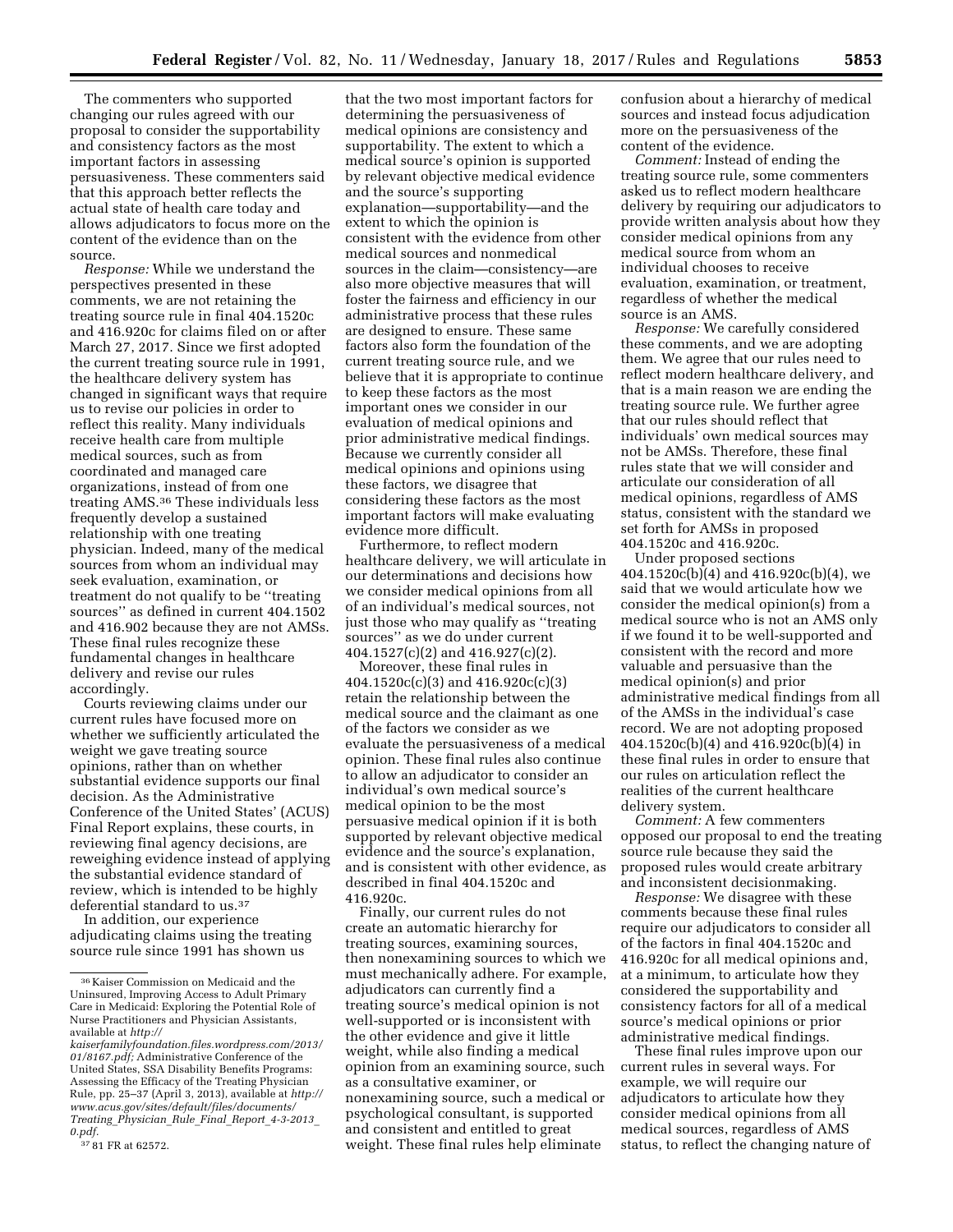healthcare delivery. Therefore, we expect these final rules will enhance the quality and consistency of our decisionmaking, and they will provide individuals with a better understanding of our determinations and decisions.

*Comment:* Some commenters suggested that instead of changing the treating source rule, we should provide our adjudicators with additional training about it, and increase our quality control measures, so that there are fewer appeals and remands about this issue.

*Response:* We agree with the comments to provide training and quality control measures to ensure policy compliance with our rules, but we are adopting our proposal to end the treating source rule for claims filed on or after March 27, 2017. The suggestion that we not end the treating source rule would neither align our policies with the current state of medical practice, nor would we expect it to result in substantially fewer appeals and remands about this issue.

To account for the changes in the way healthcare is currently delivered, we are adopting rules that focus more on the content of medical opinions and less on weighing treating relationships against each other. This approach is more consistent with current healthcare practice.

Additionally, we provide extensive training on our rules, and we will provide adjudicators with appropriate training on these final rules. In part because of our extensive training efforts, the work of our adjudicators is policy compliant and highly accurate. For example, in fiscal year 2015, the accuracy rate of our initial determinations was nearly 98 percent, and the overall rate at which the AC has agreed with hearing decisions has increased in recent years. We are committed to ensuring our disability adjudicators remain policy compliant; therefore, we will continue our existing ongoing efforts to train adjudicators on best practices for applying our policies, including the policies in these final rules.

*Comment:* A few commenters said that we should not adopt our proposed rules because the process of training our adjudicators and adapting our computer systems to comply with them will be difficult, time-consuming, and expensive.

*Response:* We are not adopting this comment. We believe that the changes we made to our rules will be beneficial to the administration of our programs because they will make our rules easier to understand and apply and will allow us to continue to make accurate and

consistent decisions, while acknowledging the changing healthcare landscape. We agree that providing comprehensive training and updating our software to reflect the revisions in these final rules are critical, and we are confident that we will be able to provide the necessary training and software changes in a timely manner. Among our existing employees are dedicated teams that provide in-house training and software enhancements for all of our regulatory revisions. We are currently training our employees and are updating our systems to be ready for when these final rules become effective. We will also undertake quality control monitoring to ensure the training and software updates are effective and working as we intend.

*Comment:* One commenter requested that we clarify what ''consistency'' means when considering medical opinions and prior administrative findings. The commenter also recommended that we consider the consistency and treatment relationship with the claimant factors equally. The commenter explained, ''Given the brevity of some of these treatment relationships, medical sources may reasonably come to different conclusions about the claimant's impairments and functioning.''

*Response:* While we acknowledge that determining the consistency of medical opinions may be challenging in certain claims, we did not adopt this suggestion. Our adjudicators now use the consistency factor when they consider medical opinions and medical findings from MCs and PCs. Consistent with that approach, proposed and final 404.1520c and 416.920c explain that the more consistent a medical opinion or prior administrative medical finding is with the evidence from other medical sources and nonmedical sources in the claim, the more persuasive the medical opinion or prior administrative medical finding is.

Moreover, our use of the word "consistent" in the regulations is the same as the plain language and common definition of ''consistent.'' This includes consideration of factors such as whether the evidence conflicts with other evidence from other medical sources and whether it contains an internal conflict with evidence from the same medical source. We acknowledge that the symptom severity of some impairments may fluctuate over time, and we will consider the evidence in the claim that may reflect on this as part of the consistency factor as well. Thus, the appropriate level of articulation will necessarily depend on the unique circumstances of each claim.

The supportability and consistency factors provide a more balanced and objective framework for considering medical opinions than focusing upon the factors of consistency and the medical source's relationship with the individual. A medical opinion without supporting evidence, or one that is inconsistent with evidence from other sources, will not be persuasive regardless of who made the medical opinion.

Our final rules provide an appropriate framework to evaluate situations when multiple medical sources provide medical opinions that are not consistent. Our adjudicators will consider all of the factors when they determine how persuasive they find a medical opinion, and these factors are based on the current factors in our rules.

*Comment:* One commenter said the proposed rules did not contain sufficient guidance about when we would explain how we would consider opinions from sources who are not AMSs in claims with a filing date before the effective date of these final rules. The commenter expressed concern that more claims would be remanded if we did not include more policies from Social Security Ruling (SSR) 06–03p, which we are rescinding, into these final rules. A few other commenters asked us to retain the policies in SSR 06–03p about considering and providing written analysis about opinions from sources who are not AMSs for all claims.

*Response:* We agree with this comment, and we revised the final regulatory text about claims filed both before and after the effective date of these rules, March 27, 2017, to ensure we have provided clear and comprehensive guidance to our adjudicators and the public.

Under SSR 06–03p, we consider opinions from medical sources who are not AMSs and from nonmedical sources using the same factors we use to evaluate medical opinions from AMSs. We state that an adjudicator generally should explain the weight given to opinions from these sources, or otherwise ensure that the discussion of the evidence in the determination or decision allows an individual or subsequent reviewer to follow the adjudicator's reasoning, when such opinions may have an effect on the outcome of the case. In addition, when an adjudicator determines that an opinion from one of these sources is entitled to greater weight than a medical opinion from a treating source, the adjudicator must explain the reasons in the determination or decision if the determination is less than fully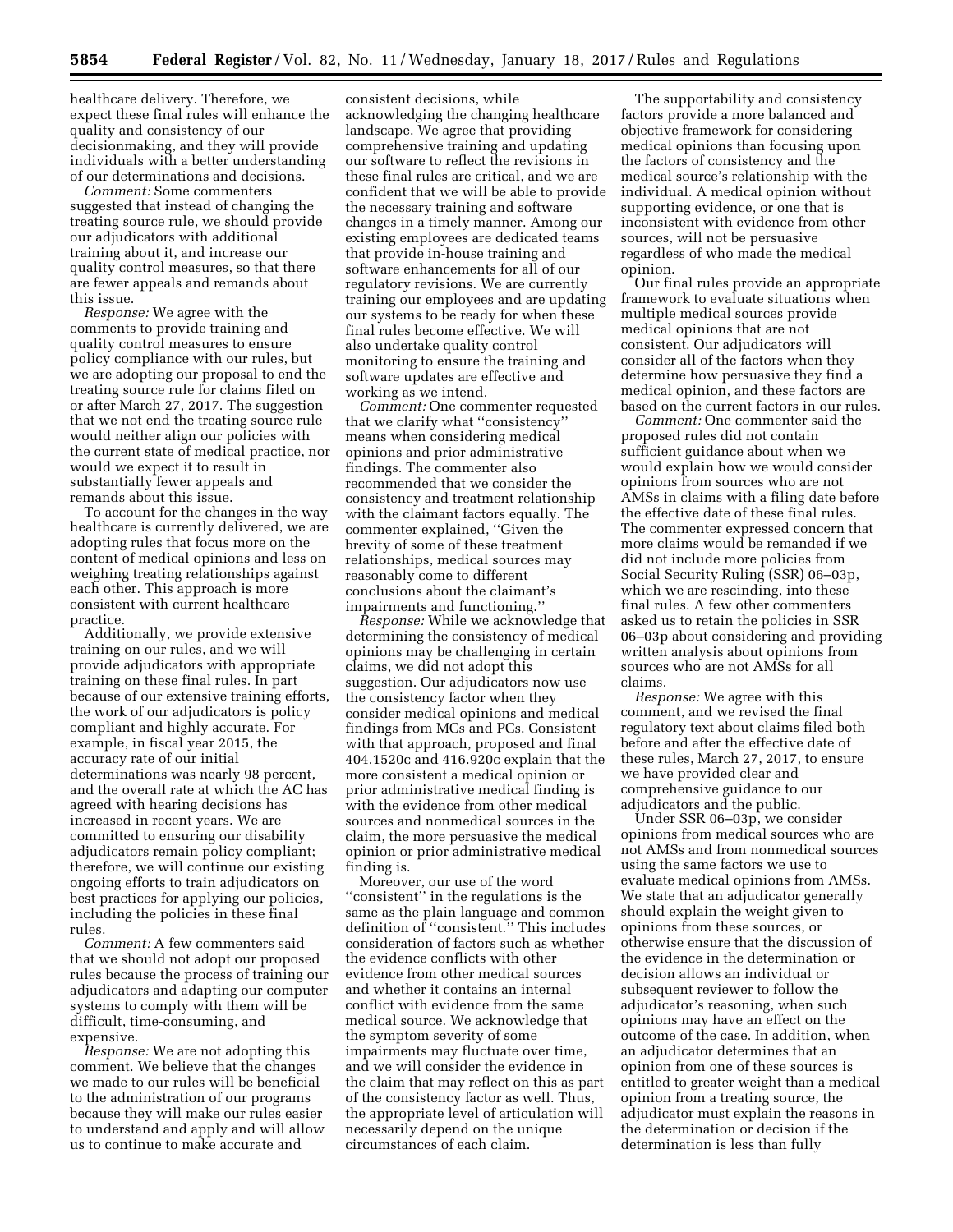favorable under our current rules. In these final rules, we have included these policies from SSR 06–03p into final 404.1527 and 416.927 for claims filed before March 27, 2017.

In the NPRM,38 we did not propose a rule that would have required our adjudicators to articulate how they considered evidence from nonmedical sources because these sections only discuss medical opinions, which come from medical sources. In response to the comment asking us to include guidance about how we will consider and provide articulation about how we considered evidence from nonmedical sources, we have made two changes. First, for claims filed before March 27, 2017, we have added a new paragraph, sections 404.1527(f) and 416.927(f), which explains how we will consider, and articulate our consideration of, opinions from medical sources who are not AMSs and from nonmedical sources. Second, we are also including regulatory text about evidence from nonmedical sources for claims filed on or after March 27, 2017. For these claims, new sections 404.1520c(d) and 416.920c(d) state that, ''We are not required to articulate how we considered evidence from nonmedical sources using the requirements in'' sections 404.1520c(a)–  $(c)$  and  $416.920c(a)$ – $(c)$  of the rules. This change clarifies our original intent.

Specifically, aside from where our regulations elsewhere may require an adjudicator to articulate how we consider evidence from nonmedical sources, such as when we evaluate symptoms,39 there is no requirement for us to articulate how we considered evidence from nonmedical sources about an individual's functional limitations and abilities using the rules in final 404.1520c and 416.920c.

*Comment:* We received a comment from ACUS asking us to revise the preamble and our rules to reflect that the ACUS Assembly voted to adopt two of its principal recommendations from the ACUS Final Report 40 in the ACUS Conference Recommendations.41 Another commenter asked us to disregard the ACUS Final Report and ACUS Conference Report because, he

asserted, ACUS is unfamiliar with the realities that individuals face in daily life.

*Response:* We value the expertise ACUS provides to help improve Federal agencies' administrative processes, and specifically in this rulemaking process,42 and we appreciate ACUS' continued interest in helping us improve the ways we administer our programs. At this time, we are adopting most of the ACUS Conference Recommendations that relate to the treating source rule in these final rules.

The first ACUS recommendation encourages us to use ''notice-andcomment rulemaking to eliminate the controlling weight aspect of the treating source rule in favor of a more flexible approach based on specific regulatory factors'' that are in our current rules. This recommendation also said that our adjudicators should articulate the bases for the weight given to medical opinions ''in all cases.''

We base the factors we will use to evaluate medical opinions in these final rules, which are based on notice-andcomment rulemaking, on the factors in our current rules. In response to ACUS's recommendation that our adjudicators should articulate the reasons for the weight given to medical opinions in all cases, we have revised final 404.1520c(b) and 416.920c(b) to state that we will articulate in our determination or decision how persuasive we find all of the medical opinions and all of the prior administrative medical findings in an individual's case record. We also provide specific articulation requirements for medical opinions from all medical sources, regardless of whether the medical source is an AMS.

The second ACUS recommendation asked us to both: (1) Recognize nurse practitioners (NP), physician assistants (PA), and licensed clinical social workers (LCSW) as AMSs consistent with their respective State law-based licensure and scope of practice, and (2) issue a policy statement that clarifies the value and weight to be afforded to opinions from NPs, PAs, and LCSWs.

As stated above, we are recognizing PAs and ARNPs, which includes NPs, as AMSs in these final rules. At this time, we are not recognizing LCSWs as AMSs, for the reasons we discussed previously.

With respect to ACUS's recommendation that we assign an inherent value to medical opinions from these medical sources, we will explain how we considered the medical opinions from these medical sources because we are not adopting our proposal to base the articulation requirements on whether the medical source is an AMS.

*Comment:* One commenter asked us to retain the treating source rule for child claims because pediatricians still have important treating relationships with child claimants. Another commenter asked us to give controlling weight to teacher assessments in child claims.

*Response:* While we are not adopting these comments, we agree that pediatricians have a valuable role in many child claims. Final sections 404.1520c(c) and 416.920c(c) explain that we will continue to consider the medical source's area of specialty and a medical source's relationship with an individual, including a child, as part of our evaluation of medical opinions. However, a treating pediatrician's relationship with a child patient is not sufficiently different from a treating doctor's relationship with an adult patient to warrant having a separate rule for evaluating medical opinions from treating pediatricians. Because we are moving away from applying the treating source rule for all medical sources, we are not expanding the treating source rule to give controlling weight to nonmedical sources like teachers.

*Comment:* One commenter suggested that instead of revising our rules about treating sources, we make additional efforts to develop evidence from treating sources, such as sending them functional questionnaires and asking them for medical opinions.

*Response:* We did not adopt this comment because our current practice is consistent with the Act's requirements that we make every reasonable effort to obtain evidence from all of an individual's medical sources.43

*Comment:* One commenter asked us to replace ''consider'' with ''evaluate'' and asserted that ''consider'' is a vague term.

*Response:* We did not adopt this comment because the use of the term ''consider'' is consistent with our current rules,44 and it is easily distinguishable from the articulation requirements. Adoption of the term ''evaluate'' could imply a need to provide written analysis, which is not what we intend. Therefore, we have

<sup>38</sup> 81 FR at 62583–84 and 62592–93.

<sup>39</sup>See current 404.1529 and 416.929.

<sup>40</sup>Administrative Conference of the United States, SSA Disability Benefits Programs: Assessing the Efficacy of the Treating Physician Rule (April 3, 2013), available at *[http://www.acus.gov/sites/](http://www.acus.gov/sites/default/files/documents/Treating_Physician_Rule_Final_Report_4-3-2013_0.pdf)  [default/files/documents/Treating](http://www.acus.gov/sites/default/files/documents/Treating_Physician_Rule_Final_Report_4-3-2013_0.pdf)*\_*Physician*\_*Rule*\_ *Final*\_*Report*\_*[4-3-2013](http://www.acus.gov/sites/default/files/documents/Treating_Physician_Rule_Final_Report_4-3-2013_0.pdf)*\_*0.pdf.* 

<sup>41</sup>Conference Recommendation 2013–1, Improving Consistency in Social Security Disability Adjudications. 78 FR 41352 (July 10, 2013), also available at *[https://acus.gov/recommendation/](https://acus.gov/recommendation/improving-consistency-social-security-disability-adjudications)  [improving-consistency-social-security-disability](https://acus.gov/recommendation/improving-consistency-social-security-disability-adjudications)[adjudications.](https://acus.gov/recommendation/improving-consistency-social-security-disability-adjudications)* 

<sup>42</sup>ACUS is ''an independent federal agency dedicated to improving the administrative process through consensus-driven applied research, providing nonpartisan expert advice and recommendations for improvement of federal agency procedures.'' About the Administrative Conference of the United States (ACUS), available at *[http://www.acus.gov/about-administrative](http://www.acus.gov/about-administrative-conference-united-states-acus)[conference-united-states-acus.](http://www.acus.gov/about-administrative-conference-united-states-acus)* 

<sup>43</sup> 42 U.S.C. 423(d)(5)(B) and 1382c(a)(1)(H)(i). 44See, for example, 404.1520b and 416.920b.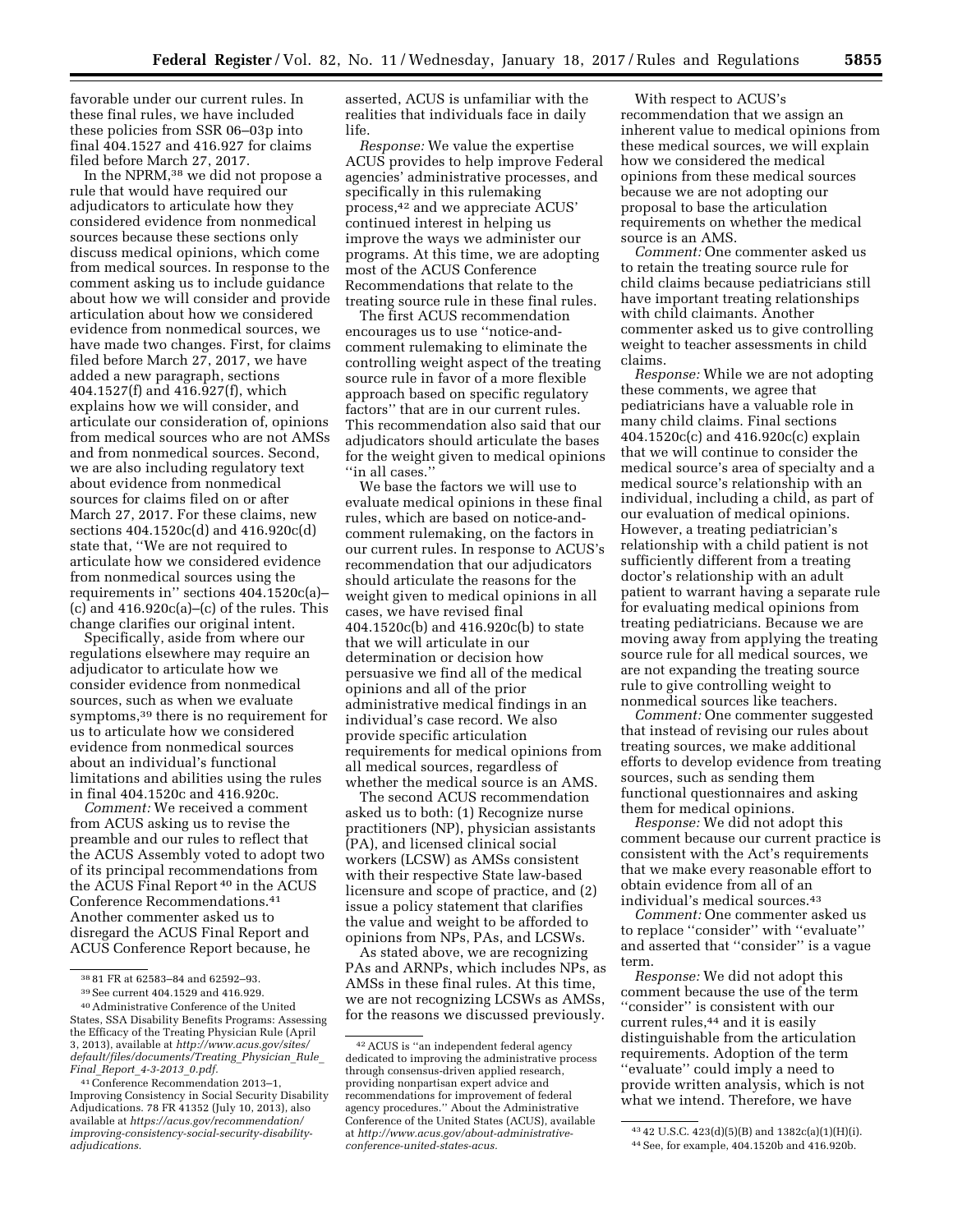continued to use the term ''consider'' in these final rules.

*Comment:* One commenter offered an alternative approach to ending the treating source rule. The alternative approach would continue to give controlling weight to treating physician opinions in most circumstances, significantly limit how persuasive we could find a CE source's opinions, and limit the role of MCs and PCs to identifying when additional medical evidence is needed to adjudicate a claim.

*Response:* We are not adopting this suggestion because it is not consistent with section 221(h) of the Act, as amended by BBA section 832. As we noted earlier in the preamble, under section 221(h) of the Act, we are now required to make ''every reasonable effort'' to ensure that a qualified physician (in cases involving a physical impairment) or a qualified psychiatrist or psychologist (in cases involving a mental impairment) has completed the medical review of the case and any applicable residual functional capacity (RFC) assessment, not just identify when additional medical evidence is needed to adjudicate a claim.

Furthermore, the suggestion would not bring our rules into alignment with the modern healthcare delivery. Our rules focus on the content of the medical opinions in evidence, rather than on the source of the evidence. The commenter's proposal would require us to adopt the opinions of either a treating physician or a consultative examiner to determine if the claimant meets our statutory definition of disability. This would confer upon these other sources the authority to make the determination or decision that we are required to make, and would be an abdication of our statutory responsibility to determine whether the person meets the statutory definition of disability.

*Comment:* A few commenters said we should never consider evidence from our MCs and PCs to be more persuasive than evidence from an individual's own medical source because MCs and PCs are unqualified and misrepresent the evidence they review.

*Response:* We did not adopt this comment because we maintain strict requirements for who may serve as a qualified MC or PC.45 MCs and PCs have valuable experience in our adjudicative processes, and their review of all of the evidence we receive provides them with a comprehensive perspective that other

medical sources, including an individual's own medical sources, may not have.

*Comment:* One commenter said we provided no evidence to support the NPRM's statement that individuals less frequently develop a sustained relationship with one treating physician now than when they did when we published the treating source rule in 1991.

*Response:* In the preamble to the NPRM, we provided a list of sources of evidence in footnote 119, which refers readers to the ACUS Final Report.46 Examples of sources that ACUS cites in section III.A. of its Final Report include:

• Sharyn J. Potter & John B. McKinlay, *From a Relationship to Encounter: An Examination of Longitudinal and Lateral Dimensions in the Doctor-Patient Relationship,* 61 SOC. SCI. & MED. 465, 466–470 (2005). These authors described the ''longitudinal changes to doctor-patient relationship in latter decades of 20th century as corporatist model of health care took hold, due largely to 'exponential growth of managed health care in the 1980s and 1990s [that] drastically changed the roles of both physicians and patients.'" 47

• John W. Saultz & Waleed Albedaiwi, *Interpersonal Continuity of Care and Patient Satisfaction: A Critical Review,* 2 ANNALS OF FAM. MED. 445, 445 (Sept./Oct. 2004). This article reports that, '''Changes in the American healthcare system during the past decade have made it increasingly difficult to establish such long-term trusting relationships between physicians and patients. Some authors have questioned whether a personal model of care is feasible, as health plans increasingly have required provider changes for economic reasons.' '' 48

• Paul Nutting et al., *Continuity of Primary Care: To Whom Does it Matter and When?,* 1 ANNALS OF FAM. MED. 149, 154 (Nov. 2003) This article states, '' 'The current organizational and financial restructuring of the health care system creates strong pressures against continuity with employers changing plans, and plans changing providers. Forced disruption in continuity of care is common, particularly for those with a managed care type of insurance.'" 49

There are other similar sources of evidence establishing that individuals less frequently develop a sustained relationship with one treating physician now on pages 25–28 of the ACUS Final Report, including in the footnotes.

*Comment:* Some commenters opined that increasing complexity in cases and voluminous files provide insufficient reasons for moving away from the treating source rule.

*Response:* The increasing complexity in cases and voluminous files were not reasons that we provided in support of moving away from the treating source rule. We are moving away from the treating source rule to align our policies more closely with the ways that people receive healthcare today.

Instead, the increasing complexity of cases and voluminous files were reasons we provided in support of our proposed rules about how we would articulate our consideration of medical opinions. As explained elsewhere in this preamble, we received comments raising concern with certain aspects of the proposed articulation requirements. As a result, we revised the final rules in several ways, such as to require adjudicators to articulate how they considered medical opinions from all medical sources, rather than only from AMSs, in final 404.1520c and 416.920c.

As we explained in the preamble to the NPRM,50 it is not administratively feasible for us to articulate how we considered all of the factors for all of the medical opinions and prior administrative medical findings in all claims. As we noted earlier in the preamble, our goal in these final rules is to continue to ensure that our adjudicative process is both fair and efficient. We have an obligation to treat each claimant as an individual and to decide his or her claim fairly. We also have an obligation to all individuals to provide them with timely, accurate determinations and decisions.

Our experience since 1991 using the treating source rule shows that the articulation requirement in the current rule, which requires adjudicators to address each opinion, rather than addressing the opinions on a sourcelevel, does not always foster those two goals. Accordingly, we believe it is appropriate to revise the articulation requirement in our current rules. We believe that the changes we have made from the NPRM address the concerns raised by the commenters, while still allowing us to ensure that our administrative process is both fair and efficient.

<sup>45</sup>See current 404.1616 and 416.1016, as revised by final 404.1616 and 416.1016 to accommodate section 221(h) of the Act, as amended by BBA section 832.

 $^{\rm 46}\,$  Administrative Conference of the United States, SSA Disability Benefits Programs: Assessing the Efficacy of the Treating Physician Rule (April 3, 2013), available at *[http://www.acus.gov/sites/](http://www.acus.gov/sites/default/files/documents/Treating_Physician_Rule_Final_Report_4-3-2013_0.pdf)  [default/files/documents/Treating](http://www.acus.gov/sites/default/files/documents/Treating_Physician_Rule_Final_Report_4-3-2013_0.pdf)*\_*Physician*\_*Rule*\_ *Final*\_*Report*\_*[4-3-2013](http://www.acus.gov/sites/default/files/documents/Treating_Physician_Rule_Final_Report_4-3-2013_0.pdf)*\_*0.pdf.* 

<sup>47</sup> *Id.* at 26, footnote 205.

<sup>48</sup> *Id.* at 26, footnote 206.

<sup>&</sup>lt;sup>49</sup> *Id.* at 28, footnote 220. <sup>50</sup> 81 FR at 62574.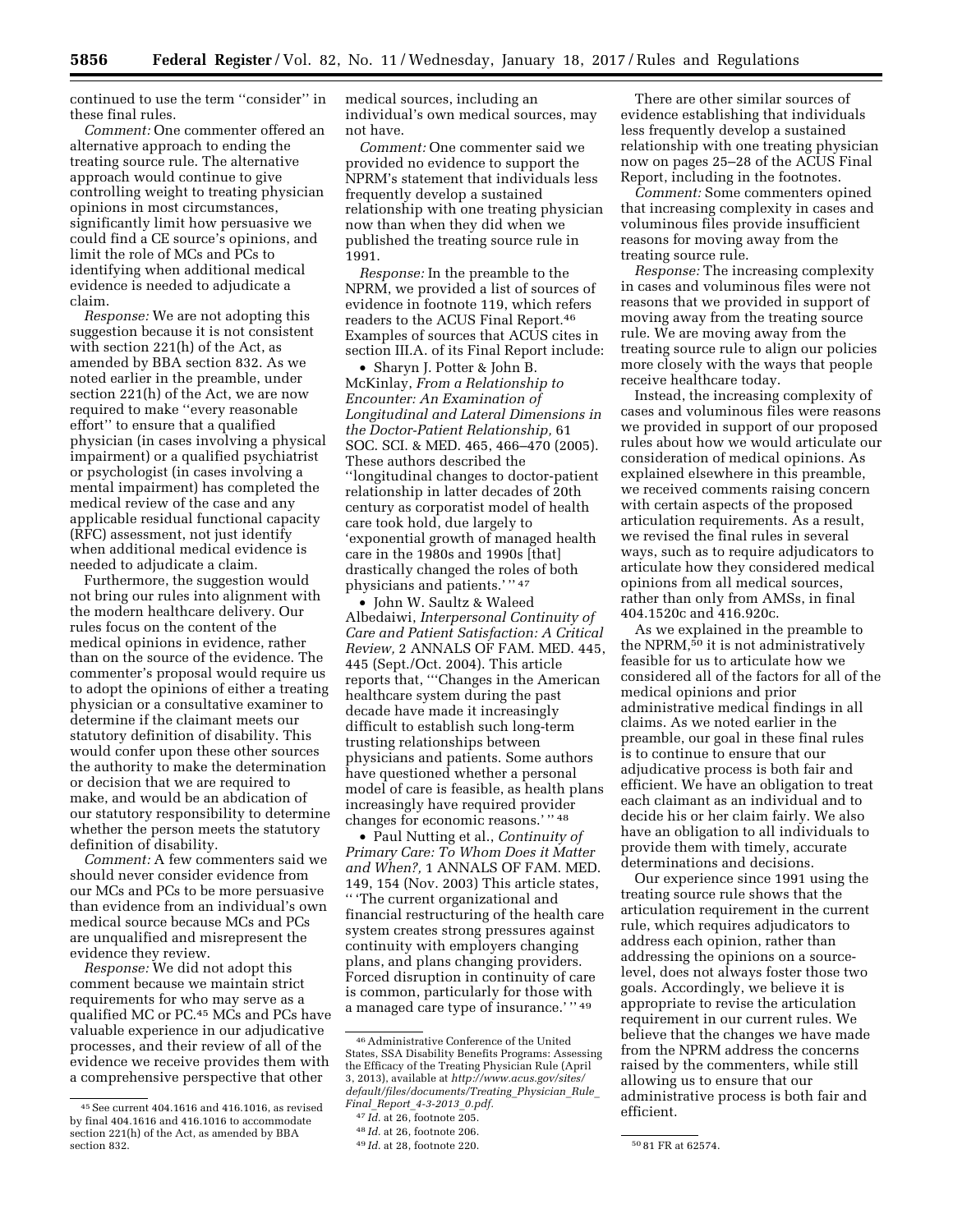*Articulation Requirements Comment:* A few commenters

*Comment:* A few commenters disagreed with how we characterized some of the legal precedents we cited as in the preamble to the NPRM, such as *Black & Decker Disability Plan* v. *Nord.*51 These commenters asserted that *Black & Decker* reflected positively on the 1991 treating source rule regulations, and that many courts support the treating source rule's deferential standard.

*Response:* We included *Black & Decker* in the preamble to the NPRM 52 because the opinion notes that, ''the assumption that the opinions of a treating physician warrant greater credit than the opinions of plan consultants may make scant sense when, for example, the relationship between the claimant and the treating physician has been of short duration, or when a specialist engaged by the plan has expertise the treating physician lacks. And if a consultant engaged by a plan may have an 'incentive' to make a finding of 'not disabled,' so a treating physician, in a close case, may favor a finding of 'disabled.'" 53

Although the *Black & Decker* court was referring to medical consultants contracted under ERISA plans, the concerns about short treatment relationships and lack of specialization are equally applicable in the context of disability adjudication under our rules. Notably, ACUS agrees with our interpretation of the discussions in these opinions.54 Additionally, setting aside the Court's decision in Black and Decker, the other rationale we provided in the NPRM for revising our policy on how we consider treating source and other medical source opinions remains compelling.

*Comment:* Some commenters, including the authors of a law review article mentioned in section VI.D.5. of the NPRM preamble,<sup>55</sup> submitted comments stating we had inaccurately presented parts of the content of that article and their position on the treating physician rule.

*Response:* We appreciate the commenters' concerns and their interest in our programs and this rulemaking proceeding. We regret the mischaracterization of the authors' position in their article. We note that the other rationale discussed in the NPRM and these final rules remains compelling.

expressed concern with the factors that we proposed to consider when evaluating medical opinions and prior administrative medical findings. One commenter indicated that we should not elevate consistency above the other factors. Another commenter thought that the consistency factor would automatically make a longitudinal record subject to being found inconsistent. Other commenters said we should continue to use our existing factors, or first consider the factor of a longstanding treatment relationship, to evaluate the persuasiveness of medical

opinions and prior administrative medical findings. Some commenters were concerned with our proposal to add ''understanding our policy'' and ''familiarity with the record'' to our list of factors because they may appear to favor evidence from our MCs and PCs over an individual's own medical sources.

*Response:* We agree, in part, with these comments. We are adopting our proposal to consider supportability and consistency as the two most important factors when we evaluate the persuasiveness of medical opinions and prior administrative medical findings. Our experience adjudicating claims demonstrates that these factors are more objective measures than the relationship with the claimant factor and are the same factors we look to as part of the current treating source rule. While we agree that there is no hierarchy to the remaining factors, we did not revise our rules to include this language in the regulatory text. Instead, we agree with the comments that we should revise the regulatory text to eliminate any appearance that inherently we favor evidence from MCs or PCs over evidence from an individual's own medical sources, and vice versa. Therefore, we made several revisions to the regulatory text in final 404.1520c and 416.920c.

We revised the issues within the ''relationship with the claimant'' factor to read: length of the treatment relationship, examining relationship, frequency of examinations, purpose of the treatment relationship, and extent of the treatment relationship. This underscores our recognition that an individual's own medical source may have a unique perspective of an individual's impairments based on the issues listed, such as a long treatment relationship. We will consider the unique evidence in each claim that tend to support or weaken how persuasive we find these issues.

Similarly, under both our current rules and the proposed rules, we may consider a medical source's familiarity with the entire record and his or her understanding of our policy. In our proposed rules, we proposed to separately list ''understanding our policy'' and ''familiarity with the record'' as individual factors instead of examples of ''other factors'' as in the current rules. Some commenters were concerned that this change favored our MCs and PCs, who often review all evidence in a claim and are trained in our policies. This was not our intent, and we proposed to reorganize the factors to clarify, not change, our policy on this point. Therefore, we agree with the comments that it would be best to list these issues within ''other factors.''

We also recognize that new evidence submitted after an MC or PC provided a prior administrative medical finding may affect how persuasive that finding is at subsequent levels of adjudication. We are adding in final  $404.1520c(c)(5)$ and  $416.920c(c)(5)$  that when we consider a medical source's familiarity with the other evidence in a claim, we will also consider whether new evidence we receive after the medical source made his or her medical opinion or prior administrative medical finding makes the medical opinion or prior administrative medical finding more or less persuasive.

Additionally, we recognize that evidence from a medical source who has a longstanding treatment relationship with an individual may contain some inconsistencies over time due to fluctuations in the severity of an individual's impairments. Our adjudicators will consider this possibility as part of evaluation of the consistency factor, as they do so under our current rules. We will also include this issue within our training to our adjudicators.

*Comment:* Some commenters were concerned that, by moving away from assigning a specific weight to opinions and prior administrative medical findings, we would add subjectivity into the decisionmaking process and said we would only require our adjudicators to think about the evidence but not provide written analysis. Other commenters suggested that by requiring articulation on only two factors supportability and consistency—our decisions would not sufficiently inform the individual or a reviewing Federal court of the decisionmaker's reasoning, which would lead to more appeals to and remands from the courts.

*Response:* While we understand the concerns in these comments, we are adopting our proposal to look to the

<sup>51</sup> 538 U.S. 822 (2003).

<sup>52</sup> 81 FR 62572.

<sup>53</sup> 538 U.S. at 832.

 $^{54}\rm{See}$  ACUS Final Report at 43.

<sup>55</sup>Richard E. Levy & Robert L. Glicksman, Agency-Specific Precedents, 89 TEX. L. REV. 499, 546 (2011).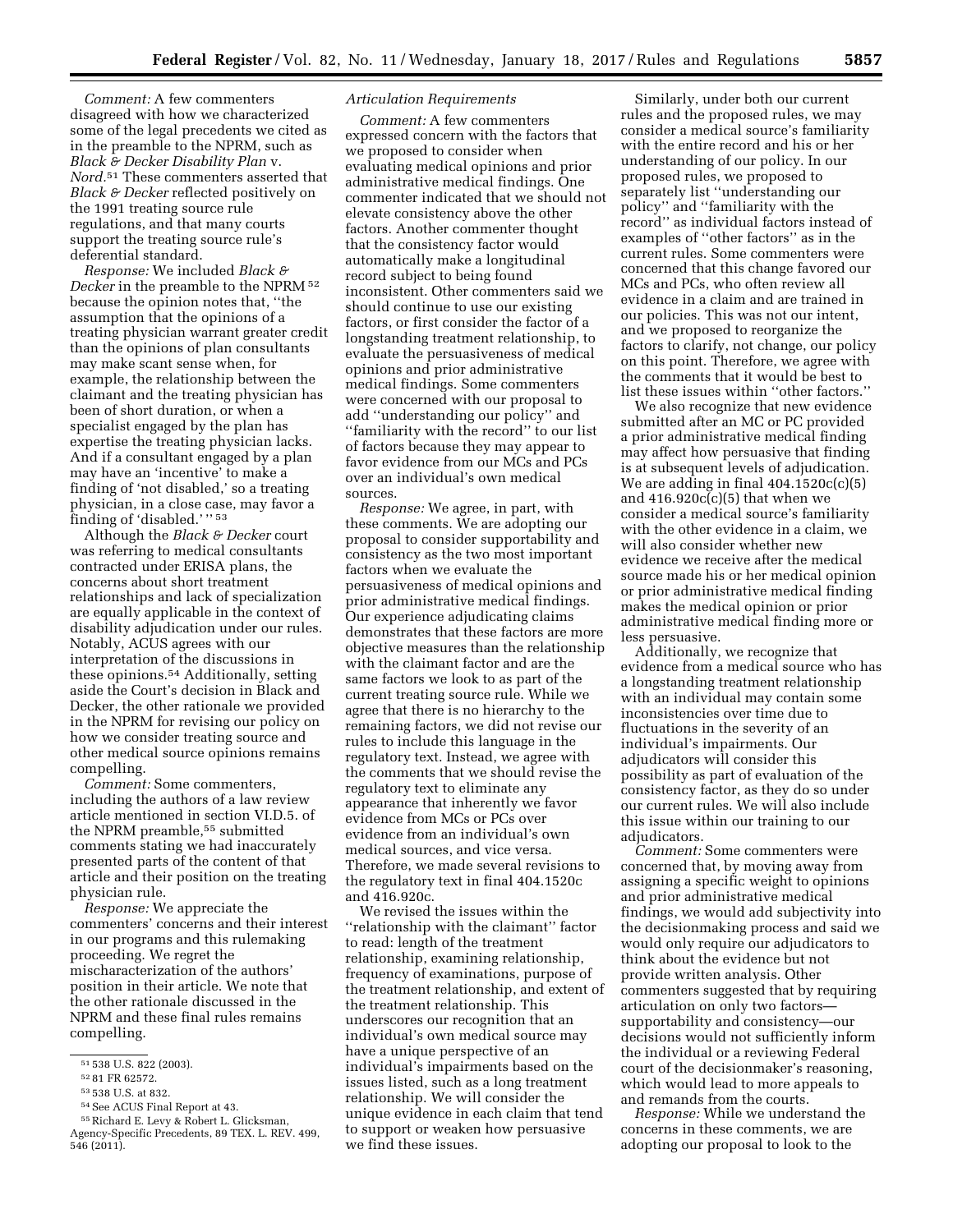persuasiveness of medical opinions and prior administrative medical findings for claims filed on or after March 27, 2017. Our current regulations do not specify which weight, other than controlling weight in a specific situation, we should assign to medical opinions. As a result, our adjudicators have used a wide variety of terms, such as significant, great, more, little, and less. The current rules have led to adjudicative challenges and varying court interpretations, including a doctrine by some courts that supplants the judgment of our decisionmakers and credits as true a medical opinion in some cases.

By moving away from assigning a specific weight to medical opinions, we are clarifying both how we use the terms ''weigh'' and ''weight'' in final 404.1520c(a), 404.1527, 416.920c(a), and 416.927 and also clarifying that adjudicators should focus on how persuasive they find medical opinions and prior administrative medical findings in final 404.1520c and 416.920c. Our intent in these rules is to make it clear that it is never appropriate under our rules to ''credit-as-true'' any medical opinion.

We are also stating in final 404.1520c(b) and 416.920c(b) what minimum level of articulation we will provide in our determinations and decisions to provide sufficient rationale for a reviewing adjudicator or court. In light of the level of articulation we expect from our adjudicators, we do not believe that these final rules will result in an increase in appeals or remands from the courts.

*Comment:* We received various comments regarding our proposal in sections 404.1520c(b) and 416.920c(b) about when we would articulate how we considered medical opinions from medical sources who are not AMSs. A few commenters supported our proposal. However, several other commenters, including Members of Congress, expressed concern with the proposed changes. Some commenters said the changes would result in less transparency because adjudicators would have ''too much individual discretion to dismiss key evidence without providing a rationale.'' Other commenters said that our proposed rules would not allow reviewing courts to determine whether substantial evidence supports our decisions.

*Response:* We partially adopted these comments, and we appreciate the perspective of the commenters who expressed concern with the proposed rules. We are committed to having a transparent, fair, and balanced adjudicative process that ensures that

every entitled individual receives the disability benefits or payments and that every individual understands why he or she is not entitled to benefits. We agree with the majority of commenters that we should articulate how we consider medical opinions from any of an individual's own medical sources, regardless of whether that source is an AMS.

Therefore, we revised final 404.1520c(c) and 416.920c(c) to require our adjudicators to articulate how they consider medical opinions from all medical sources, regardless of AMS status. This revision helps align our rules with current medical practice and recognizes that individuals may obtain evaluation, examination, or treatment from medical sources who are not AMSs.

To account for this change, we are not adopting proposed 404.1520c(b)(4) and 416.920c(b)(4) in these final rules, which would have stated standards about when we would articulate how we considered medical opinions from medical sources who are not AMSs. We also revised final 404.1520c(a)–(b) and 416.920c(a)–(b) to clarify that there is a difference between considering evidence and articulating how we consider evidence. We consider all evidence we receive, but we have a reasonable articulation standard for determinations and decisions that does not require written analysis about how we considered each piece of evidence.

We expect that the articulation requirements in these final rules will allow a subsequent reviewer or a reviewing court to trace the path of an adjudicator's reasoning, and will not impede a reviewer's ability to review a determination or decision, or a court's ability to review our final decision.

*Comment:* One commenter asked for clarification about what we meant by ''medical source'' in proposed 404.1520c(b)(1) and 416.920c(b)(1), particularly when an entity provides us with evidence. The commenter asked if we were referring to the same health care provider, the same clinic, the same medical group, or the same hospital.

*Response:* Under both our current and these final rules, only an individual, not an entity, can be a medical source. When an entity provides us with evidence from multiple medical sources, we will evaluate each medical source's evidence separately instead of considering the evidence as coming from one source.

*Comment:* One commenter agreed with our proposal to require an adjudicator to discuss other relevant factors when we find two medical sources' medical opinion(s) or prior

administrative medical finding(s) equally persuasive. Another comment asserted that the NPRM did not provide much guidance as to when medical opinions are both equally wellsupported and consistent with the record.

*Response:* We agree with the first commenter that this requirement provides an appropriate standard about when an adjudicator has discretion to discuss the other relevant factors. Because the content of evidence, including medical opinions and prior administrative medical findings, varies with each unique claim, it would not be appropriate to set out a detailed rule for when this situation may occur. We expect that each adjudicator will use his or her discretion to determine when this situation occurs.

The final rules include sufficient guidance to adjudicators in determining when this situation exists. Under final sections 404.1520c(b)(3) and 416.920c(b)(3), the medical opinions or prior administrative medical findings must be ''both equally well-supported'' under sections 404.1520c(c)(1) or 416.920c(c)(1) ''and consistent with the record'' under sections 404.1520c(c)(2) or  $416.920c(c)(2)$ . In addition, the opinions or prior administrative medical findings must not be ''exactly the same.'' Under these circumstances, we will articulate how we considered the other most persuasive factors in sections 404.1520c(c)(3)–(c)(5) or  $416.920c(c)(3)$ – $(c)(5)$  for those medical opinions or prior administrative medical findings in the determination or decision.

*Comment:* One commenter thought we would no longer provide rationale about why we did not adopt a medical opinion from an individual's doctor. A few commenters believed that the proposed rule would reduce our articulation burden and would increase inconsistency in how we evaluate individuals.

*Response:* While we understand some commenters were concerned about these issues, these final rules continue the requirement in current 404.1527 and 416.927 to articulate how we consider medical opinions from an individual's own doctor. In fact, these final rules enhance the current requirements in several ways, such as requiring articulation about medical opinions from all of an individual's medical sources, making consistency and supportability the most important factors, and clarification of the factors themselves. These improvements will increase the consistency in how we evaluate claims, and we also expect them to reduce remands.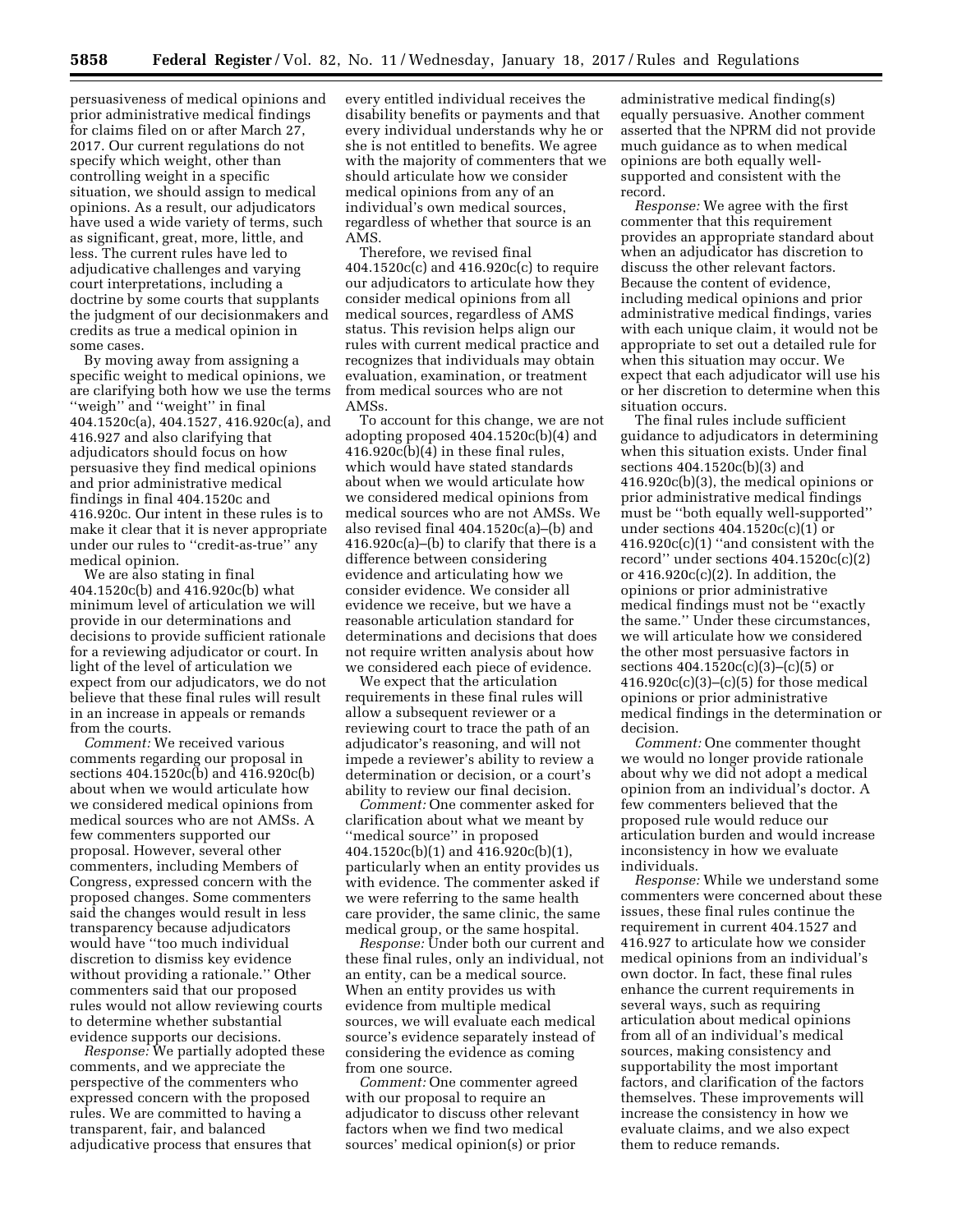*Comment:* One commenter asked us to adopt the medical opinions of highlyspecialized doctors without considering the other factors.

*Response:* After careful consideration, we are not adopting this comment. The specialization of the medical source who provides a medical opinion or prior administrative medical finding is one of the factors we consider when we evaluate how persuasive a medical opinion or prior administrative medical finding is. Under our current rules in 404.1527(c) and 416.927(c), we consider several factors when we decide what ''weight'' to give to a medical opinion, and we do not consider the specialization of the medical source in isolation. Evaluating the persuasiveness of a medical opinion requires consideration of several factors and in context of all of the evidence in the claim.

*Comment:* One commenter asked us to add a factor for considering medical opinions that would inquire about whether the individual is indigent, because such individuals cannot afford psychotherapy.

*Response:* We are not adopting this comment because the factors for considering medical opinions and prior administrative medical findings relate to the persuasiveness of the evidence presented, not to the financial status of the individual. We will consider and explain how we considered medical opinions of an individual's medical sources regardless of whether the medical evaluation, examination, or treatment occurred in a free or low cost health clinic for indigent individuals.

*Comment:* One commenter asked whether we intended to make two separate findings about the value and persuasiveness of medical opinions, or whether we intended to require one finding. The commenter opposed requiring two separate findings for each medical opinion because that would increase the articulation burden on our adjudicators.

*Response:* We appreciate the question and the opportunity to clarify that we are not requiring two separate findings. Our adjudicators need only explain how persuasive they found a medical opinion or prior administrative medical finding in their determinations or decisions. As we state in final 404.1520c(b) and 416.920c(b), ''[w]e will articulate in our determination or decision how persuasive we find all of the medical opinions and all of the prior administrative medical findings in your case record.'' There is no requirement that our adjudicators provide a second analysis about how valuable a medical

opinion or prior administrative medical finding is.

*Comment:* A few commenters said that our proposed rules about how we would articulate how we considered medical opinions, and that we would not articulate our consideration of disability examiner findings, statements on issues to the Commissioner, and decisions by other governmental agencies and nongovernmental entities, violated due process and 42 U.S.C. 405(b), which requires us to include in a determination or decision that is not fully favorable to an individual, a statement of the case, in understandable language, setting forth a discussion of the evidence, and stating the reason(s) upon which we based the determination or decision. Some of these commenters said reviewing courts would increase the number of remands because they would be unable to review our adjudicators' rationale.

*Response:* Our current rules, the proposed rules, and these final rules are consistent with and further the goals of 42 U.S.C. 405(b) and the principles of due process. The statute does not require us to explain how we consider every piece of evidence we receive. Instead, section 405(b) requires us to include in a determination that is not fully favorable to an individual, a statement of the case, in understandable language, setting forth a discussion of the evidence, and stating the reason(s) upon which we based the determination or decision. The intent of the statute was not to impose a burdensome articulation requirement.56 Rather, the intent was to remedy a prior concern that individuals were receiving notices that their claims for disability benefits had been denied without any personalized articulation of the evidence.57

We will articulate how we considered the medical opinions from all medical sources and prior administrative medical findings in a claim. This articulation will include the supportability and consistency factors, which generally includes an assessment of the supporting objective medical evidence and other medical evidence, and how consistent the medical opinion or prior administrative medical findings is with other evidence in the claim. Therefore, the final rules are consistent with the intent of the statute that we provide a statement of the case, setting forth a discussion of the evidence, and stating the reasons upon which we based the determination.

As to the comments that these rules do not provide due process, these final rules do not violate the Due Process Clause of the Fifth Amendment to the Constitution. The final rules do not categorize individuals based on their characteristics or deprive an individual of a protected property interest. The rules also ensure that our procedures are fair and provide individuals with appropriate procedural protections. Nothing in constitutional principles of equal protection is inconsistent with these final rules.

*Comment:* We received a few comments raising concern about the interactions between the proposed rules and some Federal statutes, and the interactions between the proposed rules and judicial review. A few commenters said our proposed rules were in conflict with 42 U.S.C. 405(g). One commenter said our proposed rules were in conflict with 42 U.S.C. 404(a). One commenter said our proposed rules violated the Ninth Circuit's ''credit-as-true doctrine.'' Another commenter said the treating source rule provides for uniformity between Federal courts and us and minimizes delays to claimants by limiting unnecessary court reviews. A few commenters said courts would continue to defer to evidence from a claimant's own medical sources regardless of the content of our rules.

*Response:* We do not agree with these comments. 42 U.S.C. 404(a) and 405(g) do not directly apply to the proposed or final regulatory sections. 42 U.S.C. 404(a) addresses how we assess underpayments and overpayments, and nothing in these final rules address these issues. Similarly, 42 U.S.C. 405(g) addresses procedures for individuals to appeal their decisions to Federal court, and these final rules do not affect these rights.

Federal courts are bound to uphold our decisions when they are supported by substantial evidence and when we have applied the appropriate legal standards in our decisions. While a court has the authority to review the validity of our regulations, the fact that some courts previously have adopted a credit as true rule does not mean that we are required to adopt such a rule in

<sup>56</sup>*See* section 305 of the Social Security Disability Amendments of 1980, Public Law 96–265, 94 Stat. 441, 457. In amending section 405(b), Congress intended for the required personalized denial notice to be ''brief, informal, and not technical,'' H.R. Conf. Rep. 96–944, at 58 (1980), and did not intend for it to be a voluminous document, S. Rep. 96–408 at 57 (1979).

<sup>57</sup>*See* H.R. Conf. Rep. 96–944, at 58 (1980) (noting that under the law at the time, ''[t]here is no statutory provision setting a specific amount of information to explain the decision made on a claim for benefits.''); S. Rep. 96–408 at 56 (1979) (noting that under the law at the time, ''[n]otices to claimants regarding the Secretary's decision on their claim for disability benefits provides little guidance as to the causes for a denial.'')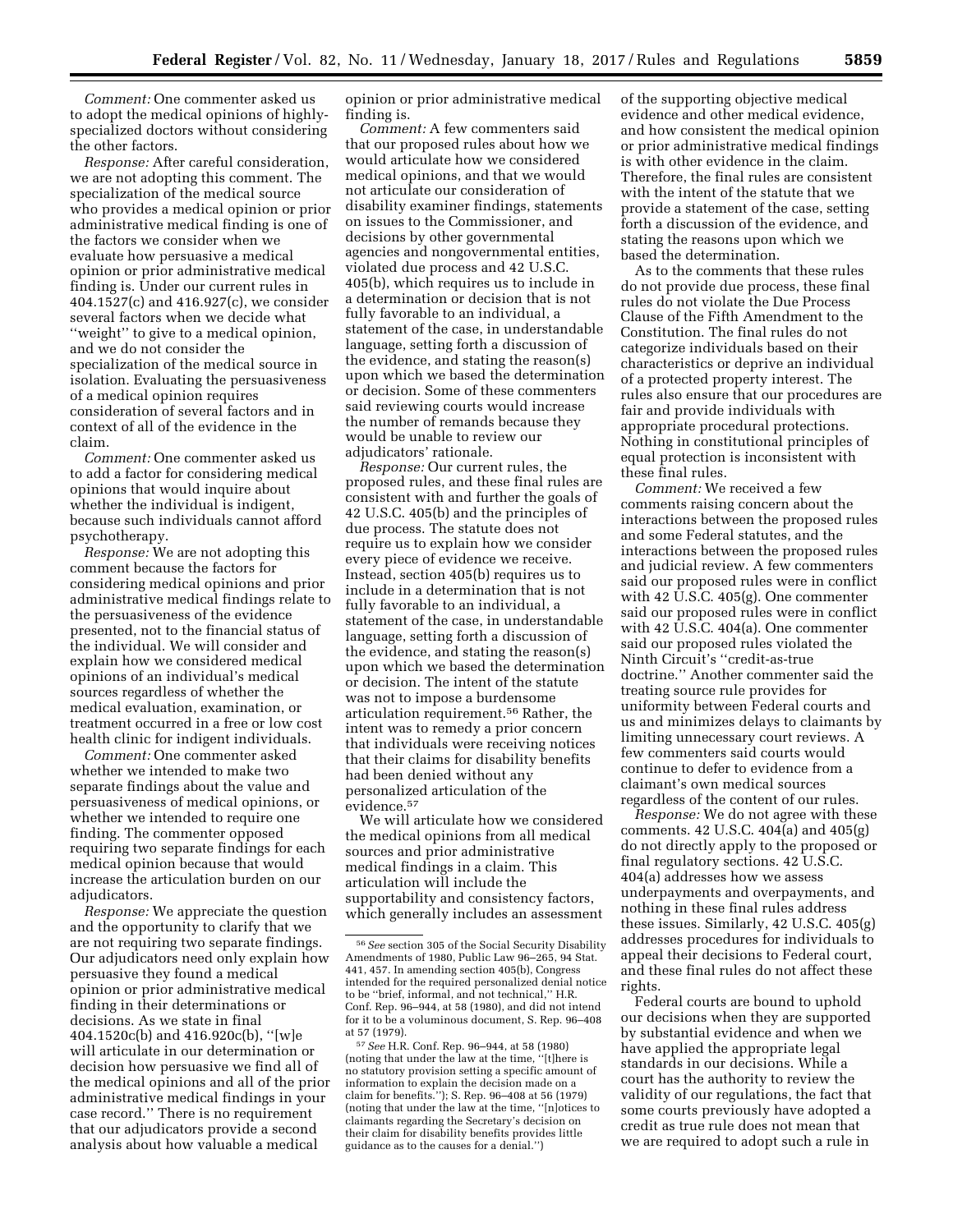our regulations.58 Those courts that have adopted the credit as true rule have not done so based on any specific requirement of the Act, and the statute does not mandate that we apply such a rule.

In our view, the credit as true rule supplants the legitimate decisionmaking authority of our adjudicators, who make determinations or decisions based on authority delegated by the Commissioner. The credit as true rule is neither required by the Act nor by principles of due process. It is also inconsistent with the general rule that, when a court finds an error in an administrative agency's decision, the proper course of action in all but rare instances is to remand the case to the agency for further proceedings. Accordingly, we decline to adopt the credit as true rule here.

We expect that courts will defer to these regulations, which we adopted through notice and comment rulemaking procedures pursuant to the Commissioner's exceptionally broad rulemaking authority under the Act. The rules are essential for our administration of a massive and complex nationwide disability program where the need for efficiency is self-evident. The rules are neither arbitrary nor capricious, nor do they exceed the bounds of reasonableness. Under these circumstances, we are confident that our rules are valid.59

*Comment:* A few commenters asked us to require MCs and PCs to identify what medical evidence they reviewed and disclose the amount of time spent reviewing each claimant's file to enable later decisionmakers to assess the supportability and consistency factors more effectively. These commenters also asked us to instruct our adjudicators to consider the completeness of the record at the time of review and the time spent reviewing the record when evaluating prior administrative medical findings.

*Response:* While we agree that the specific evidence an MC or PC reviewed is probative, we did not accept this comment because MCs and PCs are required to evaluate all of the evidence in the claim file at the time they make their medical findings under our rules. Consistent with 42 U.S.C. 405(b), our current rules also require that when we make an initial determination, our written notice will explain in simple and clear language what we have determined and the reasons for and the

effect of our determination. When we make a determination of disability that is in whole or in part unfavorable to an individual, our rules also require our written notice to ''contain in understandable language a statement of the case setting forth the evidence on which our determination is based."<sup>60</sup> Adjudicators at subsequent levels of appeal can also determine what evidence already existed in the claim file when the MC or PC made his or her medical findings by reviewing data in the claims folder.

We also did not adopt the suggestion to measure and document MC and PC review time to help subsequent adjudicators consider supportability and consistency of their adjudicative findings because review time does not provide information about supporting evidence or consistency of the evidence.

# **Sections 404.1521 and 416.921— Establishing That You Have a Medically Determinable Impairment**

*Comment:* One commenter asked us to align our requirements for establishing an impairment with the International Classification of Functioning (ICF) used by the World Health Organization.61 The ICF is a framework for describing and organizing information on functioning and disability. The commenter suggested that if we were to align our requirements for establishing an impairment with the ICF, medical sources who provide evidence to us could use a standardized language and conceptual basis for the definition and measurement of health and disability.

*Response:* While we are always looking for ways to improve how we adjudicate disability claims, we are not adopting the comment at this time. It is unclear how the ICF would be helpful in our adjudication of disability claims because the ICF's definition of disability differs from the requirements in the Act. The Act defines disability as ''the inability to engage in substantial gainful activity by reason of any medically determinable physical or mental impairment, which can be expected to result in death or which has lasted or can be expected to last for a continuous period of not less than 12 months.'' 62

In contrast, the ICF views ''disability and functioning as outcomes of interactions between *health conditions*  (diseases, disorders and injuries) and

*contextual factors.*'' 63 Included in these contextual factors ''are external *environmental factors* (for example, social attitudes, architectural characteristics, legal and social structures, as well as climate, terrain, and so forth); and internal *personal factors,* which include gender, age, coping styles, social background, education, profession, past and current experience, overall behaviour pattern, character and other factors that influence how disability is experienced by the individual.'' 64 Therefore, an individual could have a ''disability'' as contemplated by the ICF without meeting the Act's definition of disability.

### **Sections 404.1522 and 416.922—What We Mean by an Impairment(s) That Is Not Severe**

*Comment:* One commenter stated that, ''controlling law on the statutory interpretation of 'severe' is that it should have the 'minimalist effect' on the activities of daily living.''

*Response:* We did not adopt this comment because we proposed to move the current definition from current 404.1521(a) and 416.921(a) into proposed 404.1522(a) and 416.922(a) as part of the effort to reorganize our regulations for ease of use, not to change the current definition. The definition of ''non-severe'' impairment in our regulations has been the same since 1985,65 and it has been substantially the same since we first defined the term in 1980.66 The U.S. Supreme Court upheld the regulatory definition in *Bowen* v. *Yuckert.*67

# **Sections 404.1523 and 416.923— Multiple Impairments**

*Comment:* One commenter opposed proposed 404.1523 and 416.923, which explains how we consider an individual's multiple impairments, because he said we would not consider all impairments in combination.

*Response:* We decided to adopt these proposed revisions as part of our effort to make our rules easier to understand and use. These sections combine content from current 404.1522, 404.1523, 416.922, and 416.923 without any substantive change in language. These current sections discuss related issues- our policies for considering claims involving multiple impairments.

65See 50 FR 8726, 8728 (March 5, 1985).

<sup>58</sup>See *National Cable and Telecommunications Ass'n v. Brand X Internet Services*, 545 U.S. 967, 982 (2005).

<sup>59</sup>See 5 U.S.C. 553 and E.O. 12866, as supplemented by E.O. 13563.

<sup>60</sup>Current 404.904 and 416.1404.

<sup>61</sup>*See* World Health Organization, International Classification of Functioning, Disability and Health (ICF), *[http://www.who.int/classifications/icf/en/.](http://www.who.int/classifications/icf/en/)*  62 42 U.S.C. 423(d)(1)(A) and 1382c(a)(3)(A).

<sup>63</sup>World Health Organization, Towards a Common Language for Functioning, Disability and Health—ICF, p. 10, 2002.

<sup>64</sup> *Id.* 

<sup>66</sup>See 45 FR 55566, 55588 (August 20, 1980).

<sup>67</sup> 482 U.S. 137 (1987).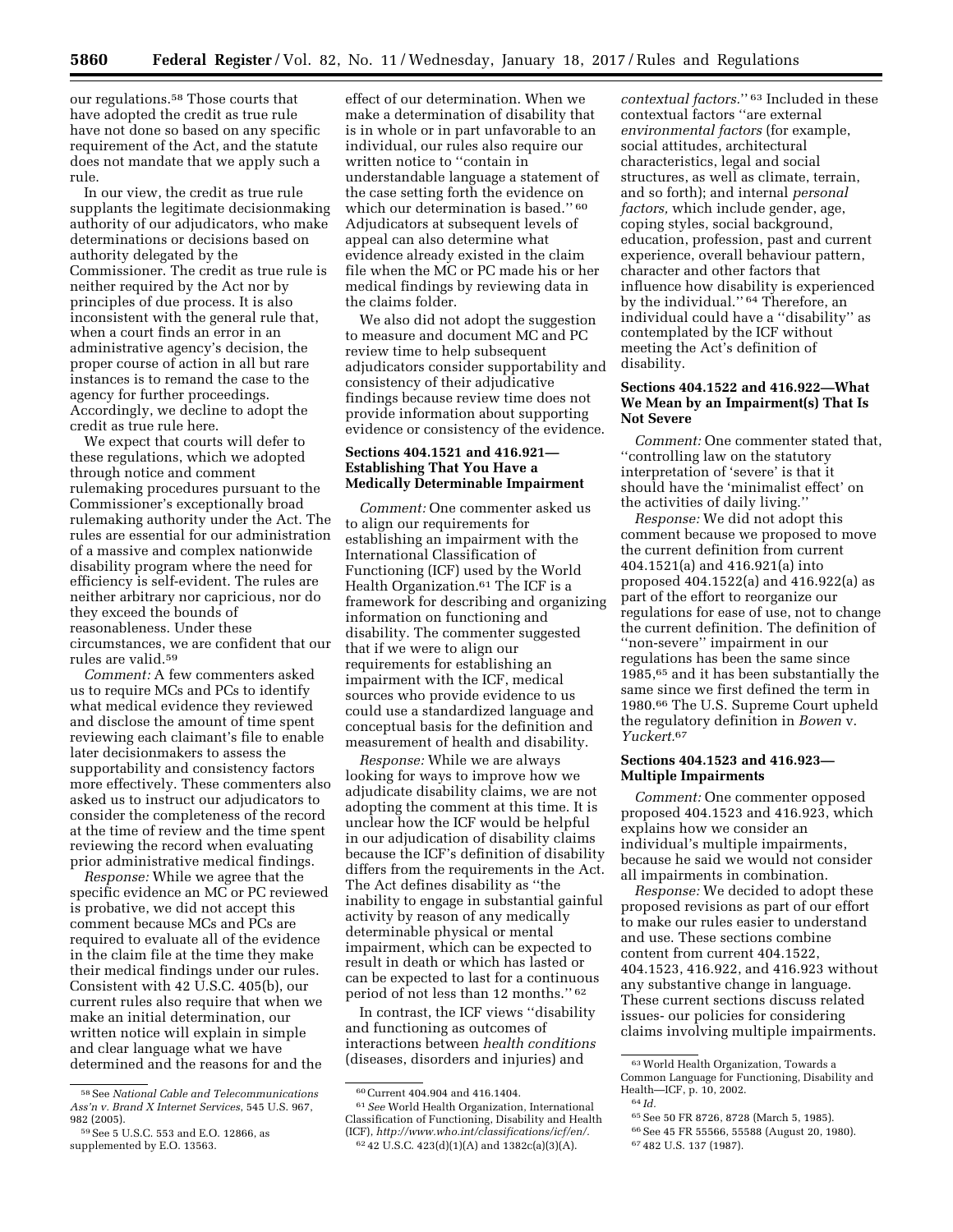Under the final rules, as under the current rules, we will consider the combined effect of all of the individual's impairments without regard to whether any such impairment, if considered separately, would be of sufficient severity when we determine whether an individual's physical or mental impairment or impairments are of a sufficient medical severity that such impairment or impairments could be the basis of eligibility. If we do find a medically severe combination of impairments, we will consider the combined impact of the impairments throughout the disability determination process. Since our final rules require us to consider the combined effect of an individual's impairments, we are adopting the text as proposed in final 404.1523 and 416.923.

### **Sections 404.1527 and 416.927— Evaluating Opinion Evidence for Claims Filed Before March 27, 2017**

*Comment:* One commenter suggested that the phrase ''typical for your condition(s),'' as part of the definition of ''treating source'' in proposed 404.1527 and 416.927, which will be applied to claims filed before March 27, 2017, should include the population of indigent individuals who cannot afford psychotherapy as frequently as those who can afford to pay for more frequent sessions.

*Response:* We are not adopting this comment. The definition of ''treating source'' in proposed 404.1527 and 416.927, including the words ''typical for your condition(s),'' comes from our current definition of treating source in current 404.1502 and 416.902. We will continue to apply our current rules for evaluating evidence from a treating source, including this definition, to claims filed before March 27, 2017. We moved this definition to proposed 404.1527 and 416.927 to locate together more of the rules that we will use for claims filed before March 27, 2017.

For claims filed on or after March 27, 2017, the rules for considering medical opinions will not use the term ''treating source'' or the phrase ''typical for your condition(s).''

## **Sections 404.1616 and 416.1016— Medical Consultants and Psychological Consultants**

*Comment:* Several commenters opposed our proposal to recognize master's level psychologists licensed for independent practice as psychological consultants (PC) in proposed 404.1616 and 416.1016. These commenters said we should continue to follow our current rules in 404.1616(e) and 416.1016(e) because they recognize the

most qualified licensed psychologists, who are doctorate-level clinical psychologists, to be PCs. These commenters said we should maintain a higher level of qualifications for a psychologist to be a PC than we require a psychologist to be an acceptable medical source (AMS).

*Response:* We agree with these commenters and are not adopting our proposal to revise the qualifications to be a PC in these final rules. Instead, we will continue to follow our current requirements about who can be a PC in final 404.1616 and 416.1016.

Our rules only authorize us to recognize a psychologist to be a PC if he or she: (1) Is licensed or certified as a psychologist at the independent practice level of psychology by the State in which he or she practices; and (2)(i) Possesses a doctorate degree in psychology from a program in clinical psychology of an educational institution accredited by an organization recognized by the Council on Post-Secondary Accreditation; or (ii) Is listed in a national register of health service providers in psychology which we deem appropriate; and (3) Possesses 2 years of supervised clinical experience as a psychologist in health service, at least 1 year of which is post-masters degree.

*Comment:* One commenter said our proposed use of the term ''every reasonable effort,'' relating to a medical consultant (MC) or PC completing the medical portion of the case review and any applicable RFC assessment, in proposed 404.1616, 404.1617, 416.1016, and 416.1017, was too broad.

*Response:* We did not adopt this comment because the term ''every reasonable effort'' as used in the NPRM and in the final rules is not new. In fact, it has appeared in section 221(h) of the Act since 1984, and Congress retained the phrase when it amended section 221(h) through the Bipartisan Budget Act of 2015 (BBA) section 832 in 2015. We have adopted the proposed procedural rules we will use to make ''every reasonable effort'' to have qualified physicians, psychologists, and psychiatrists review claims to final rules 404.1617 and 416.1017.

*Comment:* Some commenters opposed our proposal to limit MCs to only licensed physicians. The commenters stated that speech-language pathologists were uniquely qualified to assess the level of functional impairment and ability related to communication disorders. One of these commenters asked us to require that speech-language pathologists review all claims related to communication disorders at the initial and reconsideration levels as medical advisors.

*Response:* We agree that speechlanguage pathologists are highly qualified to assess level of functional impairment and ability related to communication disorders; therefore, we have retained them as AMSs. However, section 221(h) of the Act, as amended by BBA section 832, states that we must make every reasonable effort to ensure that a qualified physician (in cases involving a physical impairment) or a qualified psychologist or psychiatrist (in cases involving a mental impairment) completes the medical portion of the case review. A speech-language pathologist is not a ''qualified physician'' and therefore section 221(h) of the Act does not authorize us to recognize them as MCs or PCs.

To help retain the expertise of nonphysician AMSs like speech-language pathologists, we created the role of a medical advisor in our subregulatory instructions.68 These medical sources can review the evidence in the claim and provide case analysis that the adjudicative team will consider as evidence from a medical source in accordance with final 404.1513(a), 404.1520b, 404.1520c, 404.1527, 416.913(a), 416.920b, 416.920c, and 416.927, as appropriate. However, we are not adopting the suggestion to require Speech-Language Pathologist medical advisor input in every claim involving communication disorders at this time. The adjudicative team will use its professional judgment to determine whether to consult with a medical advisor(s) and how to consider medical advisor input on any case.

*Comment:* One commenter asked us to revise our rules to state that an MC who is a pediatrician must evaluate any child claim involving a physical impairment and cited section 1614(a)(3)(I) of the Act, which mandates that we make reasonable efforts to have a qualified pediatrician or other appropriate specialist evaluate a child's case. Another commenter asked us to allow licensed physicians such as development/behavioral pediatricians, child neurologists, and some primary care providers to act as PCs in a child claim involving a mental impairment because there is a shortage of child psychologists and psychiatrists. Another commenter opposed our rules that authorize psychiatrists to review physical impairments.

*Response:* While we appreciate the commenters' concerns, we did not adopt

<sup>68</sup>See POMS DI 24501.001 The Disability Determination Services (DDS) Disability Examiner (DE), Medical Consultant (MC), and Psychological Consultant (PC) Team, and the Role of the Medical Advisor (MA), available at *[https://secure.ssa.gov/](https://secure.ssa.gov/apps10/poms.nsf/lnx/0424501001)  [apps10/poms.nsf/lnx/0424501001.](https://secure.ssa.gov/apps10/poms.nsf/lnx/0424501001)*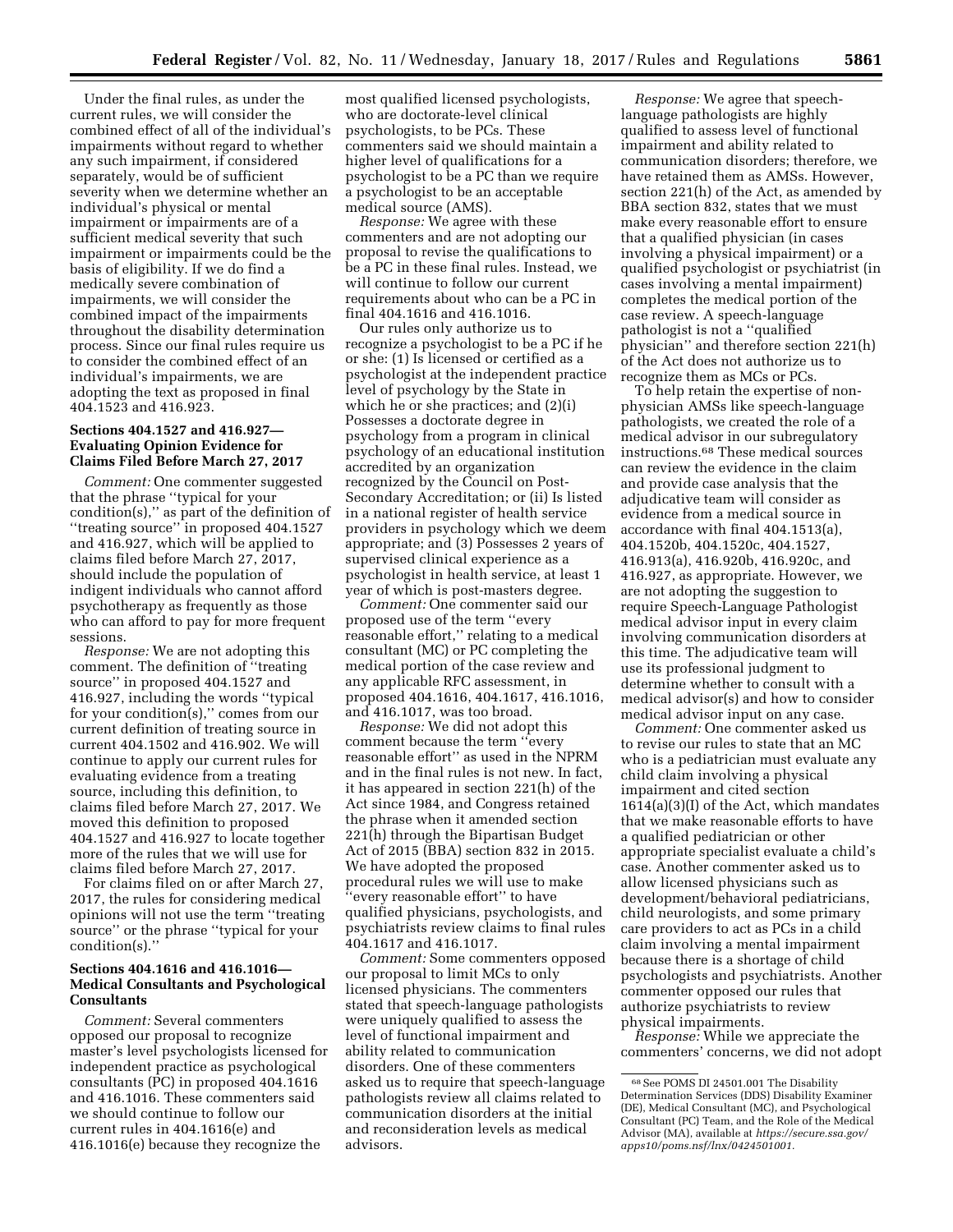them because our current rules are already sufficient and consistent with the Act. Consistent with the Act's requirements in section 1614(a)(3)(I), our current rules already state that we will make reasonable efforts to ensure that a qualified pediatrician or other individual who specializes in a field of medicine appropriate to the child's impairment(s) evaluates the case of the child.69 The Act does not require us to have only a pediatrician be an MC in child claims involving a physical impairment(s).

Section 221(h) of the Act, as amended by BBA section 832, states that when there is evidence indicating the existence of a mental impairment in a claim, we may not make an initial determination until we have made every reasonable effort to ensure that a qualified psychiatrist or psychologist has completed the medical portion of the case review and any applicable residual functional capacity (RFC) assessment. If we make every reasonable effort to obtain the services of a licensed psychiatrist or qualified psychologist to review a claim involving a mental impairment, but the professional services are not obtained, a physician who is not a psychiatrist will review the mental impairment claim.70

Historically, we have not regulated which specialty of MC or PC must review cases involving specific impairments because each Disability Determination Service (DDS) has unique staffing considerations. Due to the continually changing nature of the medical profession, any future guidance we may issue about which medical specialties may review claims involving specific impairments would be best placed in our subregulatory instructions.

*Comment:* A few commenters wanted us to recognize optometrists and podiatrists as MCs. They said that BBA section 832's requirement that a licensed physician review claims involving physical impairments still authorized us to have optometrists and podiatrists as MCs.

*Response:* We recognize the specialized expertise that these medical sources can bring to claims, which is why we authorized them to be MCs prior to BBA section 832's effective date. However, neither optometrists nor podiatrists are qualified physicians, as is required by section 221(h) of the Act, as amended by BBA section 832. To retain access to their expertise, we created the medical advisor role in our subregulatory instructions so that DDSs

may continue to request their expert analysis on claims.

#### **Other Comments**

*Comment:* Several commenters opposed the proposed policy changes in the NPRM that were inconsistent with the following Social Security Rulings (SSR): 96–2p, 96–5p, and 96–6p. Therefore, those commenters opposed rescinding the same SSRs.

*Response:* We explained in detail above and (as appropriate) in the preamble to our proposed rules, our reasons for adopting the policies in these final rules. Because the policies we are adopting in these final rules are inconsistent with those SSRs, we are rescinding them.

*Comment:* Some commenters disagreed with our proposed implementation process. These commenters said it would be difficult for adjudicators to follow different rules based on the filing date of the claim. One commenter said all claims should follow the new policies on the effective date, or in the alternative, fewer of the current policies should apply to claims filed before the effective date. The commenter also said that we should apply the proposed new policies about decisions from other governmental agencies and nongovernmental entities and about statements on issues reserved to the Commissioner to all claims.

*Response:* We carefully considered these comments and decided to implement these final rules consistent with our proposed implementation process. We are aware that individuals who filed claims before the effective date of these final rules may have requested evidence, including medical opinions from ''treating sources,'' based on our current policies. We are also cognizant that some of our existing rules may have engendered reliance interests that we need to consider. We proposed to implement some of these rules differently from our usual practice in recognition of these factors, which we believe still apply. However, to help adjudicators identify which rules they should follow, we revised the titles and introductory text in final 404.1520c, 404.1527, 416.920c, and 416.927.

*Comment:* A commenter stated that some of the changes proposed in the NPRM were not evidence-based or supported by ''current data.'' The commenter also raised concern about the speed and accuracy of disability determinations that we would make under the proposed rules, although the commenter did not specify which policies were of concern.

*Response:* We appreciate and agree with the commenter's desire for

evidence-based policies, and for efficient, fair, and policy-compliant disability determinations. We have explained at length in the preamble the reasons and the support for the policy changes. The primary reason that we are updating our rules is to reflect the current ways in which people receive medical treatment. As we implement these final rules, we will continue our current internal procedures for monitoring the quality and quantity of determinations to ensure that adjudicators continue to apply our rules timely and accurately.

*Comment:* One commenter asserted that we are required to include an analysis under the Regulatory Flexibility Act because the proposals would have a significant economic impact on a substantial number of small entities, such as law firms and nonprofit organizations.

*Response:* We did not adopt this comment because we are only required to perform a Regulatory Flexibility Act analysis if small entities will be subject to the proposed rule. The comment did not explain how these final rules may have a significant economic impact on a substantial number of small entities. ''Congress 'did not intend to require that every agency consider every indirect effect that any regulation might have on small businesses in any stratum of the national economy.'' 71 Only individuals may receive disability or blindness benefits under titles II and XVI of the Act. An individual who applies for disability or blindness benefits may enter into an agreement with an individual representative to help him or her with the claim, which may include a fee for services provided.72 However, our current regulations do not recognize any entities as representatives.73 Therefore, as authorized by the Regulatory Flexibility Act,74 we correctly certified below that these final rules will not have a significant economic impact on a substantial number of small entities because they affect individuals only.

*Comment:* Several commenters stated that the proposed rules would not make our decisions more accurate or decrease the time it takes for us to adjudicate a claim. These commenters also asserted that the proposed rules would create more appeals and delays.

<sup>69</sup>Current 416.903(f).

<sup>70</sup>Current 404.1617(c) and 416.1017(c).

<sup>71</sup>*Cement Kiln Recycling Coalition* v. *Environmental Protection Agency,* 255 F.3d 855, 869 (D.C. Cir. 2001) (quoting *Mid-Texas Electrical Cooperative, Inc.* v. *Federal Energy Regulatory Commission,* 773 F.3d 327, 343 (D.C. Cir. 1985)).

<sup>72</sup>See current 404.1720 and 416.1520. 73See current 404.1705 and 416.1505.

<sup>74</sup> 5 U.S.C. 605(b).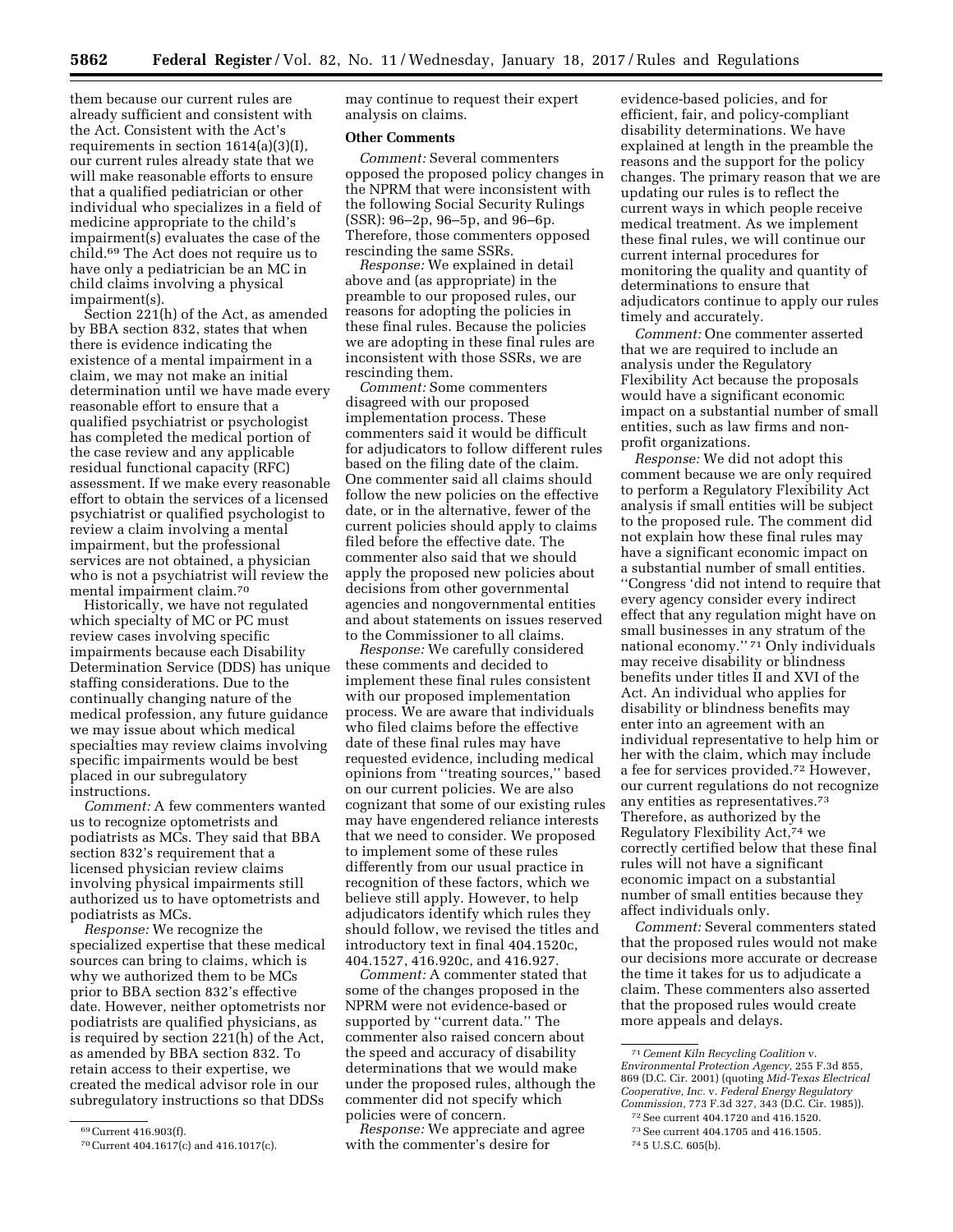*Response:* We disagree that these rules will make our decisions less accurate or will increase the time it takes for us to adjudicate a claim. These final rules clarify some existing policies and revise others for increased transparency and balance. As we discussed at length above, we expect that the changes we are adopting in these final rules will further the fair and timely administration of our programs. We have made a number of changes to the proposed rules to address concerns raised by commenters about aspects of the proposed rules, and to enhance our goal of ensuring that we adjudicate claims fairly, accurately, and in a timely manner.

# **Executive Order 12866, as Supplemented by Executive Order 13563**

We consulted with the Office of Management and Budget (OMB) and determined that these final rules meet the criteria for a significant regulatory action under Executive Order 12866, as supplemented by Executive Order 13563. Therefore, OMB reviewed these final rules.

### **Regulatory Flexibility Act**

We certify that these final rules will not have a significant economic impact on a substantial number of small entities because they affect individuals only. Therefore, a regulatory flexibility analysis is not required under the Regulatory Flexibility Act, as amended.

### **Paperwork Reduction Act**

These final rules do not create any new or affect any existing collections and, therefore, do not require OMB approval under the Paperwork Reduction Act.

(Catalog of Federal Domestic Assistance Program Nos. 96.001, Social Security— Disability Insurance; 96.002, Social Security—Retirement Insurance; and 96.004, Social Security—Survivors Insurance)

#### **List of Subjects**

### *20 CFR Part 404*

Administrative practice and procedure, Blind, Disability benefits, Old-Age, Survivors, and Disability Insurance, Reporting and recordkeeping requirements, Social Security.

### *20 CFR Part 416*

Administrative practice and procedure, Reporting and recordkeeping requirements, Supplemental Security Income (SSI).

# **Carolyn W. Colvin,**

*Acting Commissioner of Social Security.* 

For the reasons set out in the preamble, we are amending part 404 subparts J, P, and Q, and part 416 subparts I, J, and N as set forth below:

## **PART 404—FEDERAL OLD-AGE, SURVIVORS AND DISABILITY INSURANCE (1950–)**

## **Subpart J—Determinations, Administrative Review Process, and Reopening of Determinations and Decisions**

■ 1. The authority citation for subpart J of part 404 continues to read as follows:

**Authority:** Secs. 201(j), 204(f), 205(a)–(b), (d)–(h), and (j), 221, 223(i), 225, and 702(a)(5) of the Social Security Act (42 U.S.C. 401(j), 404(f), 405(a)–(b), (d)–(h), and (j), 421, 423(i), 425, and 902(a)(5)); sec. 5, Pub. L. 97–455, 96 Stat. 2500 (42 U.S.C. 405 note); secs. 5, 6(c)– (e), and 15, Pub. L. 98–460, 98 Stat. 1802 (42 U.S.C. 421 note); sec. 202, Pub. L. 108–203, 118 Stat. 509 (42 U.S.C. 902 note).

 $\blacksquare$  2. In § 404.906(b)(2), revise the fourth sentence to read as follows:

#### **§ 404.906 Testing modifications to the disability determination procedures.**

- \* \* \* \* \* (b) \* \* \*
- 

(2) \* \* \* However, before an initial determination is made in any case where there is evidence which indicates the existence of a mental impairment, the decisionmaker will make every reasonable effort to ensure that a qualified psychiatrist or psychologist has completed the medical portion of the case review and any applicable residual functional capacity assessment pursuant to our existing procedures (see  $§$ 404.1617). \* \* \*

 $\blacksquare$  3. In § 404.942, revise paragraph  $(f)(1)$ to read as follows:

## **§ 404.942 Prehearing proceedings and decisions by attorney advisors.**

\* \* \* \* \*

\* \* \* \* \*

\* \* \* \* \*

(f) \* \* \*

(1) Authorize an attorney advisor to exercise the functions performed by an administrative law judge under §§ 404.1513a, 404.1520a, 404.1526, and 404.1546.

### **Subpart P—Determining Disability and Blindness**

■ 4. The authority citation for subpart P of part 404 is revised to read as follows:

**Authority:** Secs. 202, 205(a)–(b) and (d)– (h), 216(i), 221(a) and (h)–(j), 222(c), 223, 225, and 702(a)(5) of the Social Security Act (42 U.S.C. 402, 405(a)–(b) and (d)–(h), 416(i), 421(a) and (h)–(j), 422(c), 423, 425, and 902(a)(5)); sec. 211(b), Pub. L. 104–193, 110 Stat. 2105, 2189; sec. 202, Pub. L. 108–203, 118 Stat. 509 (42 U.S.C. 902 note).

■ 5. Revise § 404.1502 to read as follows:

#### **§ 404.1502 Definitions for this subpart.**

As used in the subpart— *Acceptable medical source* means a

medical source who is a: (1) Licensed physician (medical or osteopathic doctor);

(2) Licensed psychologist, which includes:

(i) A licensed or certified psychologist at the independent practice level; or

(ii) A licensed or certified school psychologist, or other licensed or certified individual with another title who performs the same function as a school psychologist in a school setting, for impairments of intellectual disability, learning disabilities, and borderline intellectual functioning only;

(3) Licensed optometrist for impairments of visual disorders, or measurement of visual acuity and visual fields only, depending on the scope of practice in the State in which the optometrist practices;

(4) Licensed podiatrist for impairments of the foot, or foot and ankle only, depending on whether the State in which the podiatrist practices permits the practice of podiatry on the foot only, or the foot and ankle;

(5) Qualified speech-language pathologist for speech or language impairments only. For this source, *qualified* means that the speechlanguage pathologist must be licensed by the State professional licensing agency, or be fully certified by the State education agency in the State in which he or she practices, or hold a Certificate of Clinical Competence in Speech-Language Pathology from the American Speech-Language-Hearing Association;

(6) Licensed audiologist for impairments of hearing loss, auditory processing disorders, and balance disorders within the licensed scope of practice only (with respect to claims filed (see § 404.614) on or after March 27, 2017);

(7) Licensed Advanced Practice Registered Nurse, or other licensed advanced practice nurse with another title, for impairments within his or her licensed scope of practice (only with respect to claims filed (see § 404.614) on or after March 27, 2017); or

(8) Licensed Physician Assistant for impairments within his or her licensed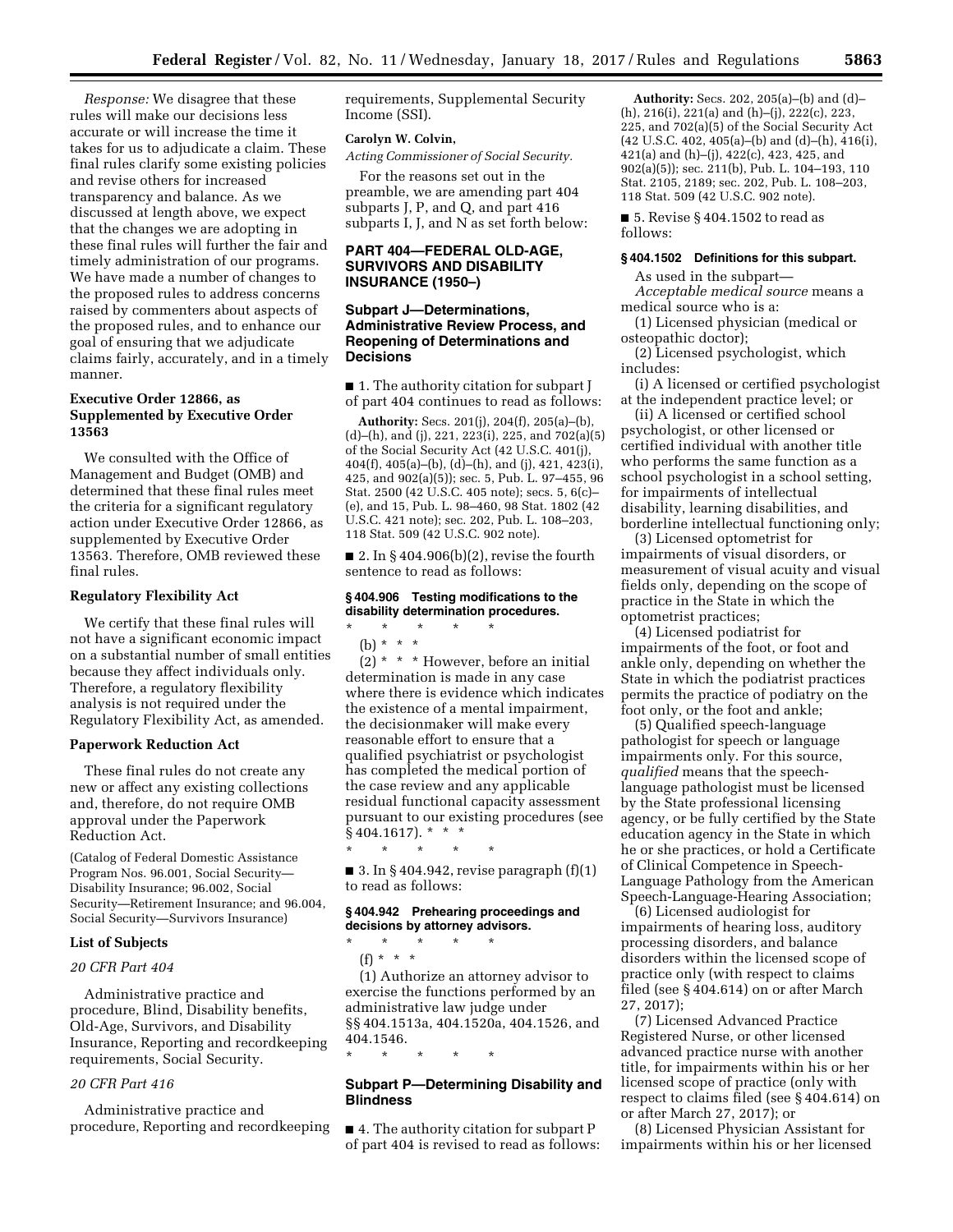scope of practice (only with respect to claims filed (see § 404.614) on or after March 27, 2017).

*Commissioner* means the Commissioner of Social Security or his or her authorized designee.

*Laboratory findings* means one or more anatomical, physiological, or psychological phenomena that can be shown by the use of medically acceptable laboratory diagnostic techniques. Diagnostic techniques include chemical tests (such as blood tests), electrophysiological studies (such as electrocardiograms and electroencephalograms), medical imaging (such as X-rays), and psychological tests.

*Medical source* means an individual who is licensed as a healthcare worker by a State and working within the scope of practice permitted under State or Federal law, or an individual who is certified by a State as a speech-language pathologist or a school psychologist and acting within the scope of practice permitted under State or Federal law.

*Nonmedical source* means a source of evidence who is not a medical source. This includes, but is not limited to:

(1) You;

(2) Educational personnel (for example, school teachers, counselors, early intervention team members, developmental center workers, and daycare center workers);

(3) Public and private social welfare agency personnel; and

(4) Family members, caregivers, friends, neighbors, employers, and clergy.

*Objective medical evidence* means signs, laboratory findings, or both.

*Signs* means one or more anatomical, physiological, or psychological abnormalities that can be observed, apart from your statements (symptoms). Signs must be shown by medically acceptable clinical diagnostic techniques. Psychiatric signs are medically demonstrable phenomena that indicate specific psychological abnormalities, *e.g.,* abnormalities of behavior, mood, thought, memory, orientation, development, or perception, and must also be shown by observable facts that can be medically described and evaluated.

*State agency* means an agency of a State designated by that State to carry out the disability or blindness determination function.

*Symptoms* means your own description of your physical or mental impairment.

*We* or *us* means, as appropriate, either the Social Security Administration or the State agency making the disability or blindness determination.

*You* or *your* means, as appropriate, the person who applies for benefits or for a period of disability, the person for whom an application is filed, or the person who is receiving benefits based on disability or blindness.

### **§ 404.1503 [Amended]**

■ 6. In § 404.1503, remove paragraph (e).

■ 7. Revise § 404.1504 to read as follows:

### **§ 404.1504 Decisions by other governmental agencies and nongovernmental entities.**

Other governmental agencies and nongovernmental entities—such as the Department of Veterans Affairs, the Department of Defense, the Department of Labor, the Office of Personnel Management, State agencies, and private insurers— make disability, blindness, employability, Medicaid, workers' compensation, and other benefits decisions for their own programs using their own rules. Because a decision by any other governmental agency or a nongovernmental entity about whether you are disabled, blind, employable, or entitled to any benefits is based on its rules, it is not binding on us and is not our decision about whether you are disabled or blind under our rules. Therefore, in claims filed (see § 404.614) on or after March 27, 2017, we will not provide any analysis in our determination or decision about a decision made by any other governmental agency or a nongovernmental entity about whether you are disabled, blind, employable, or entitled to any benefits. However, we will consider all of the supporting evidence underlying the other governmental agency or nongovernmental entity's decision that we receive as evidence in your claim in accordance with § 404.1513(a)(1) through(4).

### **§ 404.1508 [Removed and reserved]**

■ 8. Remove and reserve § 404.1508.

■ 9. Revise § 404.1512 to read as follows:

### **§ 404.1512 Responsibility for evidence.**

(a) *Your responsibility.*  (1) *General.* In general, you have to prove to us that you are blind or disabled. You must inform us about or submit all evidence known to you that relates to whether or not you are blind or disabled (*see* § 404.1513). This duty is ongoing and requires you to disclose any additional related evidence about which you become aware. This duty applies at each level of the administrative review process,

including the Appeals Council level if the evidence relates to the period on or before the date of the administrative law judge hearing decision. We will consider only impairment(s) you say you have or about which we receive evidence. When you submit evidence received from another source, you must submit that evidence in its entirety, unless you previously submitted the same evidence to us or we instruct you otherwise. If we ask you, you must inform us about:

(i) Your medical source(s);

(ii) Your age;

(iii) Your education and training;

(iv) Your work experience;

(v) Your daily activities both before and after the date you say that you became disabled;

(vi) Your efforts to work; and (vii) Any other factors showing how your impairment(s) affects your ability to work. In §§ 404.1560 through 404.1569, we discuss in more detail the evidence we need when we consider vocational factors.

(2) *Completeness.* The evidence in your case record must be complete and detailed enough to allow us to make a determination or decision about whether you are disabled or blind. It must allow us to determine—

(i) The nature and severity of your impairment(s) for any period in question;

(ii) Whether the duration requirement described in § 404.1509 is met; and

(iii) Your residual functional capacity to do work-related physical and mental activities, when the evaluation steps described in § 404.1520(e) or (f)(1) apply.

(b) *Our responsibility.* 

(1) *Development.* Before we make a determination that you are not disabled, we will develop your complete medical history for at least the 12 months preceding the month in which you file your application unless there is a reason to believe that development of an earlier period is necessary or unless you say that your disability began less than 12 months before you filed your application. We will make every reasonable effort to help you get medical evidence from your own medical sources and entities that maintain your medical sources' evidence when you give us permission to request the reports.

(i) *Every reasonable effort* means that we will make an initial request for evidence from your medical source or entity that maintains your medical source's evidence, and, at any time between 10 and 20 calendar days after the initial request, if the evidence has not been received, we will make one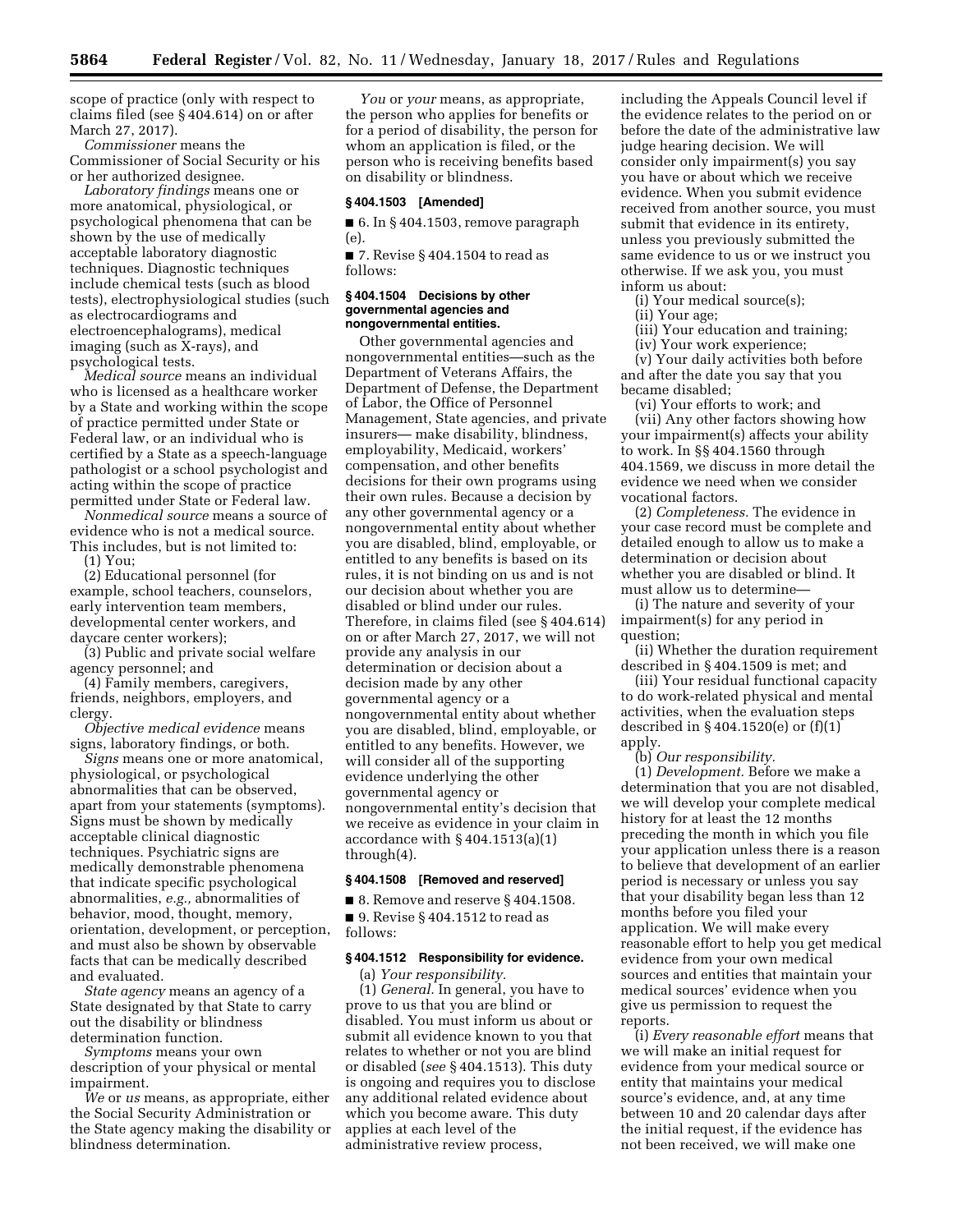follow-up request to obtain the medical evidence necessary to make a determination. The medical source or entity that maintains your medical source's evidence will have a minimum of 10 calendar days from the date of our follow-up request to reply, unless our experience with that source indicates that a longer period is advisable in a particular case.

(ii) *Complete medical history* means the records of your medical source(s) covering at least the 12 months preceding the month in which you file your application. If you say that your disability began less than 12 months before you filed your application, we will develop your complete medical history beginning with the month you say your disability began unless we have reason to believe your disability began earlier. If applicable, we will develop your complete medical history for the 12-month period prior to the month you were last insured for disability insurance benefits (see § 404.130), the month ending the 7-year period you may have to establish your disability and you are applying for widow's or widower's benefits based on disability (see  $\S$  404.335(c)(1)), or the month you attain age 22 and you are applying for child's benefits based on disability (see § 404.350).

(2) *Obtaining a consultative examination.* We may ask you to attend one or more consultative examinations at our expense. See §§ 404.1517 through 404.1519t for the rules governing the consultative examination process. Generally, we will not request a consultative examination until we have made every reasonable effort to obtain evidence from your own medical sources. We may order a consultative examination while awaiting receipt of medical source evidence in some instances, such as when we know a source is not productive, is uncooperative, or is unable to provide certain tests or procedures. We will not evaluate this evidence until we have made every reasonable effort to obtain evidence from your medical sources.

(3) *Other work.* In order to determine under § 404.1520(g) that you are able to adjust to other work, we must provide evidence about the existence of work in the national economy that you can do (see §§ 404.1560 through 404.1569a), given your residual functional capacity (which we have already assessed, as described in § 404.1520(e)), age, education, and work experience.

■ 10. Revise § 404.1513 to read as follows:

## **§ 404.1513 Categories of evidence.**

(a) *What we mean by evidence.*  Subject to the provisions of paragraph (b), evidence is anything you or anyone else submits to us or that we obtain that relates to your claim. We consider evidence under §§ 404.1520b, 404.1520c (or under § 404.1527 for claims filed (see § 404.614) before March 27, 2017). We evaluate evidence we receive according to the rules pertaining to the relevant category of evidence. The categories of evidence are:

(1) *Objective medical evidence.*  Objective medical evidence is medical signs, laboratory findings, or both, as defined in § 404.1502(f).

(2) *Medical opinion.* A medical opinion is a statement from a medical source about what you can still do despite your impairment(s) and whether you have one or more impairmentrelated limitations or restrictions in the following abilities:

(i) Your ability to perform physical demands of work activities, such as sitting, standing, walking, lifting, carrying, pushing, pulling, or other physical functions (including manipulative or postural functions, such as reaching, handling, stooping, or crouching);

(ii) Your ability to perform mental demands of work activities, such as understanding; remembering; maintaining concentration, persistence, or pace; carrying out instructions; or responding appropriately to supervision, co-workers, or work pressures in a work setting;

(iii) Your ability to perform other demands of work, such as seeing, hearing, or using other senses; and

(iv) Your ability to adapt to environmental conditions, such as temperature extremes or fumes. (For claims filed (see § 404.614) before March 27, 2017, see § 404.1527(a) for the definition of medical opinion.)

(3) *Other medical evidence.* Other medical evidence is evidence from a medical source that is not objective medical evidence or a medical opinion, including judgments about the nature and severity of your impairments, your medical history, clinical findings, diagnosis, treatment prescribed with response, or prognosis. (For claims filed (see § 404.614) before March 27, 2017, *other medical evidence* does not include a diagnosis, prognosis, or a statement that reflects a judgment(s) about the nature and severity of your impairment(s)).

(4) *Evidence from nonmedical sources.* Evidence from nonmedical sources is any information or statement(s) from a nonmedical source (including you) about any issue in your claim. We may receive evidence from nonmedical sources either directly from the nonmedical source or indirectly, such as from forms we receive and our administrative records.

(5) *Prior administrative medical finding.* A prior administrative medical finding is a finding, other than the ultimate determination about whether you are disabled, about a medical issue made by our Federal and State agency medical and psychological consultants at a prior level of review (see § 404.900) in your current claim based on their review of the evidence in your case record, such as:

(i) The existence and severity of your impairment(s);

(ii) The existence and severity of your symptoms;

(iii) Statements about whether your impairment(s) meets or medically equals any listing in the Listing of Impairments in Part 404, Subpart P, Appendix 1;

(iv) Your residual functional capacity; (v) Whether your impairment(s) meets

the duration requirement; and (vi) How failure to follow prescribed treatment (see § 404.1530) and drug addiction and alcoholism (see § 404.1535) relate to your claim.

(b) *Exceptions for privileged* 

*communications.* 

(1) The privileged communications listed in paragraphs (b)(1)(i) and (b)(1)(ii) of this section are not evidence, and we will neither consider nor provide any analysis about them in your determination or decision. This exception for privileged communications applies equally whether your representative is an attorney or a non-attorney.

(i) Oral or written communications between you and your representative that are subject to the attorney-client privilege, unless you voluntarily disclose the communication to us.

(ii) Your representative's analysis of your claim, unless he or she voluntarily discloses it to us. This analysis means information that is subject to the attorney work product doctrine, but it does not include medical evidence, medical opinions, or any other factual matter that we may consider in determining whether or not you are entitled to benefits (see paragraph (b)(2) of this section).

(2) The attorney-client privilege generally protects confidential communications between an attorney and his or her client that are related to providing or obtaining legal advice. The attorney work product doctrine generally protects an attorney's analyses, theories, mental impressions, and notes. In the context of your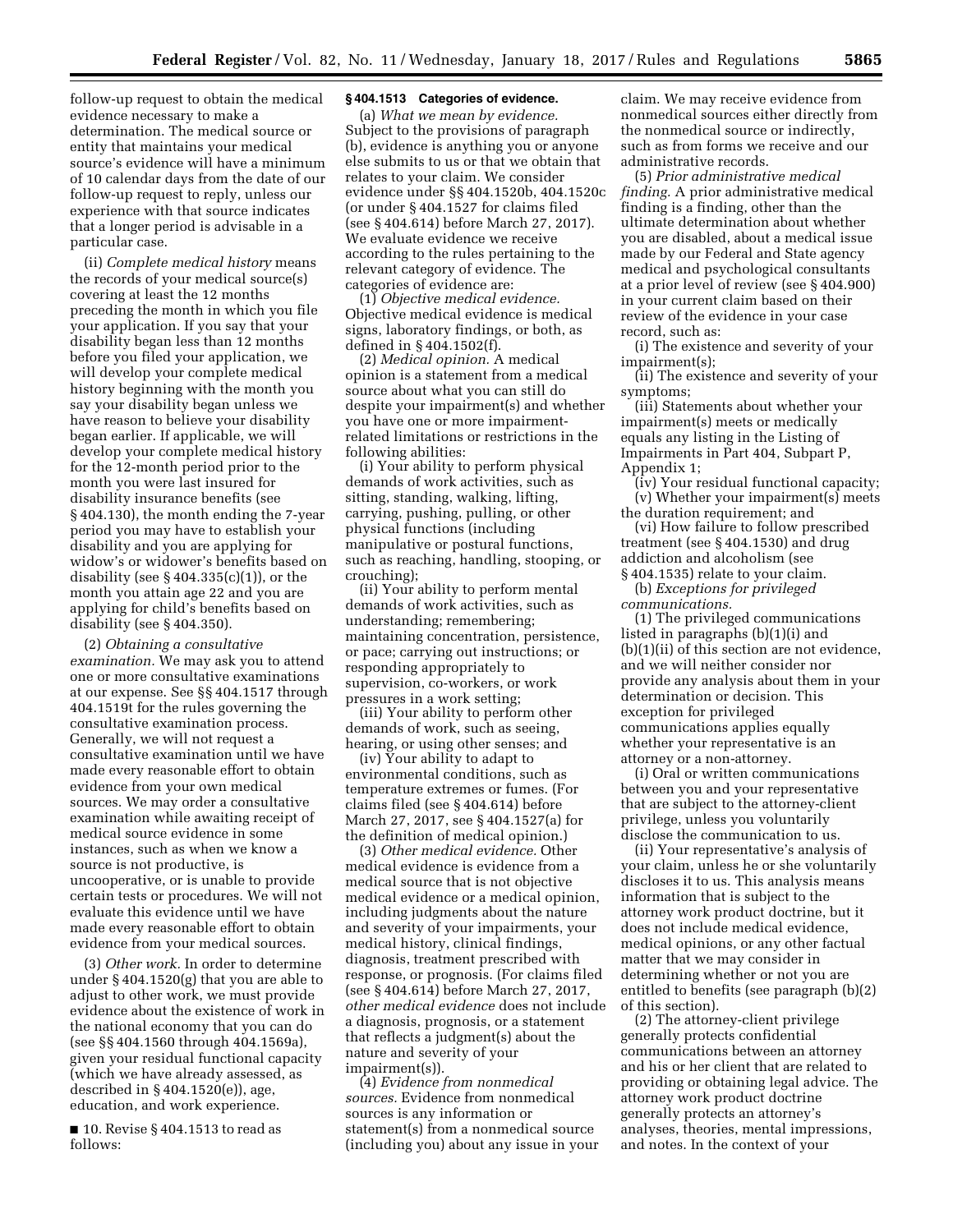disability claim, neither the attorneyclient privilege nor the attorney work product doctrine allow you to withhold factual information, medical opinions, or other medical evidence that we may consider in determining whether or not you are entitled to benefits. For example, if you tell your representative about the medical sources you have seen, your representative cannot refuse to disclose the identity of those medical sources to us based on the attorneyclient privilege. As another example, if your representative asks a medical source to complete an opinion form related to your impairment(s), symptoms, or limitations, your representative cannot withhold the completed opinion form from us based on the attorney work product doctrine. The attorney work product doctrine would not protect the source's opinions on the completed form, regardless of whether or not your representative used the form in his or her analysis of your claim or made handwritten notes on the face of the report.

■ 11. Add § 404.1513a to read as follows:

#### **§ 404.1513a Evidence from our Federal or State agency medical or psychological consultants.**

The following rules apply to our Federal or State agency medical or psychological consultants that we consult in connection with administrative law judge hearings and Appeals Council reviews:

(a) In claims adjudicated by the State agency, a State agency medical or psychological consultant may make the determination of disability together with a State agency disability examiner or provide medical evidence to a State agency disability examiner when the disability examiner makes the initial or reconsideration determination alone (see § 404.1615(c)). The following rules apply:

(1) When a State agency medical or psychological consultant makes the determination together with a State agency disability examiner at the initial or reconsideration level of the administrative review process as provided in § 404.1615(c)(1), he or she will consider the evidence in your case record and make administrative findings about the medical issues, including, but not limited to, the existence and severity of your impairment(s), the existence and severity of your symptoms, whether your impairment(s) meets or medically equals the requirements for any impairment listed in appendix 1 to this subpart, and your residual functional capacity. These administrative medical findings are

based on the evidence in your case but are not in themselves evidence at the level of the administrative review process at which they are made. See § 404.1513(a)(5).

(2) When a State agency disability examiner makes the initial determination alone as provided in § 404.1615(c)(3), he or she may obtain medical evidence from a State agency medical or psychological consultant about one or more of the medical issues listed in paragraph (a)(1) of this section. In these cases, the State agency disability examiner will consider the medical evidence of the State agency medical or psychological consultant under §§ 404.1520b, 404.1520c, and 404.1527.

(3) When a State agency disability examiner makes a reconsideration determination alone as provided in § 404.1615(c)(3), he or she will consider prior administrative medical findings made by a State agency medical or psychological consultant at the initial level of the administrative review process, and any medical evidence provided by such consultants at the initial and reconsideration levels, about one or more of the medical issues listed in paragraph (a)(1)(i) of this section under §§ 404.1520b, 404.1520c, and 404.1527.

(b) Administrative law judges are responsible for reviewing the evidence and making administrative findings of fact and conclusions of law. They will consider prior administrative medical findings and medical evidence from our Federal or State agency medical or psychological consultants as follows:

(1) Administrative law judges are not required to adopt any prior administrative medical findings, but they must consider this evidence according to §§ 404.1520b, 404.1520c, and 404.1527, as appropriate, because our Federal or State agency medical or psychological consultants are highly qualified and experts in Social Security disability evaluation.

(2) Administrative law judges may also ask for medical evidence from expert medical sources. Administrative law judges will consider this evidence under §§ 404.1520b, 404.1520c, and 404.1527, as appropriate.

(c) When the Appeals Council makes a decision, it will consider prior administrative medical findings according to the same rules for considering prior administrative medical findings as administrative law judges follow under paragraph (b) of this section.

■ 12. Revise § 404.1518 (c) to read as follows:

# **§ 404.1518 If you do not appear at a consultative examination.**

\* \* \* \* \* (c) *Objections by your medical source(s).* If any of your medical sources tell you that you should not take the examination or test, you should tell us at once. In many cases, we may be able to get the information we need in another way. Your medical source(s) may agree to another type of examination for the same purpose.

■ 13. Revise § 404.1519g (a) to read as follows:

#### **§ 404.1519g Who we will select to perform a consultative examination.**

(a) We will purchase a consultative examination only from a qualified medical source. The medical source may be your own medical source or another medical source. If you are a child, the medical source we choose may be a pediatrician.

 $\blacksquare$  14. Revise § 404.1519h to read as follows:

\* \* \* \* \*

#### **§ 404.1519h Your medical source.**

When, in our judgment, your medical source is qualified, equipped, and willing to perform the additional examination or test(s) for the fee schedule payment, and generally furnishes complete and timely reports, your medical source will be the preferred source for the purchased examination or test(s).

■ 15. Revise § 404.1519i to read as follows:

### **§ 404.1519i Other sources for consultative examinations.**

We will use a different medical source than your medical source for a purchased examination or test in situations including, but not limited to, the following:

(a) Your medical source prefers not to perform such an examination or does not have the equipment to provide the specific data needed;

(b) There are conflicts or inconsistencies in your file that cannot be resolved by going back to your medical source;

(c) You prefer a source other than your medical source and have a good reason for your preference;

(d) We know from prior experience that your medical source may not be a productive source, such as when he or she has consistently failed to provide complete or timely reports; or

(e) Your medical source is not a qualified medical source as defined in § 404.1519g.

■ 16. Revise § 404.1519 $n(c)(6)$  to read as follows: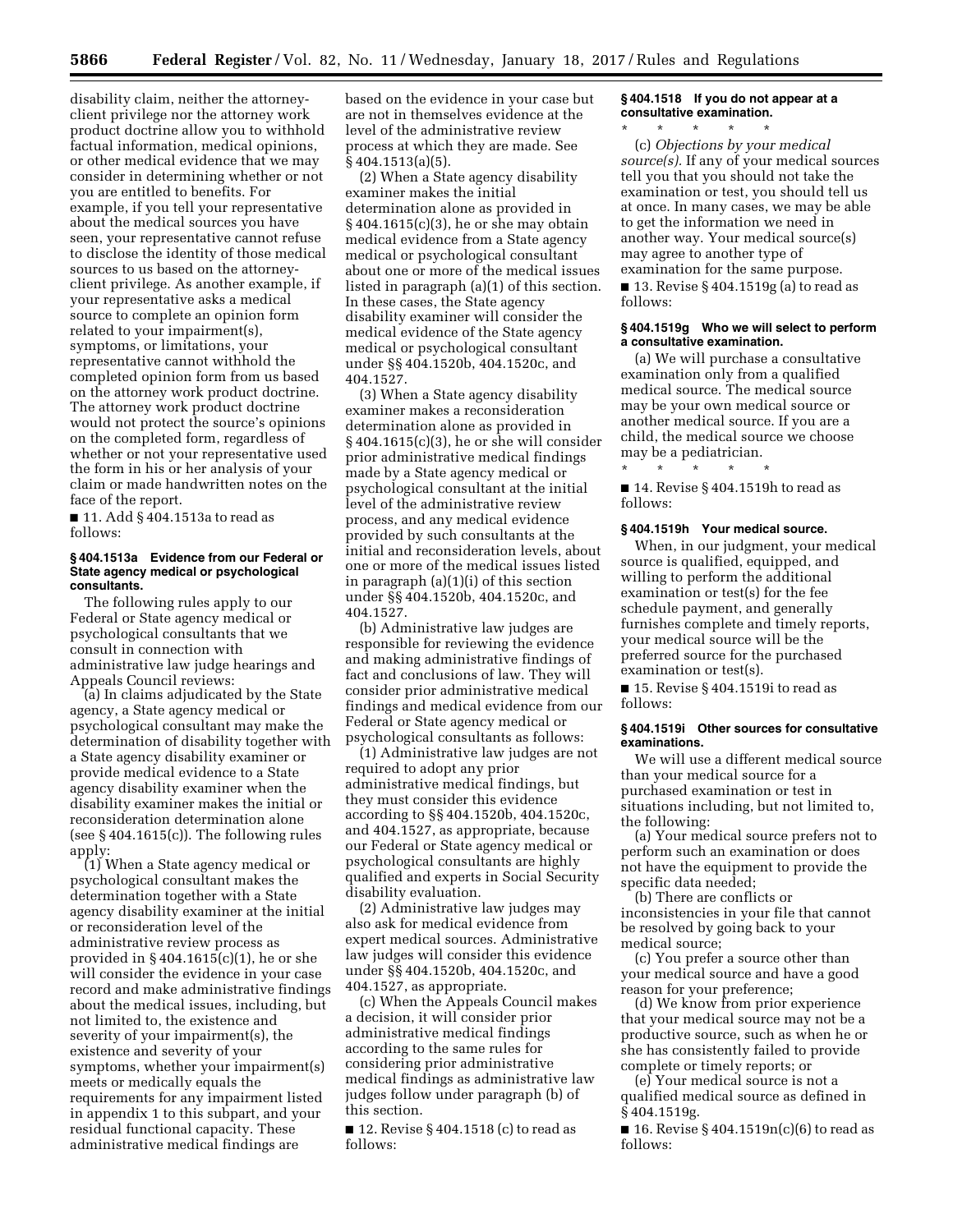**§ 404.1519n Informing the medical source of examination scheduling, report content, and signature requirements.** 

\* \* \* \* \*  $(c) * * * *$ 

(6) *A medical opinion.* Although we will ordinarily request a medical opinion as part of the consultative examination process, the absence of a medical opinion in a consultative examination report will not make the report incomplete. See § 404.1513(a)(3); and

\* \* \* \* \*  $\blacksquare$  17. In § 404.1520a, revise the second sentence of paragraph (b)(1) and paragraph (d)(1) to read as follows:

### **§ 404.1520a Evaluation of mental impairments.**

- $\star$   $\star$
- (b) \* \* \*

 $(1) * * *$  See § 404.1521 for more information about what is needed to show a medically determinable

impairment. \* \* \* \* \* \* \* \* (d) \* \* \*

(1) If we rate the degrees of your limitation as ''none'' or ''mild,'' we will generally conclude that your impairment(s) is not severe, unless the evidence otherwise indicates that there is more than a minimal limitation in your ability to do basic work activities (see § 404.1522). \* \* \* \* \*

 $\blacksquare$  18. Revise § 404.1520b to read as follows:

#### **§ 404.1520b How we consider evidence.**

After we review all of the evidence relevant to your claim, we make findings about what the evidence shows.

(a) *Complete and consistent evidence.*  If all of the evidence we receive, including all medical opinion(s), is consistent and there is sufficient evidence for us to determine whether you are disabled, we will make our determination or decision based on that evidence.

(b) *Incomplete or inconsistent evidence.* In some situations, we may not be able to make our determination or decision because the evidence in your case record is insufficient or inconsistent. We consider evidence to be insufficient when it does not contain all the information we need to make our determination or decision. We consider evidence to be inconsistent when it conflicts with other evidence, contains an internal conflict, is ambiguous, or when the medical evidence does not appear to be based on medically acceptable clinical or laboratory

diagnostic techniques. If the evidence in your case record is insufficient or inconsistent, we may need to take the additional actions in paragraphs (b)(1) through (4) of this section.

(1) If any of the evidence in your case record, including any medical opinion(s) and prior administrative medical findings, is inconsistent, we will consider the relevant evidence and see if we can determine whether you are disabled based on the evidence we have.

(2) If the evidence is consistent but we have insufficient evidence to determine whether you are disabled, or if after considering the evidence we determine we cannot reach a conclusion about whether you are disabled, we will determine the best way to resolve the inconsistency or insufficiency. The action(s) we take will depend on the nature of the inconsistency or insufficiency. We will try to resolve the inconsistency or insufficiency by taking any one or more of the actions listed in paragraphs (b)(2)(i) through (b)(2)(iv) of this section. We might not take all of the actions listed below. We will consider any additional evidence we receive together with the evidence we already have.

(i) We may recontact your medical source. We may choose not to seek additional evidence or clarification from a medical source if we know from experience that the source either cannot or will not provide the necessary evidence. If we obtain medical evidence over the telephone, we will send the telephone report to the source for review, signature, and return;

(ii) We may request additional existing evidence;

(iii) We may ask you to undergo a consultative examination at our expense (see §§ 404.1517 through 404.1519t); or

(iv) We may ask you or others for more information.

(3) When there are inconsistencies in the evidence that we cannot resolve or when, despite efforts to obtain additional evidence, the evidence is insufficient to determine whether you are disabled, we will make a determination or decision based on the evidence we have.

(c) *Evidence that is inherently neither valuable nor persuasive.* Paragraphs  $(c)(1)$  through  $(c)(3)$  apply in claims filed (see § 404.614) on or after March 27, 2017. Because the evidence listed in paragraphs (c)(1) through (c)(3) of this section is inherently neither valuable nor persuasive to the issue of whether you are disabled or blind under the Act, we will not provide any analysis about how we considered such evidence in our determination or decision, even under § 404.1520c:

(1) *Decisions by other governmental agencies and nongovernmental entities.*  See § 404.1504.

(2) *Disability examiner findings.*  Findings made by a State agency disability examiner made at a previous level of adjudication about a medical issue, vocational issue, or the ultimate determination about whether you are disabled.

(3) *Statements on issues reserved to the Commissioner.* The statements listed in paragraphs (c)(3)(i) through (c)(3)(viii) of this section would direct our determination or decision that you are or are not disabled or blind within the meaning of the Act, but we are responsible for making the determination or decision about whether you are disabled or blind:

(i) Statements that you are or are not disabled, blind, able to work, or able to perform regular or continuing work;

(ii) Statements about whether or not you have a severe impairment(s);

(iii) Statements about whether or not your impairment(s) meets the duration requirement (see § 404.1509);

(iv) Statements about whether or not your impairment(s) meets or medically equals any listing in the Listing of Impairments in Part 404, Subpart P, Appendix 1;

(v) Statements about what your residual functional capacity is using our programmatic terms about the functional exertional levels in Part 404, Subpart P, Appendix 2, Rule 200.00 instead of descriptions about your functional abilities and limitations (see § 404.1545);

(vi) Statements about whether or not your residual functional capacity prevents you from doing past relevant work (see § 404.1560);

(vii) Statements that you do or do not meet the requirements of a medicalvocational rule in Part 404, Subpart P, Appendix 2; and

(viii) Statements about whether or not your disability continues or ends when we conduct a continuing disability review (see § 404.1594).

■ 19. Add § 404.1520c to read as follows:

#### **§ 404.1520c How we consider and articulate medical opinions and prior administrative medical findings for claims filed on or after March 27, 2017.**

For claims filed (see § 404.614) on or after March 27, 2017, the rules in this section apply. For claims filed before March 27, 2017, the rules in § 404.1527 apply.

(a) *How we consider medical opinions and prior administrative medical findings.* We will not defer or give any specific evidentiary weight, including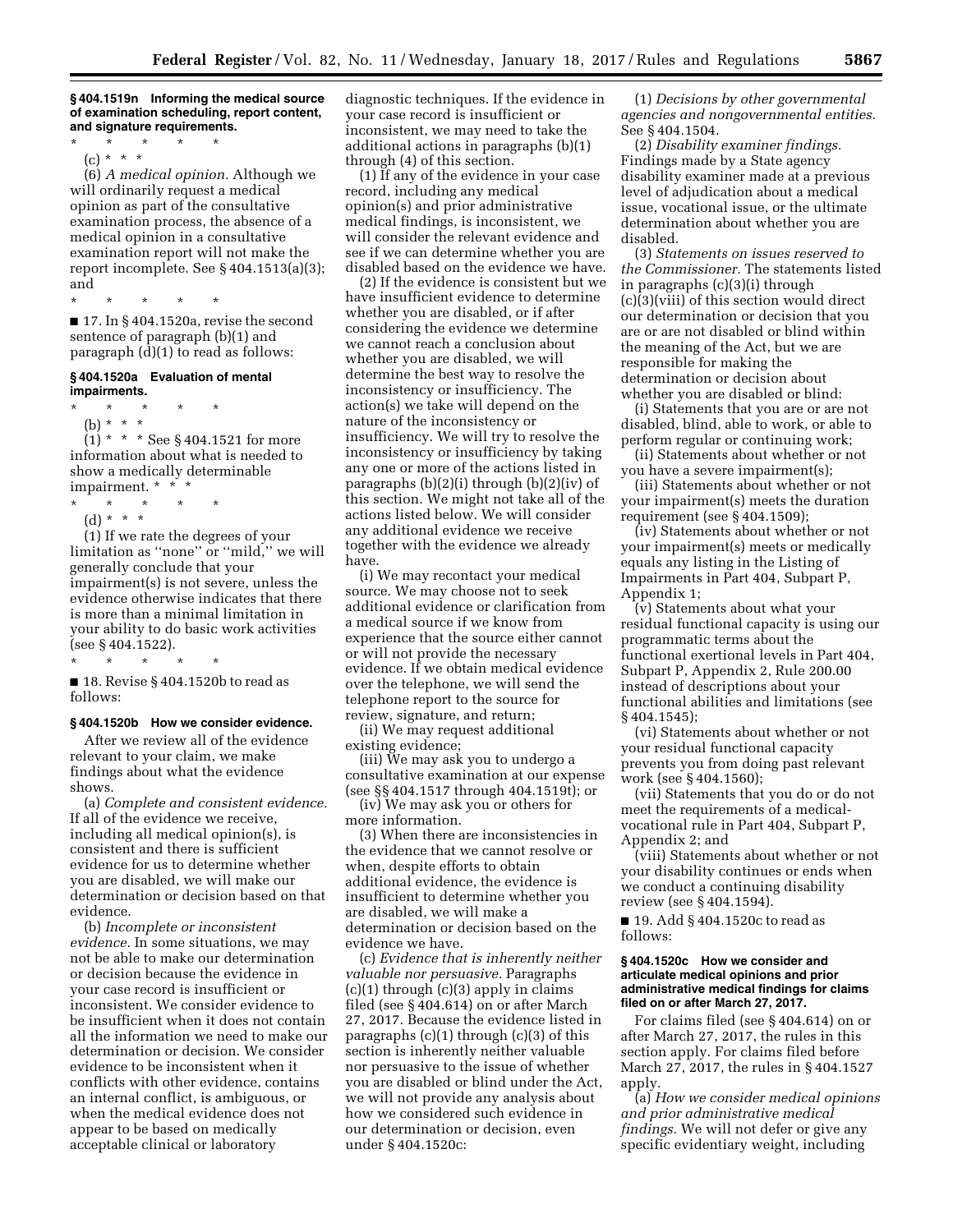controlling weight, to any medical opinion(s) or prior administrative medical finding(s), including those from your medical sources. When a medical source provides one or more medical opinions or prior administrative medical findings, we will consider those medical opinions or prior administrative medical findings from that medical source together using the factors listed in paragraphs (c)(1) through (c)(5) of this section, as appropriate. The most important factors we consider when we evaluate the persuasiveness of medical opinions and prior administrative medical findings are supportability (paragraph (c)(1) of this section) and consistency (paragraph (c)(2) of this section). We will articulate how we considered the medical opinions and prior administrative medical findings in your claim according to paragraph (b) of this section.

(b) *How we articulate our consideration of medical opinions and prior administrative medical findings.*  We will articulate in our determination or decision how persuasive we find all of the medical opinions and all of the prior administrative medical findings in your case record. Our articulation requirements are as follows:

(1) *Source-level articulation.* Because many claims have voluminous case records containing many types of evidence from different sources, it is not administratively feasible for us to articulate in each determination or decision how we considered all of the factors for all of the medical opinions and prior administrative medical findings in your case record. Instead, when a medical source provides multiple medical opinion(s) or prior administrative medical finding(s), we will articulate how we considered the medical opinions or prior administrative medical findings from that medical source together in a single analysis using the factors listed in paragraphs  $(c)(1)$  through  $(c)(5)$  of this section, as appropriate. We are not required to articulate how we considered each medical opinion or prior administrative medical finding from one medical source individually.

(2) *Most important factors.* The factors of supportability (paragraph (c)(1) of this section) and consistency (paragraph (c)(2) of this section) are the most important factors we consider when we determine how persuasive we find a medical source's medical opinions or prior administrative medical findings to be. Therefore, we will explain how we considered the supportability and consistency factors for a medical source's medical opinions or prior

administrative medical findings in your determination or decision. We may, but are not required to, explain how we considered the factors in paragraphs  $(c)(3)$  through  $(c)(5)$  of this section, as appropriate, when we articulate how we consider medical opinions and prior administrative medical findings in your case record.

(3) *Equally persuasive medical opinions or prior administrative medical findings about the same issue.*  When we find that two or more medical opinions or prior administrative medical findings about the same issue are both equally well-supported (paragraph (c)(1) of this section) and consistent with the record (paragraph (c)(2) of this section) but are not exactly the same, we will articulate how we considered the other most persuasive factors in paragraphs (c)(3) through (c)(5) of this section for those medical opinions or prior administrative medical findings in your determination or decision.

(c) *Factors.* We will consider the following factors when we consider the medical opinion(s) and prior administrative medical finding(s) in your case:

(1) *Supportability.* The more relevant the objective medical evidence and supporting explanations presented by a medical source are to support his or her medical opinion(s) or prior administrative medical finding(s), the more persuasive the medical opinions or prior administrative medical finding(s) will be.

(2) *Consistency.* The more consistent a medical opinion(s) or prior administrative medical finding(s) is with the evidence from other medical sources and nonmedical sources in the claim, the more persuasive the medical opinion(s) or prior administrative medical finding(s) will be.

(3) *Relationship with the claimant.*  This factor combines consideration of the issues in paragraphs (c)(3)(i) through (v) of this section.

(i) *Length of the treatment relationship.* The length of time a medical source has treated you may help demonstrate whether the medical source has a longitudinal understanding of your impairment(s).

(ii) *Frequency of examinations.* The frequency of your visits with the medical source may help demonstrate whether the medical source has a longitudinal understanding of your impairment(s).

(iii) *Purpose of the treatment relationship.* The purpose for treatment you received from the medical source may help demonstrate the level of

knowledge the medical source has of your impairment(s).

(iv) *Extent of the treatment relationship.* The kinds and extent of examinations and testing the medical source has performed or ordered from specialists or independent laboratories may help demonstrate the level of knowledge the medical source has of your impairment(s).

(v) *Examining relationship.* A medical source may have a better understanding of your impairment(s) if he or she examines you than if the medical source only reviews evidence in your folder.

(4) *Specialization.* The medical opinion or prior administrative medical finding of a medical source who has received advanced education and training to become a specialist may be more persuasive about medical issues related to his or her area of specialty than the medical opinion or prior administrative medical finding of a medical source who is not a specialist in the relevant area of specialty.

(5) *Other factors.* We will consider other factors that tend to support or contradict a medical opinion or prior administrative medical finding. This includes, but is not limited to, evidence showing a medical source has familiarity with the other evidence in the claim or an understanding of our disability program's policies and evidentiary requirements. When we consider a medical source's familiarity with the other evidence in a claim, we will also consider whether new evidence we receive after the medical source made his or her medical opinion or prior administrative medical finding makes the medical opinion or prior administrative medical finding more or less persuasive.

(d) *Evidence from nonmedical sources.* We are not required to articulate how we considered evidence from nonmedical sources using the requirements in paragraphs (a)–(c) in this section.

■ 20. Revise § 404.1521 to read as follows:

### **§ 404.1521 Establishing that you have a medically determinable impairment(s).**

If you are not doing substantial gainful activity, we will then determine whether you have a medically determinable physical or mental impairment(s) (see § 404.1520(a)(4)(ii)). Your impairment(s) must result from anatomical, physiological, or psychological abnormalities that can be shown by medically acceptable clinical and laboratory diagnostic techniques. Therefore, a physical or mental impairment must be established by objective medical evidence from an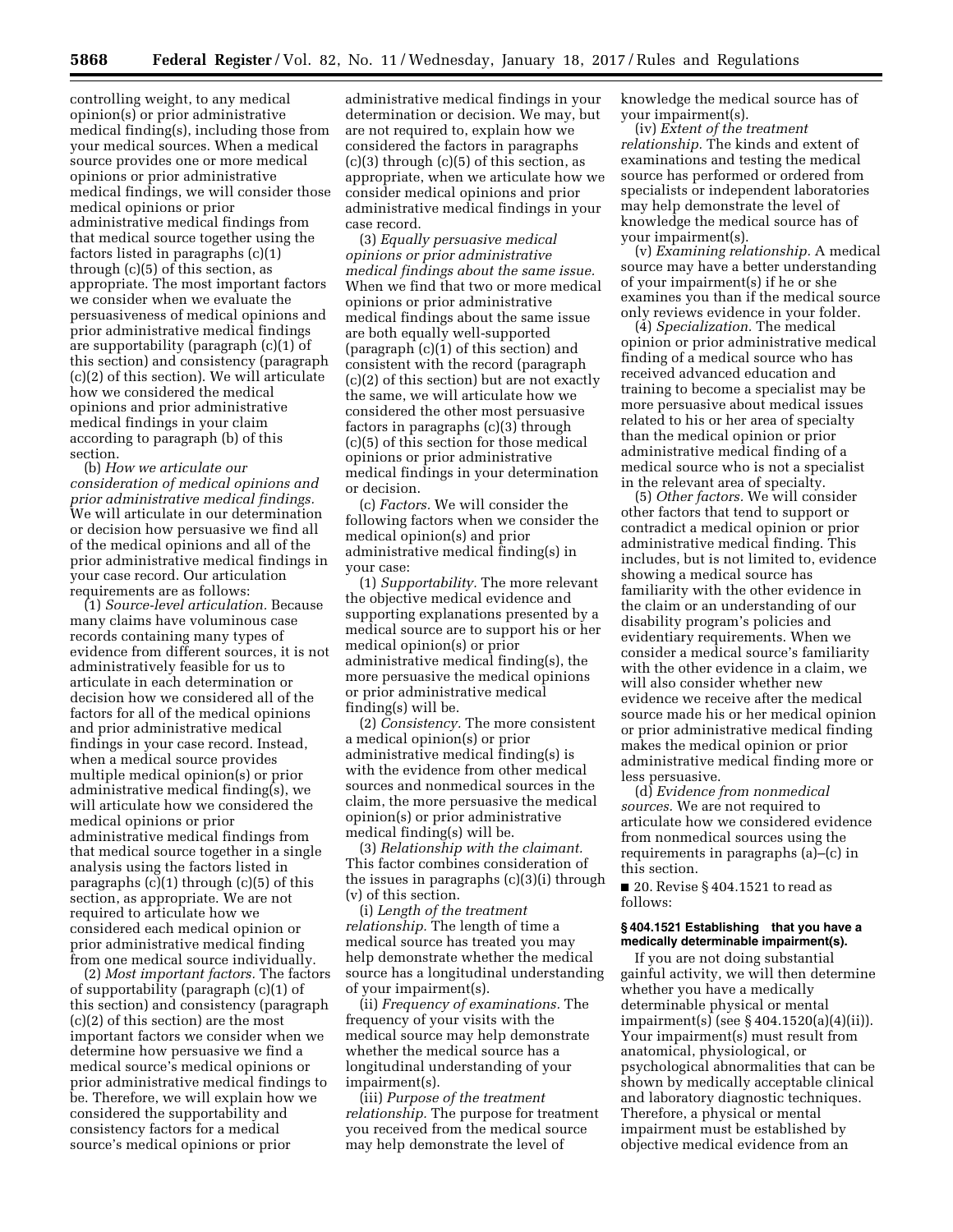acceptable medical source. We will not use your statement of symptoms, a diagnosis, or a medical opinion to establish the existence of an impairment(s). After we establish that you have a medically determinable impairment(s), then we determine whether your impairment(s) is severe.

■ 21. Revise § 404.1522 to read as follows:

#### **§ 404.1522 What we mean by an impairment(s) that is not severe.**

(a) *Non-severe impairment(s).* An impairment or combination of impairments is not severe if it does not significantly limit your physical or mental ability to do basic work activities.

(b) *Basic work activities.* When we talk about basic work activities, we mean the abilities and aptitudes necessary to do most jobs. Examples of these include—

(1) Physical functions such as walking, standing, sitting, lifting, pushing, pulling, reaching, carrying, or handling;

(2) Capacities for seeing, hearing, and speaking;

(3) Understanding, carrying out, and remembering simple instructions;

(4) Use of judgment;

(5) Responding appropriately to supervision, co-workers and usual work situations; and

(6) Dealing with changes in a routine work setting.

■ 22. Revise § 404.1523 to read as follows:

#### **§ 404.1523 Multiple impairments.**

(a) *Unrelated severe impairments.* We cannot combine two or more unrelated severe impairments to meet the 12 month duration test. If you have a severe impairment(s) and then develop another unrelated severe impairment(s) but neither one is expected to last for 12 months, we cannot find you disabled, even though the two impairments in combination last for 12 months.

(b) *Concurrent impairments.* If you have two or more concurrent impairments that, when considered in combination, are severe, we must determine whether the combined effect of your impairments can be expected to continue to be severe for 12 months. If one or more of your impairments improves or is expected to improve within 12 months, so that the combined effect of your remaining impairments is no longer severe, we will find that you do not meet the 12-month duration test.

(c) *Combined effect.* In determining whether your physical or mental impairment or impairments are of a sufficient medical severity that such

impairment or impairments could be the basis of eligibility under the law, we will consider the combined effect of all of your impairments without regard to whether any such impairment, if considered separately, would be of sufficient severity. If we do find a medically severe combination of impairments, we will consider the combined impact of the impairments throughout the disability determination process. If we do not find that you have a medically severe combination of impairments, we will determine that you are not disabled (see § 404.1520). ■ 23. In § 404.1525, revise the last sentence in paragraph (c)(2) to read as follow

### **§ 404.1525 Listing of Impairments in appendix 1.**

\* \* \* \* \* (c) \* \* \*

(2) \* \* \* Even if we do not include specific criteria for establishing a diagnosis or confirming the existence of your impairment, you must still show that you have a severe medically determinable impairment(s), as defined in § 404.1521.

\* \* \* \* \* ■ 24. In § 404.1526, revise paragraphs (d) and (e) to read as follows:

# **§ 404.1526 Medical equivalence.**   $\star$   $\qquad$   $\star$   $\qquad$   $\star$   $\qquad$   $\star$   $\qquad$   $\star$

(d) *Who is a designated medical or psychological consultant?* A medical or psychological consultant designated by the Commissioner includes any medical or psychological consultant employed or engaged to make medical judgments by the Social Security Administration, the Railroad Retirement Board, or a State agency authorized to make disability determinations. See § 404.1616 of this part for the necessary qualifications for medical consultants and psychological consultants and the limitations on what medical consultants who are not physicians can evaluate.

(e) *Who is responsible for determining medical equivalence?* 

(1) In cases where the State agency or other designee of the Commissioner makes the initial or reconsideration disability determination, a State agency medical or psychological consultant or other designee of the Commissioner (see § 404.1616 of this part) has the overall responsibility for determining medical equivalence.

(2) For cases in the disability hearing process or otherwise decided by a disability hearing officer, the responsibility for determining medical equivalence rests with either the disability hearing officer or, if the disability hearing officer's

reconsideration determination is changed under § 404.918 of this part, with the Associate Commissioner for Disability Policy or his or her delegate.

(3) For cases at the administrative law judge or Appeals Council level, the responsibility for deciding medical equivalence rests with the administrative law judge or Appeals Council.

■ 25. Revise § 404.1527 to read as follows:

#### **§ 404.1527 Evaluating opinion evidence for claims filed before March 27, 2017.**

For claims filed (see § 404.614) before March 27, 2017, the rules in this section apply. For claims filed on or after March 27, 2017, the rules in § 404.1520c apply.

(a) *Definitions.* 

(1) *Medical opinions.* Medical opinions are statements from acceptable medical sources that reflect judgments about the nature and severity of your impairment(s), including your symptoms, diagnosis and prognosis, what you can still do despite impairment(s), and your physical or mental restrictions.

(2) *Treating source.* Treating source means your own acceptable medical source who provides you, or has provided you, with medical treatment or evaluation and who has, or has had, an ongoing treatment relationship with you. Generally, we will consider that you have an ongoing treatment relationship with an acceptable medical source when the medical evidence establishes that you see, or have seen, the source with a frequency consistent with accepted medical practice for the type of treatment and/or evaluation required for your medical condition(s). We may consider an acceptable medical source who has treated or evaluated you only a few times or only after long intervals (*e.g.,* twice a year) to be your treating source if the nature and frequency of the treatment or evaluation is typical for your condition(s). We will not consider an acceptable medical source to be your treating source if your relationship with the source is not based on your medical need for treatment or evaluation, but solely on your need to obtain a report in support of your claim for disability. In such a case, we will consider the acceptable medical source to be a nontreating source.

(b) *How we consider medical opinions.* In determining whether you are disabled, we will always consider the medical opinions in your case record together with the rest of the relevant evidence we receive. See § 404.1520b.

(c) *How we weigh medical opinions.*  Regardless of its source, we will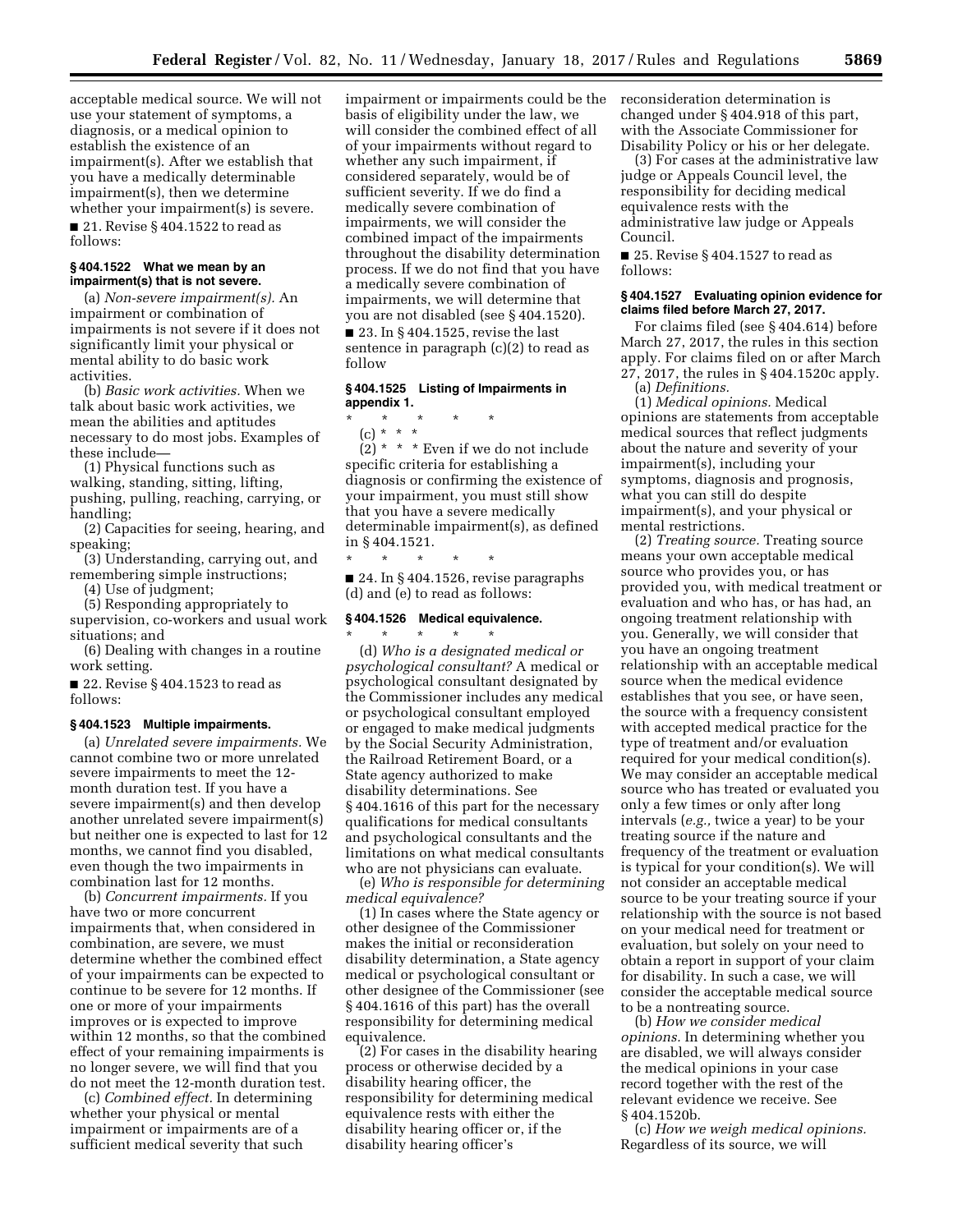evaluate every medical opinion we receive. Unless we give a treating source's medical opinion controlling weight under paragraph (c)(2) of this section, we consider all of the following factors in deciding the weight we give to any medical opinion.

(1) *Examining relationship.* Generally, we give more weight to the medical opinion of a source who has examined you than to the medical opinion of a medical source who has not examined you.

(2) *Treatment relationship.* Generally, we give more weight to medical opinions from your treating sources, since these sources are likely to be the medical professionals most able to provide a detailed, longitudinal picture of your medical impairment(s) and may bring a unique perspective to the medical evidence that cannot be obtained from the objective medical findings alone or from reports of individual examinations, such as consultative examinations or brief hospitalizations. If we find that a treating source's medical opinion on the issue(s) of the nature and severity of your impairment(s) is well-supported by medically acceptable clinical and laboratory diagnostic techniques and is not inconsistent with the other substantial evidence in your case record, we will give it controlling weight. When we do not give the treating source's medical opinion controlling weight, we apply the factors listed in paragraphs (c)(2)(i) and (c)(2)(ii) of this section, as well as the factors in paragraphs (c)(3) through (c)(6) of this section in determining the weight to give the medical opinion. We will always give good reasons in our notice of determination or decision for the weight we give your treating source's medical opinion.

(i) *Length of the treatment relationship and the frequency of examination.* Generally, the longer a treating source has treated you and the more times you have been seen by a treating source, the more weight we will give to the source's medical opinion. When the treating source has seen you a number of times and long enough to have obtained a longitudinal picture of your impairment, we will give the medical source's medical opinion more weight than we would give it if it were from a nontreating source.

(ii) *Nature and extent of the treatment relationship.* Generally, the more knowledge a treating source has about your impairment(s) the more weight we will give to the source's medical opinion. We will look at the treatment the source has provided and at the kinds and extent of examinations and testing

the source has performed or ordered from specialists and independent laboratories. For example, if your ophthalmologist notices that you have complained of neck pain during your eye examinations, we will consider his or her medical opinion with respect to your neck pain, but we will give it less weight than that of another physician who has treated you for the neck pain. When the treating source has reasonable knowledge of your impairment(s), we will give the source's medical opinion more weight than we would give it if it were from a nontreating source.

(3) *Supportability.* The more a medical source presents relevant evidence to support a medical opinion, particularly medical signs and laboratory findings, the more weight we will give that medical opinion. The better an explanation a source provides for a medical opinion, the more weight we will give that medical opinion. Furthermore, because nonexamining sources have no examining or treating relationship with you, the weight we will give their medical opinions will depend on the degree to which they provide supporting explanations for their medical opinions. We will evaluate the degree to which these medical opinions consider all of the pertinent evidence in your claim, including medical opinions of treating and other examining sources.

(4) *Consistency.* Generally, the more consistent a medical opinion is with the record as a whole, the more weight we will give to that medical opinion.

(5) *Specialization.* We generally give more weight to the medical opinion of a specialist about medical issues related to his or her area of specialty than to the medical opinion of a source who is not a specialist.

(6) *Other factors.* When we consider how much weight to give to a medical opinion, we will also consider any factors you or others bring to our attention, or of which we are aware, which tend to support or contradict the medical opinion. For example, the amount of understanding of our disability programs and their evidentiary requirements that a medical source has, regardless of the source of that understanding, and the extent to which a medical source is familiar with the other information in your case record are relevant factors that we will consider in deciding the weight to give to a medical opinion.

(d) *Medical source opinions on issues reserved to the Commissioner.* Opinions on some issues, such as the examples that follow, are not medical opinions, as described in paragraph (a)(1) of this section, but are, instead, opinions on

issues reserved to the Commissioner because they are administrative findings that are dispositive of a case; *i.e.,* that would direct the determination or decision of disability.

(1) *Opinions that you are disabled.*  We are responsible for making the determination or decision about whether you meet the statutory definition of disability. In so doing, we review all of the medical findings and other evidence that support a medical source's statement that you are disabled. A statement by a medical source that you are ''disabled'' or ''unable to work'' does not mean that we will determine that you are disabled.

(2) *Other opinions on issues reserved to the Commissioner.* We use medical sources, including your treating source, to provide evidence, including opinions, on the nature and severity of your impairment(s). Although we consider opinions from medical sources on issues such as whether your impairment(s) meets or equals the requirements of any impairment(s) in the Listing of Impairments in appendix 1 to this subpart, your residual functional capacity (see §§ 404.1545 and 404.1546), or the application of vocational factors, the final responsibility for deciding these issues is reserved to the Commissioner.

(3) We will not give any special significance to the source of an opinion on issues reserved to the Commissioner described in paragraphs (d)(1) and (d)(2) of this section.

(e) *Evidence from our Federal or State agency medical or psychological consultants.* The rules in § 404.1513a apply except that when an administrative law judge gives controlling weight to a treating source's medical opinion, the administrative law judge is not required to explain in the decision the weight he or she gave to the prior administrative medical findings in the claim.

(f) *Opinions from medical sources who are not acceptable medical sources and from nonmedical sources.* 

(1) *Consideration.* Opinions from medical sources who are not acceptable medical sources and from nonmedical sources may reflect the source's judgment about some of the same issues addressed in medical opinions from acceptable medical sources. Although we will consider these opinions using the same factors as listed in paragraph (c)(1) through (c)(6) in this section, not every factor for weighing opinion evidence will apply in every case because the evaluation of an opinion from a medical source who is not an acceptable medical source or from a nonmedical source depends on the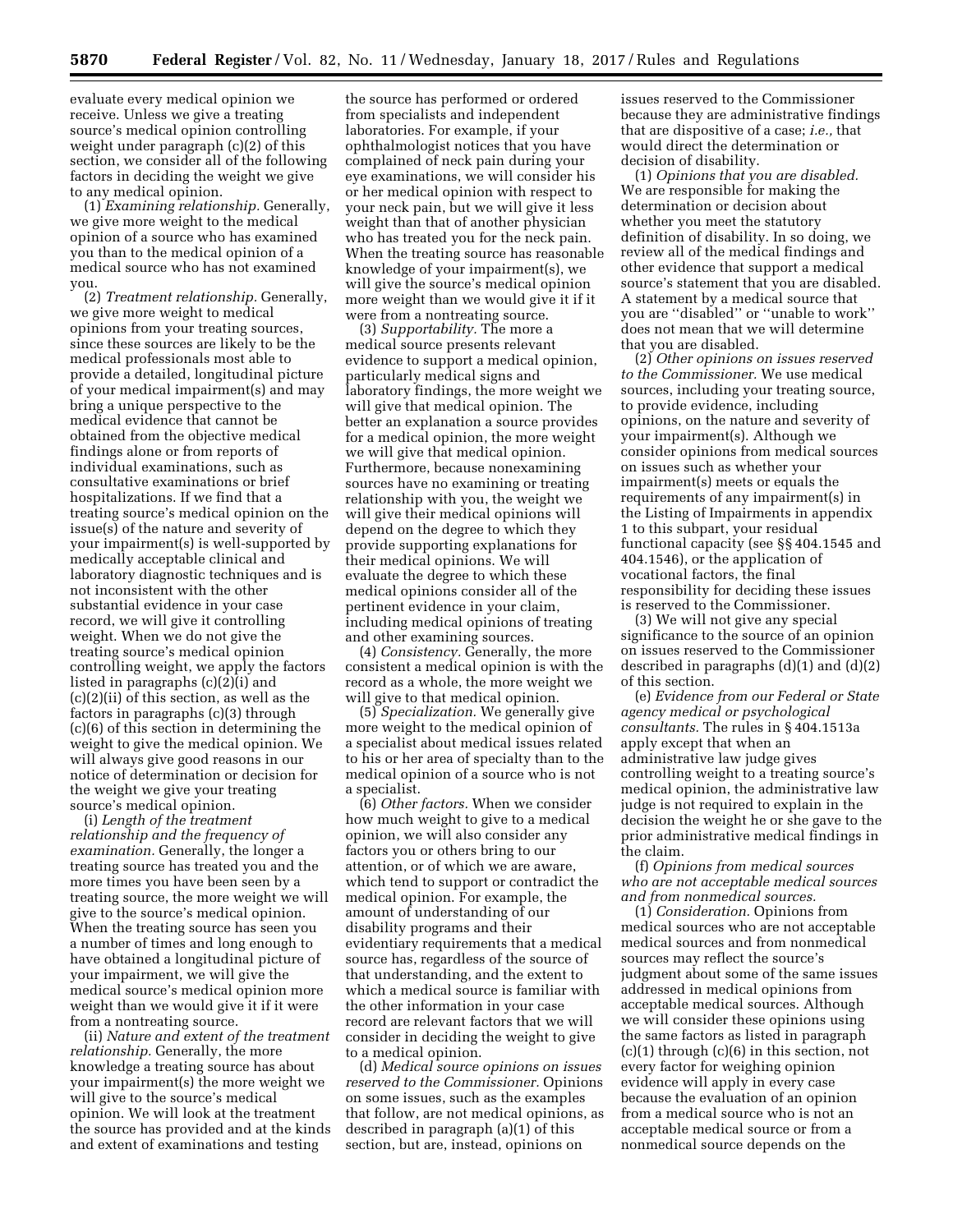particular facts in each case. Depending on the particular facts in a case, and after applying the factors for weighing opinion evidence, an opinion from a medical source who is not an acceptable medical source or from a nonmedical source may outweigh the medical opinion of an acceptable medical source, including the medical opinion of a treating source. For example, it may be appropriate to give more weight to the opinion of a medical source who is not an ''acceptable medical source'' if he or she has seen the individual more often than the treating source, has provided better supporting evidence and a better explanation for the opinion, and the opinion is more consistent with the evidence as a whole.

(2) *Articulation.* The adjudicator generally should explain the weight given to opinions from these sources or otherwise ensure that the discussion of the evidence in the determination or decision allows a claimant or subsequent reviewer to follow the adjudicator's reasoning, when such opinions may have an effect on the outcome of the case. In addition, when an adjudicator determines that an opinion from such a source is entitled to greater weight than a medical opinion from a treating source, the adjudicator must explain the reasons in the notice of decision in hearing cases and in the notice of determination (that is, in the personalized disability notice) at the initial and reconsideration levels, if the determination is less than fully favorable.

## **§ 404.1528 [Removed and Reserved]**

■ 26. Remove and reserve § 404.1528.  $\blacksquare$  27. In § 404.1529, revise paragraph (a), the second and third sentences of paragraph (c)(1), the introductory text of paragraph (c)(3), and the third sentence of paragraph (c)(4) to read as follows:

### **§ 404.1529 How we evaluate symptoms, including pain.**

(a) *General.* In determining whether you are disabled, we consider all your symptoms, including pain, and the extent to which your symptoms can reasonably be accepted as consistent with the objective medical evidence and other evidence. We will consider all of your statements about your symptoms, such as pain, and any description your medical sources or nonmedical sources may provide about how the symptoms affect your activities of daily living and your ability to work. However, statements about your pain or other symptoms will not alone establish that you are disabled. There must be objective medical evidence from an acceptable medical source that shows

you have a medical impairment(s) which could reasonably be expected to produce the pain or other symptoms alleged and that, when considered with all of the other evidence (including statements about the intensity and persistence of your pain or other symptoms which may reasonably be accepted as consistent with the medical signs and laboratory findings), would lead to a conclusion that you are disabled. In evaluating the intensity and persistence of your symptoms, including pain, we will consider all of the available evidence, including your medical history, the medical signs and laboratory findings, and statements about how your symptoms affect you. We will then determine the extent to which your alleged functional limitations and restrictions due to pain or other symptoms can reasonably be accepted as consistent with the medical signs and laboratory findings and other evidence to decide how your symptoms affect your ability to work.

 $\star$   $\qquad$   $\star$   $\qquad$   $\star$ 

\* \* \* \* \*

 $(1)$  \* \* \* In evaluating the intensity symptoms affect you. We also consider

(3) *Consideration of other evidence.*  Because symptoms sometimes suggest a greater severity of impairment than can be shown by objective medical evidence alone, we will carefully consider any other information you may submit about your symptoms. The information that your medical sources or nonmedical sources provide about your pain or other symptoms (*e.g.,* what may precipitate or aggravate your symptoms, what medications, treatments or other methods you use to alleviate them, and how the symptoms may affect your pattern of daily living) is also an important indicator of the intensity and persistence of your symptoms. Because symptoms, such as pain, are subjective and difficult to quantify, any symptomrelated functional limitations and restrictions that your medical sources or nonmedical sources report, which can reasonably be accepted as consistent with the objective medical evidence and other evidence, will be taken into account as explained in paragraph (c)(4) of this section in reaching a conclusion as to whether you are disabled. We will consider all of the evidence presented, including information about your prior work record, your statements about your symptoms, evidence submitted by your medical sources, and observations by our employees and other persons. Section 404.1520c explains in detail how we consider medical opinions and prior administrative medical findings about the nature and severity of your impairment(s) and any related symptoms, such as pain. Factors relevant to your symptoms, such as pain, which we will consider include: \* \* \* \* \*

 $(4)$  \* \* \* We will consider whether there are any inconsistencies in the evidence and the extent to which there are any conflicts between your statements and the rest of the evidence, including your history, the signs and laboratory findings, and statements by your medical sources or other persons about how your symptoms affect you. \* \* \*

\* \* \* \* \* ■ 28. Revise § 404.1530(a) to read as follows:

#### **§ 404.1530 Need to follow prescribed treatment.**

(a) *What treatment you must follow.*  In order to get benefits, you must follow treatment prescribed by your medical source(s) if this treatment is expected to restore your ability to work.

■ 29. Amend § 404.1579 by revising the second sentence of paragraph (b)(1) and the second sentence of paragraph (b)(4) to read as follows:

### **§ 404.1579 How we will determine whether your disability continues or ends.**

\* \* \* \* \*

\* \* \* \* \*

(b) \* \* \*

 $(1)$  \* \* \* A determination that there has been a decrease in medical severity must be based on improvement in the symptoms, signs, and/or laboratory findings associated with your impairment(s). \* \* \*

\* \* \* \* \*  $(4)$  \* \* \* We will consider all evidence you submit and that we obtain from your medical sources and nonmedical sources. \* \* \*

\* \* \* \* \*

■ 30. Amend § 404.1594 by revising the second sentence of paragraph (b)(1), the sixth sentence in Example 1, the second sentence of paragraph (b)(6), and the fourth sentence of paragraph  $(c)(3)(v)$  to read as follows:

# **§ 404.1594 How we will determine whether your disability continues or ends.**

- \* \* \* \* \* (b) \* \* \*
- $(1)$  \* \* \* A determination that there has been a decrease in medical severity
- 
- $(c) * * *$

and persistence of your symptoms, we consider all of the available evidence from your medical sources and nonmedical sources about how your the medical opinions as explained in  $§$ 404.1520c. \* \* \*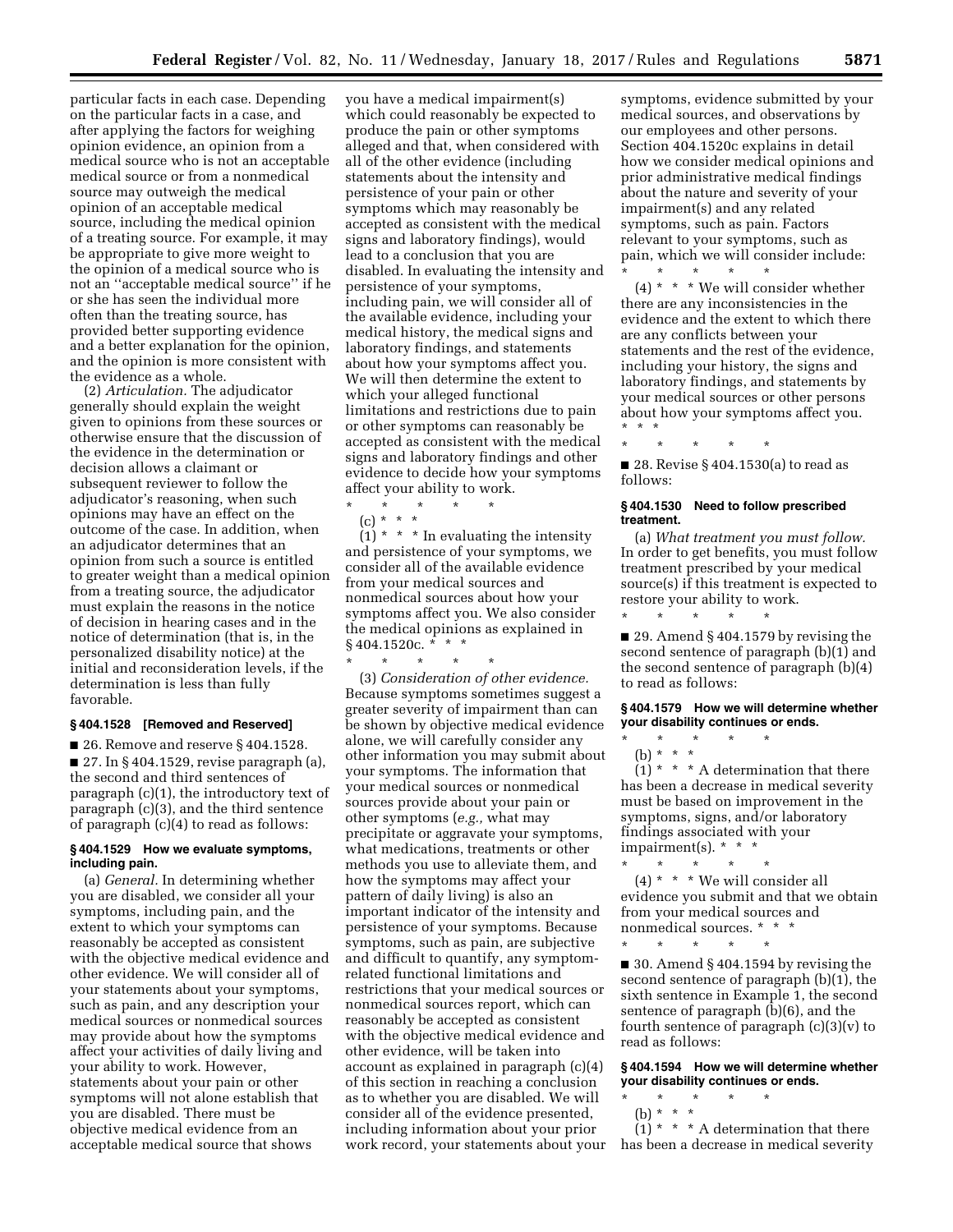must be based on improvement in the symptoms, signs, and/or laboratory findings associated with your impairment(s).

*Example 1:* \* \* \* When we reviewed your claim, your medical source, who has treated you, reported that he or she had seen you regularly every 2 to 3 months for the past 2 years.  $*$ 

\* \* \* \* \*

(6) \* \* \* We will consider all evidence you submit and that we obtain from your medical sources and nonmedical sources. \* \* \*

- $\star$   $\star$   $\star$
- (c) \* \* \*
- $(3) * * * *$

 $(v) * * *$  If you are able to engage in substantial gainful activity, we will determine whether an attempt should be made to reconstruct those portions of the missing file that were relevant to our most recent favorable medical decision (*e.g.,* work history, medical evidence, and the results of consultative examinations). \* \* \*

\* \* \* \* \*

■ 31. Amend *Appendix 1 to subpart P of part 404*as follows:

■ a. Revise the second, third, and fourth sentences of 2.00B.1.a;

■ b. Revise 2.00B.1.b;

■ c. Revise 2.00B.1.c;

■ d. Revise the fourth sentence of 7.00H; ■ e. Revise the second sentence of

8.00C.3;

- f. Revise the first sentence 8.00E.3.a;
- g. Revise 12.00C.1;
- h. Revise the fourth sentence of 14.00H;
- i. Revise the second, third, and fourth sentences of 102.00B.1.a;
- j. Revise 102.00B.1.b;
- $\blacksquare$  k. Revise 102.00B.1.c;
- l. Revise the fourth sentence of 107.00G;

■ m. Revise the second sentence of 108.00C.3.;

- n. Revise the first sentence
- 108.00E.3.a;
- o. Revise 112.00.C.1;
- p. Revise the fourth sentence of

114.00H.

The revisions read as follows:

## **Appendix 1 to Subpart P of Part 404—**

- $2.00 * * * *$
- $B. * * * *$

 $1. * * * *$ 

a. \* \* \* We generally require both an otologic examination and audiometric testing to establish that you have a medically determinable impairment that causes your hearing loss. You should have this audiometric testing within 2 months of the otologic examination. Once we have evidence that you have a medically determinable impairment, we can use the results of later audiometric testing to assess

the severity of your hearing loss without another otologic examination. \* \* \*

b. The otologic examination must be performed by a licensed physician (medical or osteopathic doctor) or audiologist. It must include your medical history, your description of how your hearing loss affects you, and the physician's or audiologist's description of the appearance of the external ears (pinnae and external ear canals), evaluation of the tympanic membranes, and assessment of any middle ear abnormalities.

c. Audiometric testing must be performed by, or under the direct supervision of, a licensed audiologist or an otolaryngologist.

\* \* \* \* \*  $7.00 * * * *$ 

H. \* \* \* (See sections 404.1521, 404.1529, 416.921, and 416.929 of this chapter.) \* \* \* \* \* \* \* \*

- 
- $8.00$  \* \* \*  $C. * * * *$

 $3. * * *$  We assess the impact of symptoms as explained in §§ 404.1521, 404.1529, 416.921, and 416.929 of this chapter. \* \* \*

- \* \* \* \* \*
	- E. \* \* \*

3. \* \* \*

a. *General.* We need documentation from an acceptable medical source to establish that you have a medically determinable impairment.\* \* \*

- $12.00 * * *$
- $C. * * * *$

1. *General.* We need objective medical evidence from an acceptable medical source to establish that you have a medically determinable mental disorder. We also need evidence to assess the severity of your mental disorder and its effects on your ability to function in a work setting. We will determine the extent and kinds of evidence we need from medical and nonmedical sources based on the individual facts about your disorder. For additional evidence requirements for intellectual disorder (12.05), see 12.00H. For our basic rules on evidence, see §§ 404.1512, 404.1513, 404.1520b, 416.912, 416.913, and 416.920b of this chapter. For our rules on evaluating medical opinions, see §§ 404.1520c, 404.1527, 416.920c, and 416.927 of this chapter. For our rules on evidence about your symptoms, see §§ 404.1529 and 416.929 of this chapter.

- \* \* \* \* \*
- $14.00 * * * *$

H. \* \* \* See §§ 404.1521, 404.1529, 416.921, and 416.929. \* \* \*

- \* \* \* \* \*
- $102.00 * * * *$
- B. \* \* \*
- 1. \* \* \*

a. \* \* \* We generally require both an otologic examination and audiometric testing to establish that you have a medically determinable impairment that causes your hearing loss. You should have this audiometric testing within 2 months of the otologic examination. Once we have evidence that you have a medically determinable impairment, we can use the results of later audiometric testing to assess the severity of your hearing loss without another otologic examination. \* \* \*

b. The otologic examination must be performed by a licensed physician (medical or osteopathic doctor) or audiologist. It must include your medical history, your description of how your hearing loss affects you, and the physician's or audiologist's description of the appearance of the external ears (pinnae and external ear canals), evaluation of the tympanic membranes, and assessment of any middle ear abnormalities.

c. Audiometric testing must be performed by, or under the direct supervision of, a licensed audiologist or an otolaryngologist.

\* \* \* \* \*  $107.00$  \* \* \* G. \* \* \* (See sections 416.921 and 416.929 of this chapter.) \* \* \* \* \* \* \* \* 108.00.  $*$  \* \*

 $C. * * * *$ 

3.  $*$   $*$   $*$  We assess the impact of symptoms as explained in §§ 416.921 and 416.929 of this chapter.

- \* \* \* \* \*
- $E. * * * *$

 $3. * * * *$ 

a. *General.* We need documentation from an acceptable medical source to establish that you have a medically determinable impairment.\* \* \*

- \* \* \* \* \*
- $112.00 * * * *$  $C. * * * *$ 
	-

1. *General.* We need objective medical evidence from an acceptable medical source to establish that you have a medically determinable mental disorder. We also need evidence to assess the severity of your mental disorder and its effects on your ability to function age-appropriately. We will determine the extent and kinds of evidence we need from medical and nonmedical sources based on the individual facts about your disorder. For additional evidence requirements for intellectual disorder (112.05), see 112.00H. For our basic rules on evidence, see §§ 416.912, 416.913, and 416.920b of this chapter. For our rules on evaluating medical opinions, see §§ 416.1520c and 416.927 of this chapter. For our rules on evidence about your symptoms, see § 416.929 of this chapter.

\* \* \* \* \*  $114.00 * * * *$ H. \* \* \* See §§ 416.921 and 416.929.  $* * *$ 

# **Subpart Q—Determinations of Disability**

\* \* \* \* \*

■ 32. The authority citation for subpart Q of part 404 continues to read as follows:

**Authority:** Secs. 205(a), 221, and 702(a)(5) of the Social Security Act (42 U.S.C. 405(a), 421, and 902(a)(5)).

### **§ 404.1615 [Amended]**

■ 33. In §404.1615, remove paragraph (d) and redesignate paragraphs (e) through (g) as paragraphs (d) through (f).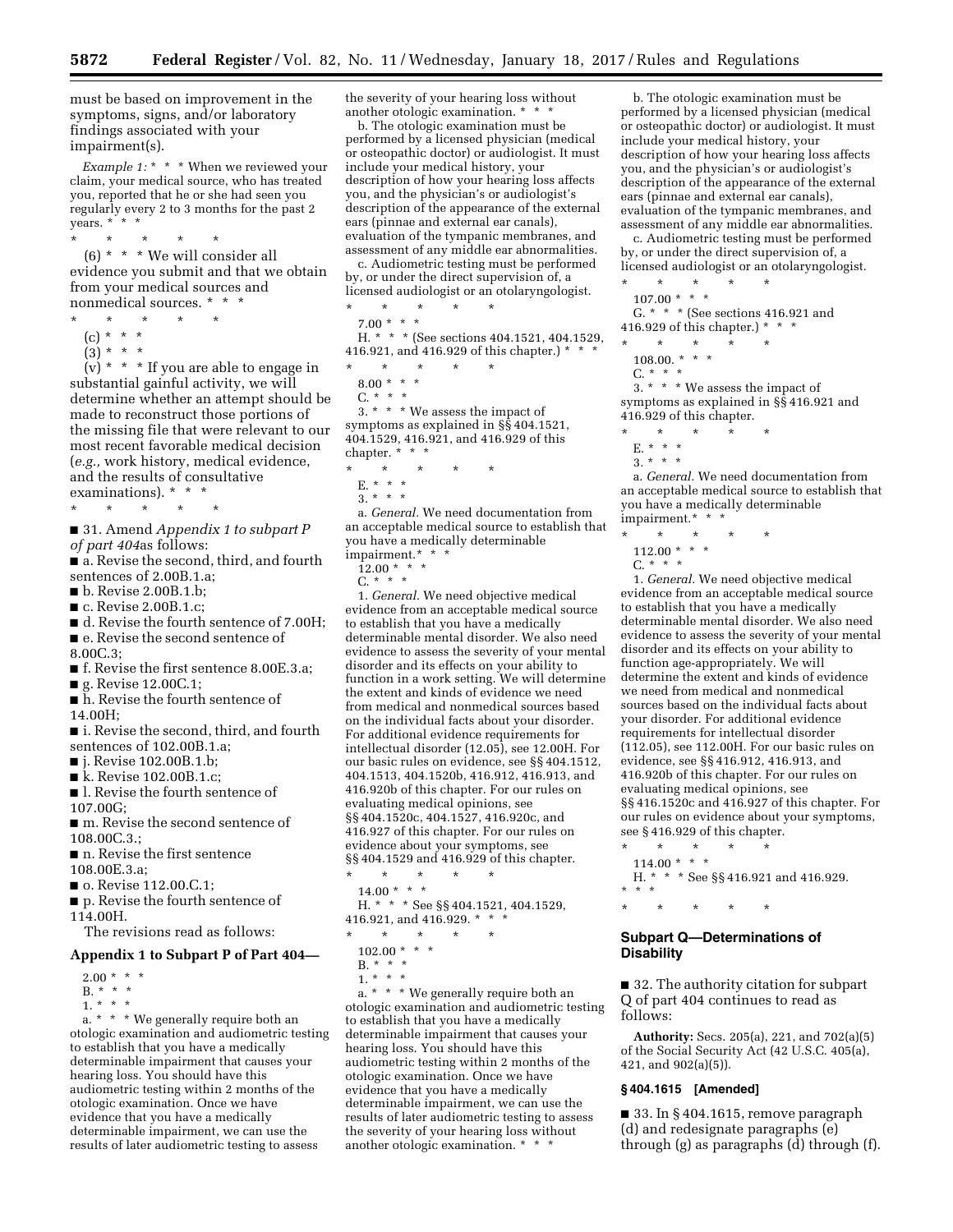■ 34. Revise § 404.1616 to read as follows:

#### **§ 404.1616 Medical consultants and psychological consultants.**

(a) *What is a medical consultant?* A medical consultant is a member of a team that makes disability determinations in a State agency (see § 404.1615), or who is a member of a team that makes disability determinations for us when we make disability determinations ourselves. The medical consultant completes the medical portion of the case review and any applicable residual functional capacity assessment about all physical impairment(s) in a claim.

(b) *What qualifications must a medical consultant have?* A medical consultant is a licensed physician, as defined in § 404.1502(a) $(1)$ .

(c) *What is a psychological consultant?* A psychological consultant is a member of a team that makes disability determinations in a State agency (see § 404.1615), or who is a member of a team that makes disability determinations for us when we make disability determinations ourselves. The psychological consultant completes the medical portion of the case review and any applicable residual functional capacity assessment about all mental impairment(s) in a claim. When we are unable to obtain the services of a qualified psychiatrist or psychologist despite making every reasonable effort (see § 404.1617) in a claim involving a mental impairment(s), a medical consultant will evaluate the mental impairment(s).

(d) *What qualifications must a psychological consultant have?* A psychological consultant can be either a licensed psychiatrist or psychologist. We will only consider a psychologist qualified to be a psychological consultant if he or she:

(1) Is licensed or certified as a psychologist at the independent practice level of psychology by the State in which he or she practices; and

(2)(i) Possesses a doctorate degree in psychology from a program in clinical psychology of an educational institution accredited by an organization recognized by the Council on Post-Secondary Accreditation; or

(ii) Is listed in a national register of health service providers in psychology which the Commissioner of Social Security deems appropriate; and

(3) Possesses 2 years of supervised clinical experience as a psychologist in health service, at least 1 year of which is post-masters degree.

(e) *Cases involving both physical and mental impairments.* In a case where

there is evidence of both physical and mental impairments, the medical consultant will evaluate the physical impairments in accordance with paragraph (a) of this section, and the psychological consultant will evaluate the mental impairment(s) in accordance with paragraph (c) of this section.

 $\blacksquare$  35. In § 404.1617, revise the section heading and paragraph (a) to read as follows:

#### **§ 404.1617 Reasonable efforts to obtain review by a physician, psychiatrist, and psychologist.**

(a) When the evidence of record indicates the existence of a physical impairment, the State agency must make every reasonable effort to ensure that a medical consultant completes the medical portion of the case review and any applicable residual functional capacity assessment. When the evidence of record indicates the existence of a mental impairment, the State agency must make every reasonable effort to ensure that a psychological consultant completes the medical portion of the case review and any applicable residual functional capacity assessment. The State agency must determine if additional physicians, psychiatrists, and psychologists are needed to make the necessary reviews. When it does not have sufficient resources to make the necessary reviews, the State agency must attempt to obtain the resources needed. If the State agency is unable to obtain additional physicians, psychiatrists, and psychologists because of low salary rates or fee schedules, it should attempt to raise the State agency's levels of compensation to meet the prevailing rates for these services. If these efforts are unsuccessful, the State agency will seek assistance from us. We will assist the State agency as necessary. We will also monitor the State agency's efforts and where the State agency is unable to obtain the necessary services, we will make every reasonable effort to provide the services using Federal resources.

\* \* \* \* \*

## **PART 416—SUPPLEMENTAL SECURITY INCOME FOR THE AGED, BLIND, AND DISABLED**

### **Subpart I—Determining Disability and Blindness**

■ 36. The authority citation for subpart I of part 416 continues to read as follows:

**Authority:** Secs. 221(m), 702(a)(5), 1611, 1614, 1619, 1631(a), (c), (d)(1), and (p), and 1633 of the Social Security Act (42 U.S.C. 421(m), 902(a)(5), 1382, 1382c, 1382h,

1383(a), (c), (d)(1), and (p), and 1383b); secs. 4(c) and 5, 6(c)–(e), 14(a), and 15, Pub. L. 98– 460, 98 Stat. 1794, 1801, 1802, and 1808 (42 U.S.C. 421 note, 423 note, and 1382h note).

■ 37. Revise § 416.902 to read as follows:

#### **§ 416.902 Definitions for this subpart.**

As used in the subpart—

- (a) *Acceptable medical source* means a medical source who is a:
- (1) Licensed physician (medical or osteopathic doctor);

(2) Licensed psychologist, which includes:

(i) A licensed or certified psychologist at the independent practice level; or

(ii) A licensed or certified school psychologist, or other licensed or certified individual with another title who performs the same function as a school psychologist in a school setting, for impairments of intellectual disability, learning disabilities, and borderline intellectual functioning only;

(3) Licensed optometrist for impairments of visual disorders, or measurement of visual acuity and visual fields only, depending on the scope of practice in the State in which the optometrist practices;

(4) Licensed podiatrist for impairments of the foot, or foot and ankle only, depending on whether the State in which the podiatrist practices permits the practice of podiatry on the foot only, or the foot and ankle;

(5) Qualified speech-language pathologist for speech or language impairments only. For this source, *qualified* means that the speechlanguage pathologist must be licensed by the State professional licensing agency, or be fully certified by the State education agency in the State in which he or she practices, or hold a Certificate of Clinical Competence in Speech-Language Pathology from the American Speech-Language-Hearing Association;

(6) Licensed audiologist for impairments of for impairments of hearing loss, auditory processing disorders, and balance disorders within the licensed scope of practice only (with respect to claims filed (see § 416.325) on or after March 27, 2017);

(7) Licensed Advanced Practice Registered Nurse, or other licensed advanced practice nurse with another title, for impairments within his or her licensed scope of practice (only with respect to claims filed (see § 416.325) on or after March 27, 2017); or

(8) Licensed Physician Assistant for impairments within his or her licensed scope of practice (only with respect to claims filed (see § 416.325) on or after March 27, 2017).

(b) *Adult* means a person who is age 18 or older.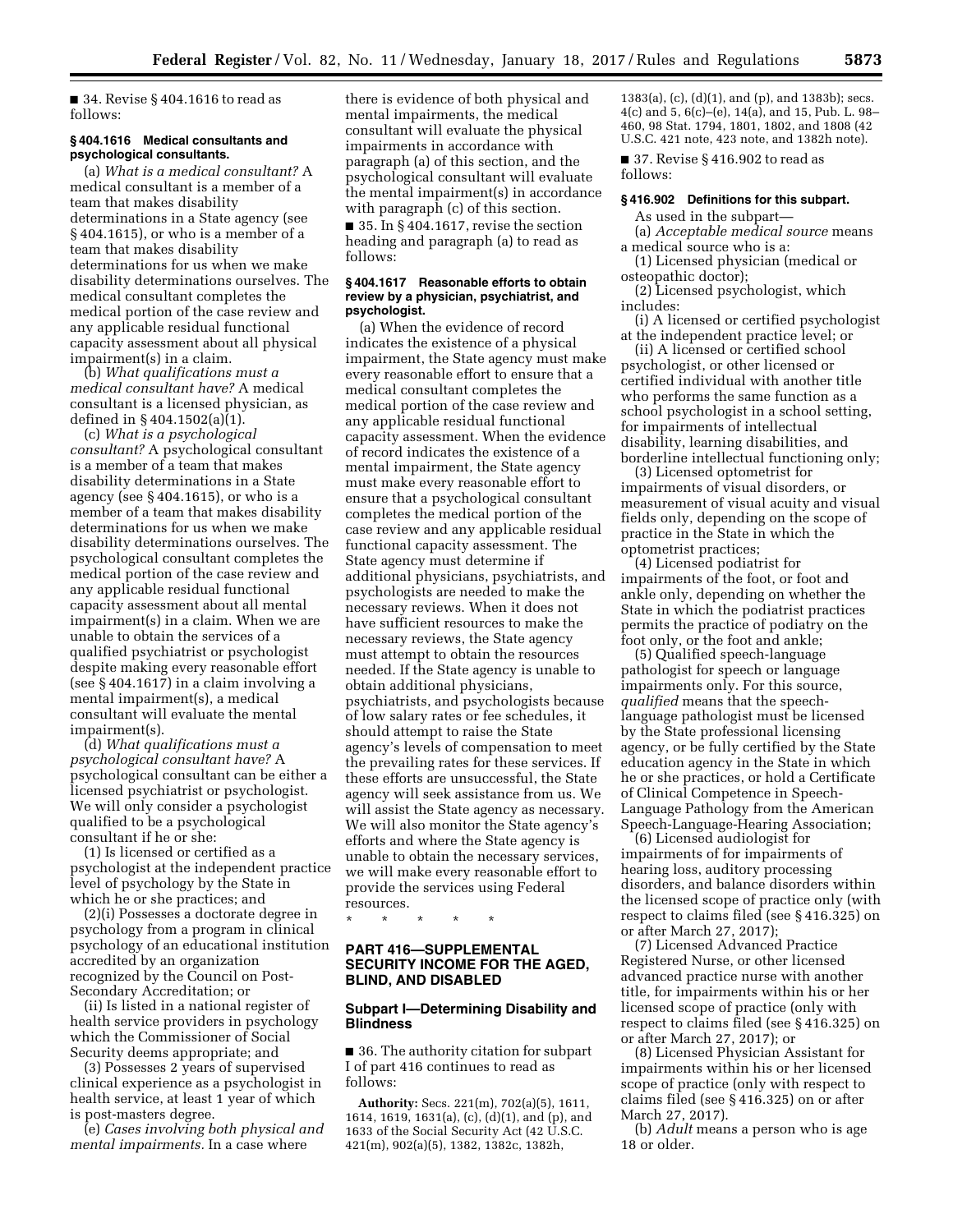(c) *Child* means a person who has not attained age 18.

(d) *Commissioner* means the Commissioner of Social Security or his or her authorized designee.

(e) *Disability redetermination* means a redetermination of your eligibility based on disability using the rules for new applicants appropriate to your age, except the rules pertaining to performance of substantial gainful activity. For individuals who are working and for whom a disability redetermination is required, we will apply the rules in §§ 416.260 through 416.269. In conducting a disability redetermination, we will not use the rules for determining whether disability continues set forth in § 416.994 or § 416.994a. (See § 416.987.)

(f) *Impairment(s)* means a medically determinable physical or mental impairment or a combination of medically determinable physical or mental impairments.

(g) *Laboratory findings* means one or more anatomical, physiological, or psychological phenomena that can be shown by the use of medically acceptable laboratory diagnostic techniques. Diagnostic techniques include chemical tests (such as blood tests), electrophysiological studies (such as electrocardiograms and electroencephalograms), medical imaging (such as X-rays), and psychological tests.

(h) *Marked and severe functional limitations,* when used as a phrase, means the standard of disability in the Social Security Act for children claiming SSI benefits based on disability. It is a level of severity that meets, medically equals, or functionally equals the listings. (See §§ 416.906, 416.924, and 416.926a.) The words ''marked'' and ''severe'' are also separate terms used throughout this subpart to describe measures of functional limitations; the term ''marked'' is also used in the listings. (See §§ 416.924 and 416.926a.) The meaning of the words "marked" and "severe" when used as part of the phrase marked and severe functional limitations is not the same as the meaning of the separate terms "marked" and "severe" used elsewhere in 404 and 416. (See §§ 416.924(c) and 416.926a(e).)

(i) *Medical source* means an individual who is licensed as a healthcare worker by a State and working within the scope of practice permitted under State or Federal law, or an individual who is certified by a State as a speech-language pathologist or a school psychologist and acting within the scope of practice permitted under State or Federal law.

(j) *Nonmedical source* means a source of evidence who is not a medical source. This includes, but is not limited to: (1) You;

(2) Educational personnel (for example, school teachers, counselors, early intervention team members, developmental center workers, and daycare center workers);

(3) Public and private social welfare agency personnel; and

(4) Family members, caregivers, friends, neighbors, employers, and clergy.

(k) *Objective medical evidence* means signs, laboratory findings, or both.

(l) *Signs* means one or more anatomical, physiological, or psychological abnormalities that can be observed, apart from your statements (symptoms). Signs must be shown by medically acceptable clinical diagnostic techniques. Psychiatric signs are medically demonstrable phenomena that indicate specific psychological abnormalities, *e.g.,* abnormalities of behavior, mood, thought, memory, orientation, development, or perception and must also be shown by observable facts that can be medically described and evaluated.

(m) *State agency* means an agency of a State designated by that State to carry out the disability or blindness determination function.

(n) *Symptoms* means your own description of your physical or mental impairment.

(o) *The listings* means the Listing of Impairments in appendix 1 of subpart P of part 404 of this chapter. When we refer to an impairment(s) that ''meets, medically equals, or functionally equals the listings,'' we mean that the impairment(s) meets or medically equals the severity of any listing in appendix 1 of subpart P of part 404 of this chapter, as explained in §§ 416.925 and 416.926, or that it functionally equals the severity of the listings, as explained in § 416.926a.

(p) *We* or *us* means, as appropriate, either the Social Security Administration or the State agency making the disability or blindness determination.

(q) *You, your, me, my* and *I* mean, as appropriate, the person who applies for benefits, the person for whom an application is filed, or the person who is receiving benefits based on disability or blindness.

■ 38. In § 416.903, remove paragraph (e), redesignate paragraph (f) as paragraph (e), and revise the newly redesignated paragraph (e) to read as follows:

## **§ 416.903 Who makes disability and blindness determinations.**

\* \* \* \* \* (e) *Determinations for childhood impairments.* In making a determination under title XVI with respect to the disability of a child, we will make reasonable efforts to ensure that a qualified pediatrician or other individual who specializes in a field of medicine appropriate to the child's impairment(s) evaluates the case of the child.

■ 39. Revise § 416.904 to read as follows:

#### **§ 416.904 Decisions by other governmental agencies and nongovernmental ties.**

Other governmental agencies and nongovernmental entities—such as the Department of Veterans Affairs, the Department of Defense, the Department of Labor, the Office of Personnel Management, State agencies, and private insurers—make disability, blindness, employability, Medicaid, workers' compensation, and other benefits decisions for their own programs using their own rules. Because a decision by any other governmental agency or a nongovernmental entity about whether you are disabled, blind, employable, or entitled to any benefits is based on its rules, it is not binding on us and is not our decision about whether you are disabled or blind under our rules. Therefore, in claims filed (see § 416.325) on or after March 27, 2017, we will not provide any analysis in our determination or decision about a decision made by any other governmental agency or a nongovernmental entity about whether you are disabled, blind, employable, or entitled to any benefits. However, we will consider all of the supporting evidence underlying the other governmental agency or nongovernmental entity's decision that we receive as evidence in your claim in accordance with § 416.913(a)(1) through (4).

#### **§ 416.908 [Removed and reserved].**

■ 40. Remove and reserve § 416.908.

■ 41. Revise § 416.912 to read as

follows:

### **§ 416.912 Responsibility for evidence.**

(a) *Your responsibility.*  (1) *General.* In general, you have to prove to us that you are blind or disabled. You must inform us about or submit all evidence known to you that relates to whether or not you are blind or disabled (*see* § 416.913). This duty is ongoing and requires you to disclose any additional related evidence about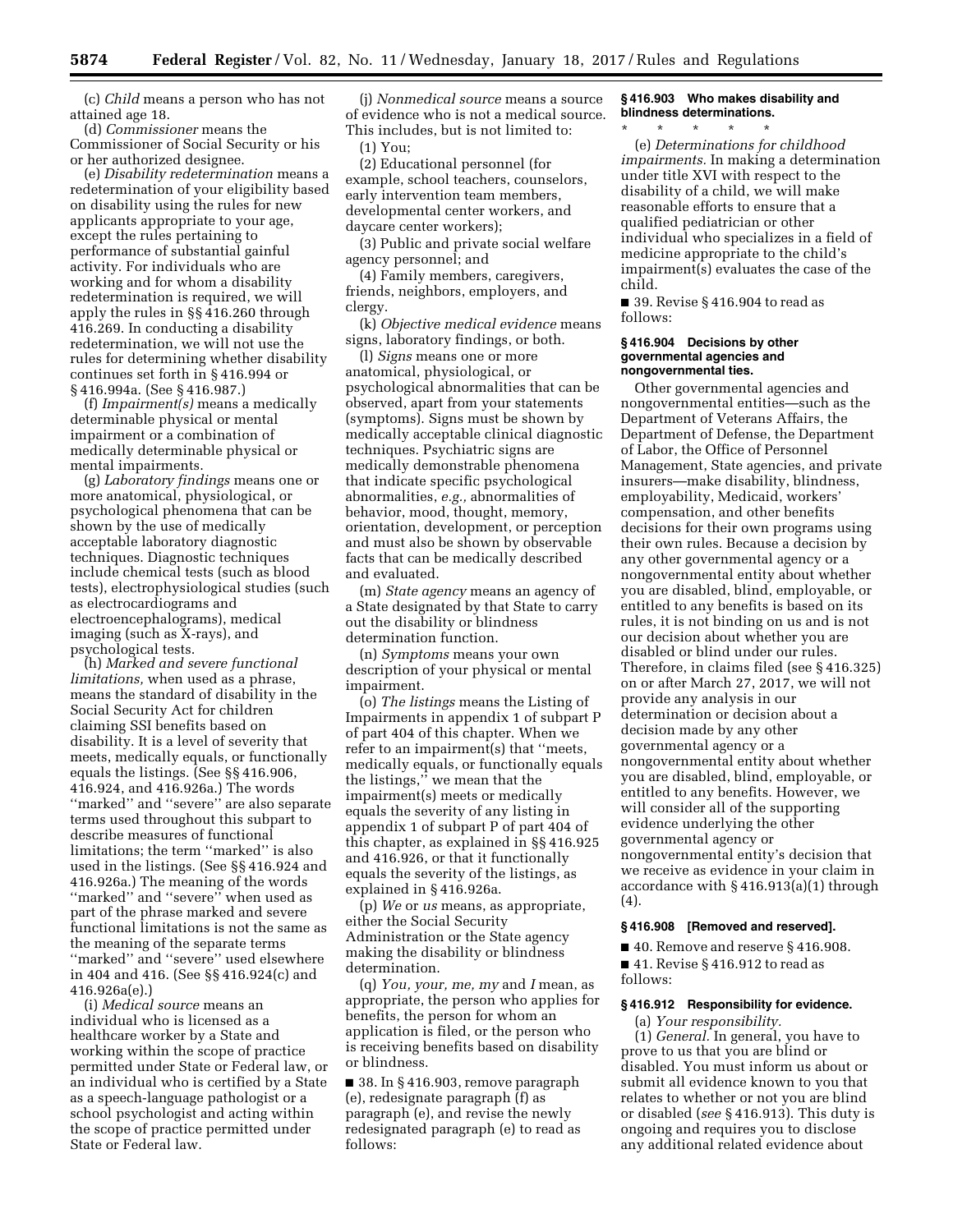which you become aware. This duty applies at each level of the administrative review process, including the Appeals Council level if the evidence relates to the period on or before the date of the administrative law judge hearing decision. We will consider only impairment(s) you say you have or about which we receive evidence. When you submit evidence received from another source, you must submit that evidence in its entirety, unless you previously submitted the same evidence to us or we instruct you otherwise. If we ask you, you must inform us about:

(i) Your medical source(s);

(ii) Your age;

(iii) Your education and training;

(iv) Your work experience; (v) Your daily activities both before and after the date you say that you

became disabled; (vi) Your efforts to work; and

(vii) Any other factors showing how your impairment(s) affects your ability to work, or, if you are a child, your functioning. In §§ 416.960 through 416.969, we discuss in more detail the evidence we need when we consider vocational factors.

(2) *Completeness.* The evidence in your case record must be complete and detailed enough to allow us to make a determination or decision about whether you are disabled or blind. It must allow us to determine—

(i) The nature and severity of your impairment(s) for any period in question;

(ii) Whether the duration requirement described in § 416.909 is met; and

(iii) Your residual functional capacity to do work-related physical and mental activities, when the evaluation steps described in §§ 416.920(e) or (f)(1) apply, or, if you are a child, how you typically function compared to children your age who do not have impairments.

(3) *Statutory blindness.* If you are applying for benefits on the basis of statutory blindness, we will require an examination by a physician skilled in diseases of the eye or by an optometrist, whichever you may select.

(b) *Our responsibility.* 

(1) *Development.* Before we make a determination that you are not disabled, we will develop your complete medical history for at least the 12 months preceding the month in which you file your application unless there is a reason to believe that development of an earlier period is necessary or unless you say that your disability began less than 12 months before you filed your application. We will make every reasonable effort to help you get medical evidence from your own medical

sources and entities that maintain your medical sources' evidence when you give us permission to request the reports.

(i) *Every reasonable effort* means that we will make an initial request for evidence from your medical source or entity that maintains your medical source's evidence, and, at any time between 10 and 20 calendar days after the initial request, if the evidence has not been received, we will make one follow-up request to obtain the medical evidence necessary to make a determination. The medical source or entity that maintains your medical source's evidence will have a minimum of 10 calendar days from the date of our follow-up request to reply, unless our experience with that source indicates that a longer period is advisable in a particular case.

(ii) *Complete medical history* means the records of your medical source(s) covering at least the 12 months preceding the month in which you file your application. If you say that your disability began less than 12 months before you filed your application, we will develop your complete medical history beginning with the month you say your disability began unless we have reason to believe your disability began earlier.

(2) *Obtaining a consultative examination.* We may ask you to attend one or more consultative examinations at our expense. See §§ 416.917 through 416.919t for the rules governing the consultative examination process. Generally, we will not request a consultative examination until we have made every reasonable effort to obtain evidence from your own medical sources. We may order a consultative examination while awaiting receipt of medical source evidence in some instances, such as when we know a source is not productive, is uncooperative, or is unable to provide certain tests or procedures. We will not evaluate this evidence until we have made every reasonable effort to obtain evidence from your medical sources.

(3) *Other work.* In order to determine under § 416.920(g) that you are able to adjust to other work, we must provide evidence about the existence of work in the national economy that you can do (see §§ 416.960 through 416.969a), given your residual functional capacity (which we have already assessed, as described in § 416.920(e)), age, education, and work experience.

■ 42. Revise § 416.913 to read as follows:

# **§ 416.913 Categories of evidence.**

(a) *What we mean by evidence.*  Subject to the provisions of paragraph (b), evidence is anything you or anyone else submits to us or that we obtain that relates to your claim. We consider evidence under §§ 416.920b, 416.920c (or under § 416.927 for claims filed (see § 416.325) before March 27, 2017). We evaluate evidence we receive according to the rules pertaining to the relevant category of evidence. The categories of evidence are:

(1) *Objective medical evidence.*  Objective medical evidence is medical signs, laboratory findings, or both, as defined in § 416.902(k).

(2) *Medical opinion.* A medical opinion is a statement from a medical source about what you can still do despite your impairment(s) and whether you have one or more impairmentrelated limitations or restrictions in the abilities listed in paragraphs (a)(2)(i)(A) through  $(D)$  and  $(a)(2)(ii)(A)$  through  $(F)$ of this section. (For claims filed (see § 416.325) before March 27, 2017, see § 416.927(a) for the definition of medical opinion.)

(i) Medical opinions in adult claims are about impairment-related limitations and restrictions in:

(A) Your ability to perform physical demands of work activities, such as sitting, standing, walking, lifting, carrying, pushing, pulling, or other physical functions (including manipulative or postural functions, such as reaching, handling, stooping, or crouching);

(B) Your ability to perform mental demands of work activities, such as understanding; remembering; maintaining concentration, persistence, or pace; carrying out instructions; or responding appropriately to supervision, co-workers, or work pressures in a work setting;

(C) Your ability to perform other demands of work, such as seeing, hearing, or using other senses; and

(D) Your ability to adapt to environmental conditions, such as temperature extremes or fumes.

(ii) Medical opinions in child claims are about impairment-related limitations and restrictions in your abilities in the six domains of functioning:

(A) Acquiring and using information (see § 416.926a(g));

(B) Attending and completing tasks (see § 416.926a(h));

(C) Interacting and relating with others (see § 416.926a(i));

(D) Moving about and manipulating objects (see § 416.926a(j));

(E) Caring for yourself (see

§ 416.926a(k)); and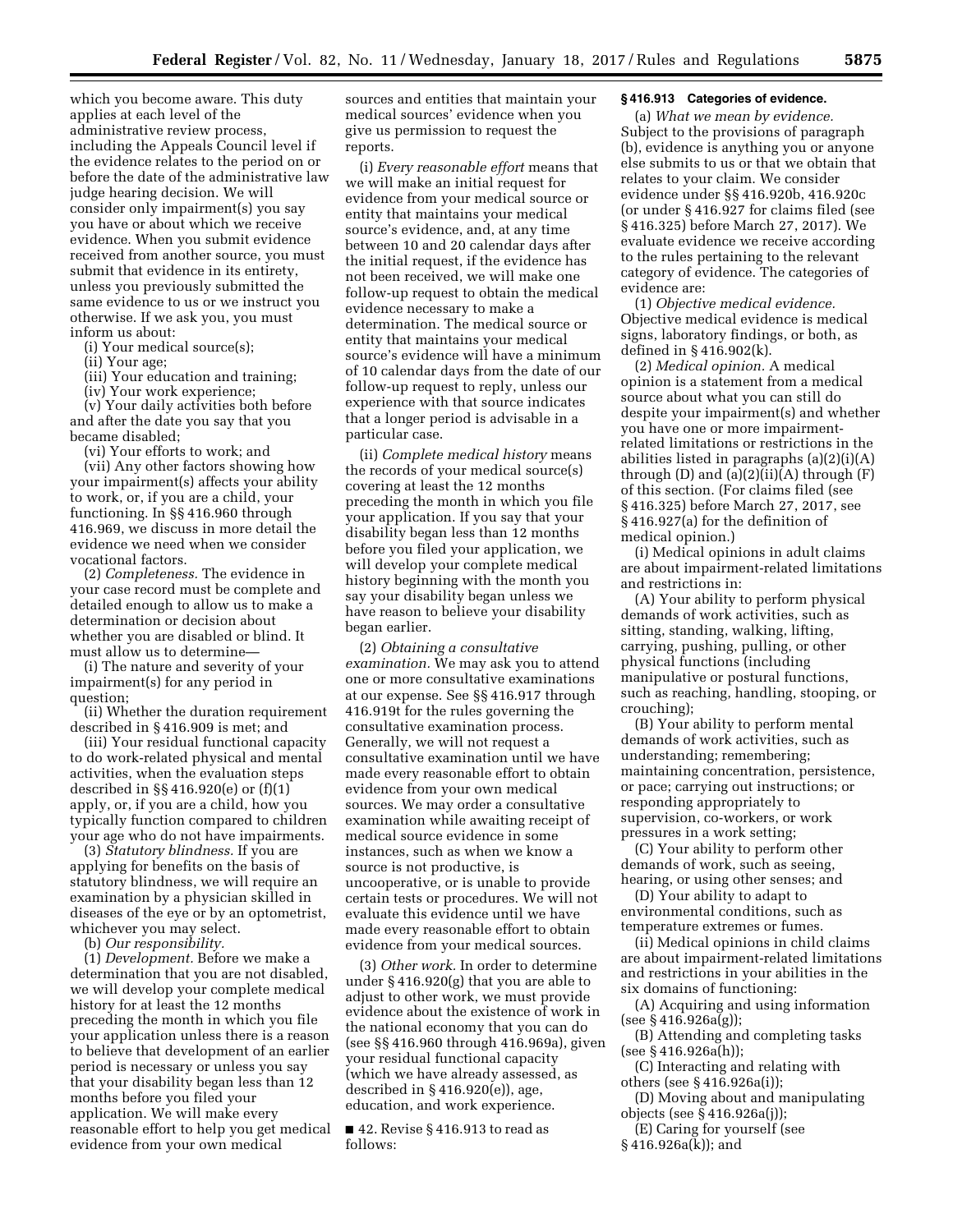(F) Health and physical well-being  $($ see  $§$  416.926a(l)).

(3) *Other medical evidence.* Other medical evidence is evidence from a medical source that is not objective medical evidence or a medical opinion, including judgments about the nature and severity of your impairments, your medical history, clinical findings, diagnosis, treatment prescribed with response, or prognosis. (For claims filed (see § 416.325) before March 27, 2017, *other medical evidence* does not include a diagnosis, prognosis, or a statement that reflects a judgment(s) about the nature and severity of your impairment(s)).

(4) *Evidence from nonmedical sources.* Evidence from nonmedical sources is any information or statement(s) from a nonmedical source (including you) about any issue in your claim. We may receive evidence from nonmedical sources either directly from the nonmedical source or indirectly, such as from forms we receive and our administrative records.

(5) *Prior administrative medical finding.* A prior administrative medical finding is a finding, other than the ultimate determination about whether you are disabled, about a medical issue made by our Federal and State agency medical and psychological consultants at a prior level of review (see § 416.1400) in your current claim based on their review of the evidence in your case record, such as:

(i) The existence and severity of your impairment(s);

(ii) The existence and severity of your symptoms;

(iii) Statements about whether your impairment(s) meets or medically equals any listing in the Listing of Impairments in Part 404, Subpart P, Appendix 1;

(iv) If you are a child, statements about whether your impairment(s) functionally equals the listings in Part 404, Subpart P, Appendix 1;

(v) If you are an adult, your residual functional capacity;

(vi) Whether your impairment(s) meets the duration requirement; and

(vii) How failure to follow prescribed treatment (see § 416.930) and drug addiction and alcoholism (see

§ 416.935) relate to your claim. (b) *Exceptions for privileged* 

*communications.* 

(1) The privileged communications listed in paragraphs (b)(1)(i) and (b)(1)(ii) of this section are not evidence, and we will neither consider nor provide any analysis about them in your determination or decision. This exception for privileged communications applies equally

whether your representative is an attorney or a non-attorney.

(i) Oral or written communications between you and your representative that are subject to the attorney-client privilege, unless you voluntarily disclose the communication to us.

(ii) Your representative's analysis of your claim, unless he or she voluntarily discloses it to us. This analysis means information that is subject to the attorney work product doctrine, but it does not include medical evidence, medical opinions, or any other factual matter that we may consider in determining whether or not you are entitled to benefits (see paragraph (b)(2) of this section).

(2) The attorney-client privilege generally protects confidential communications between an attorney and his or her client that are related to providing or obtaining legal advice. The attorney work product doctrine generally protects an attorney's analyses, theories, mental impressions, and notes. In the context of your disability claim, neither the attorneyclient privilege nor the attorney work product doctrine allow you to withhold factual information, medical opinions, or other medical evidence that we may consider in determining whether or not you are entitled to benefits. For example, if you tell your representative about the medical sources you have seen, your representative cannot refuse to disclose the identity of those medical sources to us based on the attorneyclient privilege. As another example, if your representative asks a medical source to complete an opinion form related to your impairment(s), symptoms, or limitations, your representative cannot withhold the completed opinion form from us based on the attorney work product doctrine. The attorney work product doctrine would not protect the source's opinions on the completed form, regardless of whether or not your representative used the form in his or her analysis of your claim or made handwritten notes on the face of the report.

 $\blacksquare$  43. Add § 416.913a to read as follows:

#### **§ 416.913a Evidence from our Federal or State agency medical or psychological consultants.**

The following rules apply to our Federal or State agency medical or psychological consultants that we consult in connection with administrative law judge hearings and Appeals Council reviews:

(a) In claims adjudicated by the State agency, a State agency medical or psychological consultant may make the determination of disability together with a State agency disability examiner or provide medical evidence to a State agency disability examiner when the disability examiner makes the initial or reconsideration determination alone (see § 416.1015(c) of this part). The following rules apply:

(1) When a State agency medical or psychological consultant makes the determination together with a State agency disability examiner at the initial or reconsideration level of the administrative review process as provided in § 416.1015(c)(1), he or she will consider the evidence in your case record and make administrative findings about the medical issues, including, but not limited to, the existence and severity of your impairment(s), the existence and severity of your symptoms, whether your impairment(s) meets or medically equals the requirements for any impairment listed in appendix 1 to this subpart, and your residual functional capacity. These administrative medical findings are based on the evidence in your case but are not in themselves evidence at the level of the administrative review process at which they are made. See § 416.913(a)(5).

(2) When a State agency disability examiner makes the initial determination alone as provided in § 416.1015(c)(3), he or she may obtain medical evidence from a State agency medical or psychological consultant about one or more of the medical issues listed in paragraph (a)(1) of this section. In these cases, the State agency disability examiner will consider the medical evidence of the State agency medical or psychological consultant under §§ 416.920b, 416.920c, and 416.927.

(3) When a State agency disability examiner makes a reconsideration determination alone as provided in § 416.1015(c)(3), he or she will consider prior administrative medical findings made by a State agency medical or psychological consultant at the initial level of the administrative review process, and any medical evidence provided by such consultants at the initial and reconsideration levels, about one or more of the medical issues listed in paragraph (a)(1)(i) of this section under §§ 416.920b, 416.920c, and 416.927.

(b) Administrative law judges are responsible for reviewing the evidence and making administrative findings of fact and conclusions of law. They will consider prior administrative medical findings and medical evidence from our Federal or State agency medical or psychological consultants as follows: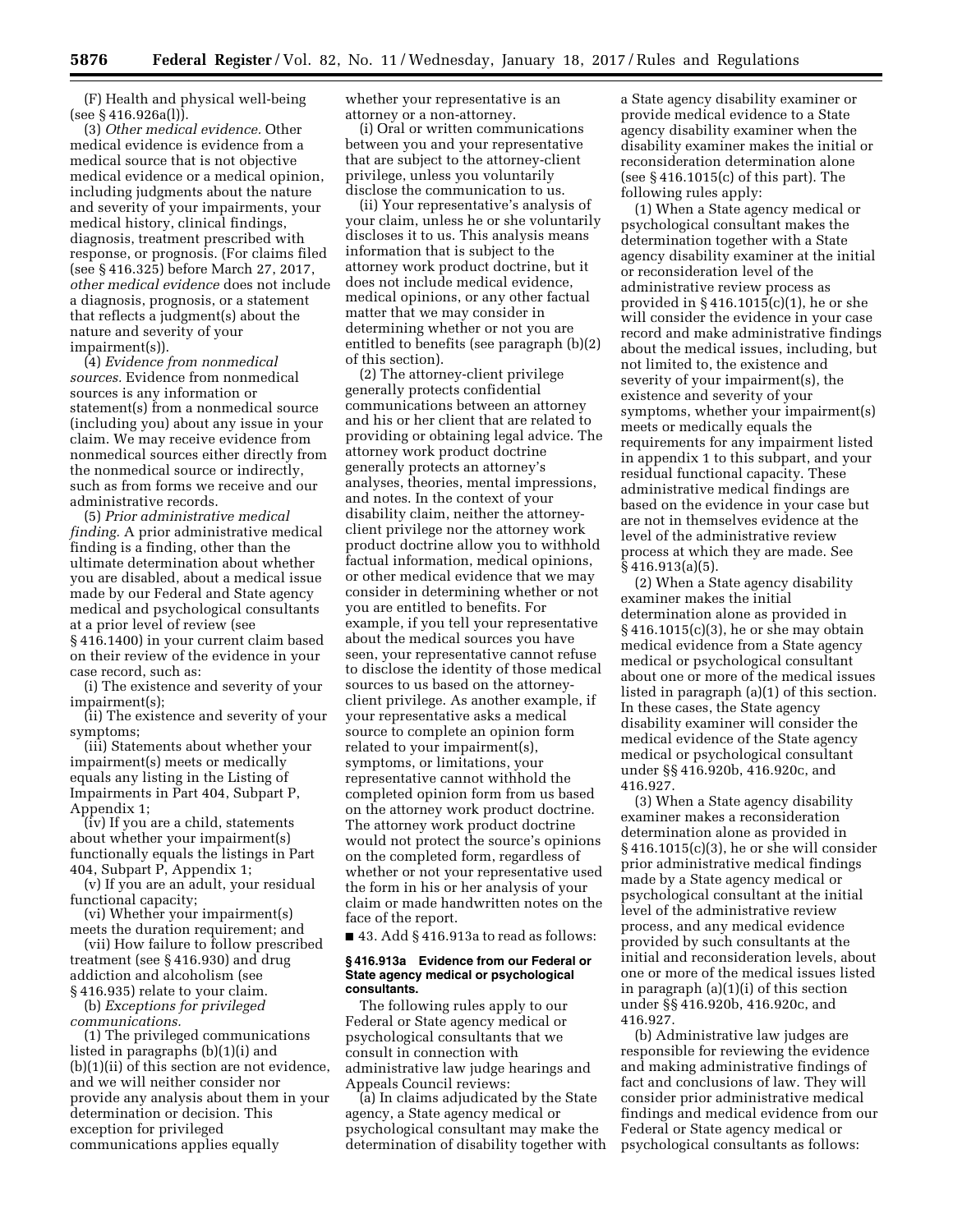(1) Administrative law judges are not required to adopt any prior administrative medical findings, but they must consider this evidence according to §§ 416.920b, 416.920c, and 416.927, as appropriate, because our Federal or State agency medical or psychological consultants are highly qualified and experts in Social Security disability evaluation.

(2) Administrative law judges may also ask for medical evidence from expert medical sources. Administrative law judges will consider this evidence under §§ 416.920b, 416.920c, and 416.927, as appropriate.

(c) When the Appeals Council makes a decision, it will consider prior administrative medical findings according to the same rules for considering prior administrative medical findings as administrative law judges follow under paragraph (b) of this section.

■ 44. Revise § 416.918 paragraph (c) to read as follows:

### **§ 416.918 If you do not appear at a consultative examination.**

\* \* \* \* \*

(c) *Objections by your medical source(s).* If any of your medical sources tell you that you should not take the examination or test, you should tell us at once. In many cases, we may be able to get the information we need in another way. Your medical source(s) may agree to another type of examination for the same purpose.

■ 45. Revise § 416.919g(a) to read as follows:

### **§ 416.919g Who we will select to perform a consultative examination.**

(a) We will purchase a consultative examination only from a qualified medical source. The medical source may be your own medical source or another medical source. If you are a child, the medical source we choose may be a pediatrician.

\* \* \* \* \*

■ 46. Revise § 416.919h to read as follows:

### **§ 416.919h Your medical source.**

When, in our judgment, your medical source is qualified, equipped, and willing to perform the additional examination or test(s) for the fee schedule payment, and generally furnishes complete and timely reports, your medical source will be the preferred source for the purchased examination or test(s).

 $\blacksquare$  47. Revise § 416.919i to read as follows:

### **§ 416.919i Other sources for consultative examinations.**

We will use a different medical source than your medical source for a purchased examination or test in situations including, but not limited to, the following:

(a) Your medical source prefers not to perform such an examination or does not have the equipment to provide the specific data needed;

(b) There are conflicts or inconsistencies in your file that cannot be resolved by going back to your medical source;

(c) You prefer a source other than your medical source and have a good reason for your preference;

(d) We know from prior experience that your medical source may not be a productive source, such as when he or she has consistently failed to provide complete or timely reports; or

(e) Your medical source is not a qualified medical source as defined in § 416.919g.

■ 48. Revise § 416.919n paragraph  $(c)(6)$ to read as follows:

### **§ 416.919n Informing the medical source of examination scheduling, report content, and signature requirements.**

- \* \* \* \* \*
	- (c) \* \* \*

(6) A medical opinion. Although we will ordinarily request a medical opinion as part of the consultative examination process, the absence of a medical opinion in a consultative examination report will not make the report incomplete. See § 416.913(a)(3); and

■ 49. In § 416.920a, revise the second sentence of paragraphs  $(b)(1)$  and  $(d)(1)$ to read as follows:

#### **§ 416.920a Evaluation of mental impairments.**

\* \* \* \* \*

- \* \* \* \* \*
- (b) *\* \* \**

(1) \* \* \* See § 416.921 for more information about what is needed to show a medically determinable impairment. \* \* \*

\* \* \* \* \* (d) \* \* \*

\* \* \* \* \*

(1) If we rate the degrees of your limitation as ''none'' or ''mild,'' we will generally conclude that your impairment(s) is not severe, unless the evidence otherwise indicates that there is more than a minimal limitation in your ability to do basic work activities (see § 416.922).

■ 50. Revise § 416.920b to read as follows:

# **§ 416.920b How we consider evidence.**

After we review all of the evidence relevant to your claim, we make findings about what the evidence shows.

(a) *Complete and consistent evidence.*  If all of the evidence we receive, including all medical opinion(s), is consistent and there is sufficient evidence for us to determine whether you are disabled, we will make our determination or decision based on that evidence.

(b) *Incomplete or inconsistent evidence.* In some situations, we may not be able to make our determination or decision because the evidence in your case record is insufficient or inconsistent. We consider evidence to be insufficient when it does not contain all the information we need to make our determination or decision. We consider evidence to be inconsistent when it conflicts with other evidence, contains an internal conflict, is ambiguous, or when the medical evidence does not appear to be based on medically acceptable clinical or laboratory diagnostic techniques. If the evidence in your case record is insufficient or inconsistent, we may need to take the additional actions in paragraphs (b)(1) through (4) of this section.

(1) If any of the evidence in your case record, including any medical opinion(s) and prior administrative medical findings, is inconsistent, we will consider the relevant evidence and see if we can determine whether you are disabled based on the evidence we have.

(2) If the evidence is consistent but we have insufficient evidence to determine whether you are disabled, or if after considering the evidence we determine we cannot reach a conclusion about whether you are disabled, we will determine the best way to resolve the inconsistency or insufficiency. The action(s) we take will depend on the nature of the inconsistency or insufficiency. We will try to resolve the inconsistency or insufficiency by taking any one or more of the actions listed in paragraphs (b)(2)(i) through (b)(2)(iv) of this section. We might not take all of the actions listed below. We will consider any additional evidence we receive together with the evidence we already have.

(i) We may recontact your medical source. We may choose not to seek additional evidence or clarification from a medical source if we know from experience that the source either cannot or will not provide the necessary evidence. If we obtain medical evidence over the telephone, we will send the telephone report to the source for review, signature, and return;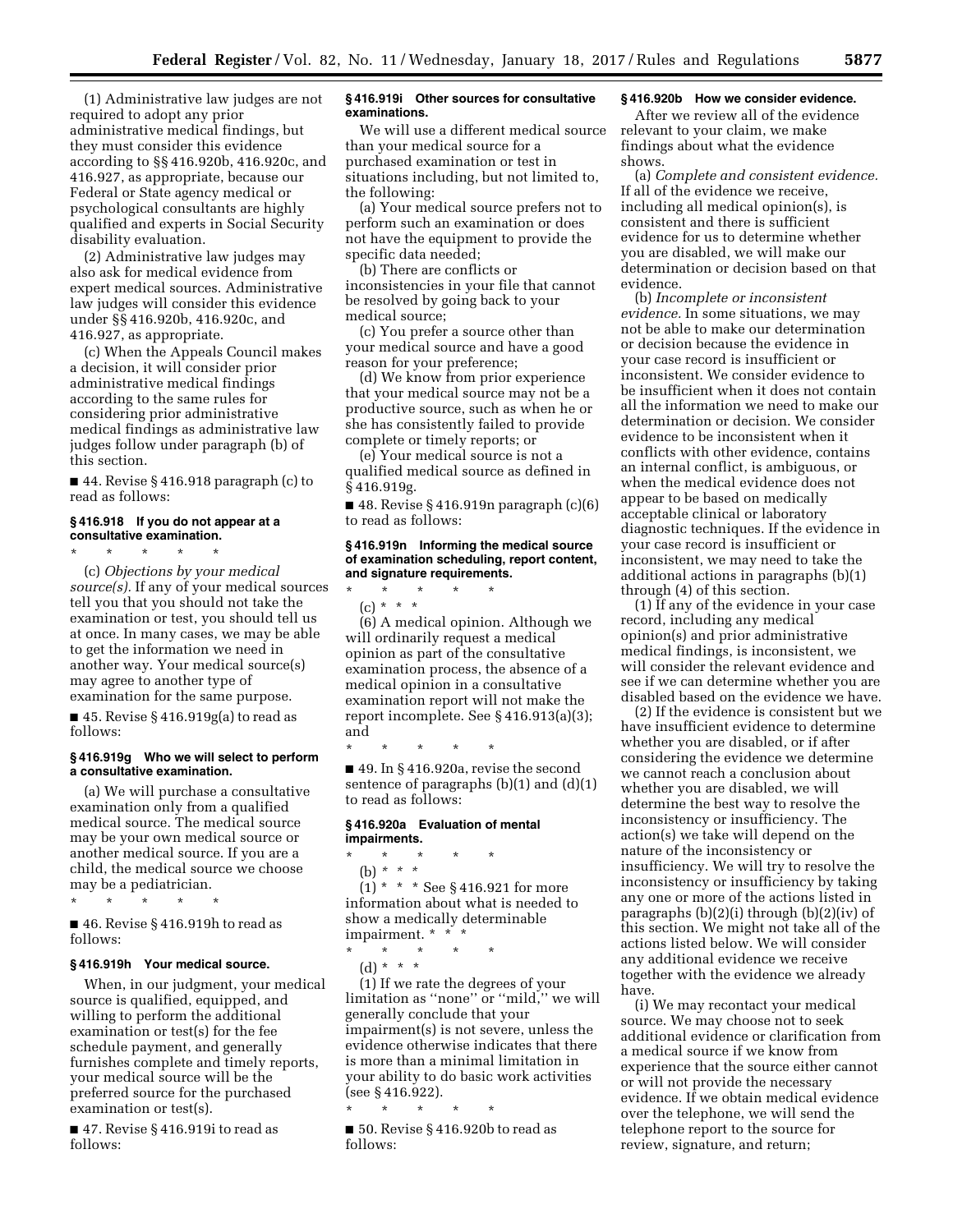(ii) We may request additional existing evidence;

(iii) We may ask you to undergo a consultative examination at our expense (see §§ 416.917 through 416.919t); or

(iv) We may ask you or others for more information.

(3) When there are inconsistencies in the evidence that we cannot resolve or when, despite efforts to obtain additional evidence, the evidence is insufficient to determine whether you are disabled, we will make a determination or decision based on the evidence we have.

(c) *Evidence that is inherently neither valuable nor persuasive.* Paragraphs (c)(1) through (c)(3) apply in claims filed (see § 416.325) on or after March 27, 2017. Because the evidence listed in paragraphs  $((c)(1)–(c)(3)$  of this section is inherently neither valuable nor persuasive to the issue of whether you are disabled or blind under the Act, we will not provide any analysis about how we considered such evidence in our determination or decision, even under § 416.920c:

(1) *Decisions by other governmental agencies and nongovernmental entities.*  See § 416.904.

(2) *Disability examiner findings.*  Findings made by a State agency disability examiner made at a previous level of adjudication about a medical issue, vocational issue, or the ultimate determination about whether you are disabled.

(3) *Statements on issues reserved to the Commissioner.* The statements listed in paragraphs (c)(3)(i) through (c)(3)(ix) of this section would direct our determination or decision that you are or are not disabled or blind within the meaning of the Act, but we are responsible for making the determination or decision about whether you are disabled or blind:

(i) Statements that you are or are not disabled, blind, able to work, or able to perform regular or continuing work;

(ii) Statements about whether or not you have a severe impairment(s);

(iii) Statements about whether or not your impairment(s) meets the duration requirement (see § 416.909);

(iv) Statements about whether or not your impairment(s) meets or medically equals any listing in the Listing of Impairments in Part 404, Subpart P, Appendix 1;

(v) If you are a child, statements about whether or not your impairment(s) functionally equals the listings in Part 404 Subpart P Appendix 1 (see § 416.926a);

(vi) If you are an adult, statements about what your residual functional capacity is using our programmatic

terms about the functional exertional levels in Part 404, Subpart P, Appendix 2, Rule 200.00 instead of descriptions about your functional abilities and limitations (see § 416.945);

(vii) If you are an adult, statements about whether or not your residual functional capacity prevents you from doing past relevant work (see § 416.960);

(viii) If you are an adult, statements that you do or do not meet the requirements of a medical-vocational rule in Part 404, Subpart P, Appendix 2; and

(ix) Statements about whether or not your disability continues or ends when we conduct a continuing disability review (see § 416.994).

■ 51. Add § 416.920c to read as follows:

#### **§ 416.920c How we consider and articulate medical opinions and prior administrative medical findings for claims filed on or after March 27, 2017.**

For claims filed (see § 416.325) on or after March 27, 2017, the rules in this section apply. For claims filed before March 27, 2017, the rules in § 416.927 apply.

(a) *How we consider medical opinions and prior administrative medical findings.* We will not defer or give any specific evidentiary weight, including controlling weight, to any medical opinion(s) or prior administrative medical finding(s), including those from your medical sources. When a medical source provides one or more medical opinions or prior administrative medical findings, we will consider those medical opinions or prior administrative medical findings from that medical source together using the factors listed in paragraphs (c)(1) through (c)(5) of this section, as appropriate. The most important factors we consider when we evaluate the persuasiveness of medical opinions and prior administrative medical findings are supportability (paragraph (c)(1) of this section) and consistency (paragraph (c)(2) of this section). We will articulate how we considered the medical opinions and prior administrative medical findings in your claim according to paragraph (b) of this section.

(b) *How we articulate our consideration of medical opinions and prior administrative medical findings.*  We will articulate in our determination or decision how persuasive we find all of the medical opinions and all of the prior administrative medical findings in your case record. Our articulation requirements are as follows:

(1) *Source-level articulation.* Because many claims have voluminous case records containing many types of

evidence from different sources, it is not administratively feasible for us to articulate in each determination or decision how we considered all of the factors for all of the medical opinions and prior administrative medical findings in your case record. Instead, when a medical source provides multiple medical opinion(s) or prior administrative medical finding(s), we will articulate how we considered the medical opinions or prior administrative medical findings from that medical source together in a single analysis using the factors listed in paragraphs  $(c)(1)$  through  $(c)(5)$  of this section, as appropriate. We are not required to articulate how we considered each medical opinion or prior administrative medical finding from one medical source individually.

(2) *Most important factors.* The factors of supportability (paragraph (c)(1) of this section) and consistency (paragraph (c)(2) of this section) are the most important factors we consider when we determine how persuasive we find a medical source's medical opinions or prior administrative medical findings to be. Therefore, we will explain how we considered the supportability and consistency factors for a medical source's medical opinions or prior administrative medical findings in your determination or decision. We may, but are not required to, explain how we considered the factors in paragraphs  $(c)(3)$  through  $(c)(5)$  of this section, as appropriate, when we articulate how we consider medical opinions and prior administrative medical findings in your case record.

(3) *Equally persuasive medical opinions or prior administrative medical findings about the same issue.*  When we find that two or more medical opinions or prior administrative medical findings about the same issue are both equally well-supported (paragraph (c)(1) of this section) and consistent with the record (paragraph (c)(2) of this section) but are not exactly the same, we will articulate how we considered the other most persuasive factors in paragraphs (c)(3) through (c)(5) of this section for those medical opinions or prior administrative medical findings in your determination or decision.

(c) *Factors.* We will consider the following factors when we consider the medical opinion(s) and prior administrative medical finding(s) in your case:

(1) *Supportability.* The more relevant the objective medical evidence and supporting explanations presented by a medical source are to support his or her medical opinion(s) or prior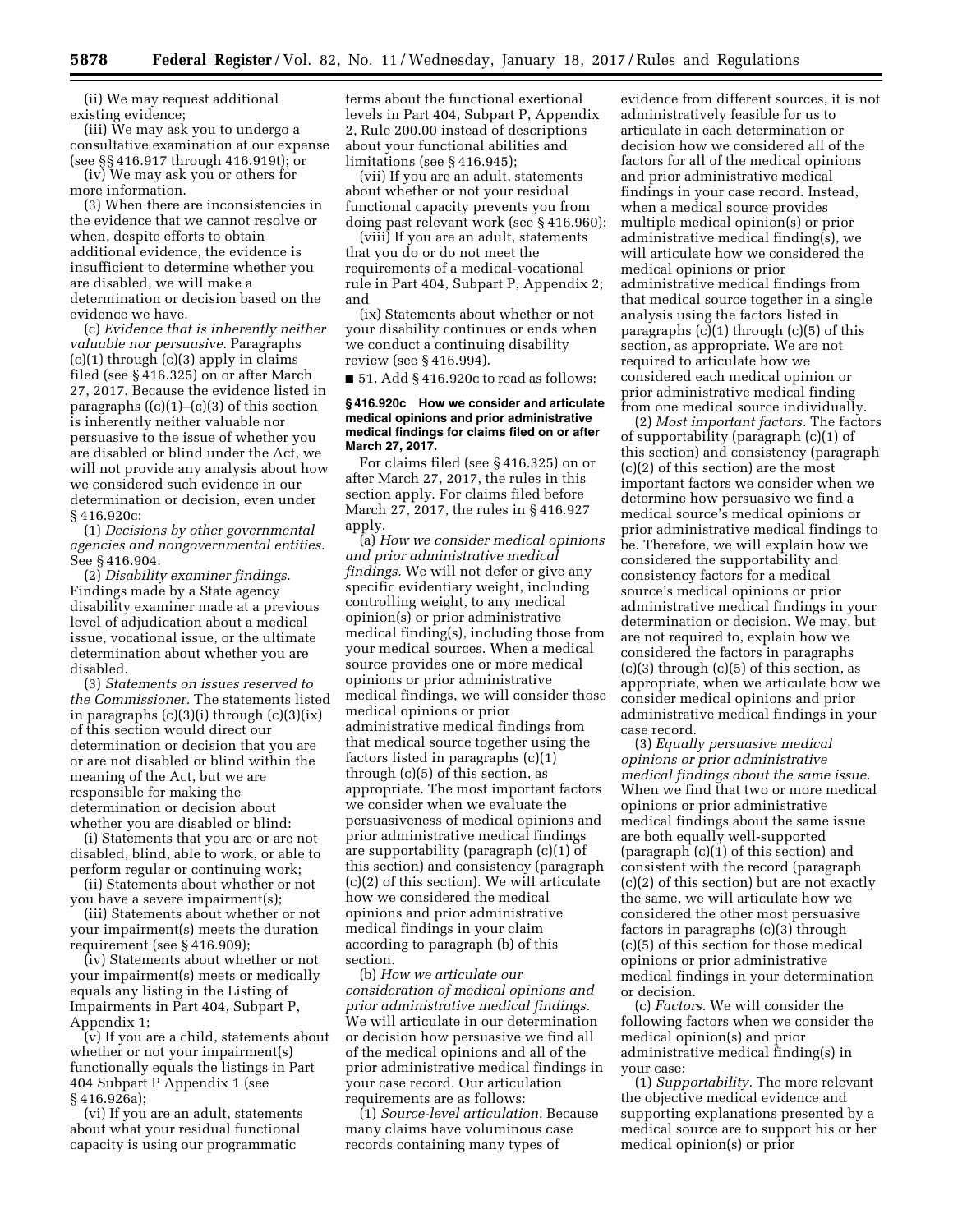administrative medical finding(s), the more persuasive the medical opinions or prior administrative medical finding(s) will be.

(2) *Consistency.* The more consistent a medical opinion(s) or prior administrative medical finding(s) is with the evidence from other medical sources and nonmedical sources in the claim, the more persuasive the medical opinion(s) or prior administrative medical finding(s) will be.

(3) *Relationship with the claimant.*  This factor combines consideration of the issues in paragraphs  $(c)(3)(i)$ – $(v)$  of this section.

(i) *Length of the treatment relationship.* The length of time a medical source has treated you may help demonstrate whether the medical source has a longitudinal understanding of your impairment(s).

(ii) *Frequency of examinations.* The frequency of your visits with the medical source may help demonstrate whether the medical source has a longitudinal understanding of your impairment(s).

(iii) *Purpose of the treatment relationship.* The purpose for treatment you received from the medical source may help demonstrate the level of knowledge the medical source has of your impairment(s).

(iv) *Extent of the treatment relationship.* The kinds and extent of examinations and testing the medical source has performed or ordered from specialists or independent laboratories may help demonstrate the level of knowledge the medical source has of your impairment(s).

(v) *Examining relationship.* A medical source may have a better understanding of your impairment(s) if he or she examines you than if the medical source only reviews evidence in your folder.

(4) *Specialization.* The medical opinion or prior administrative medical finding of a medical source who has received advanced education and training to become a specialist may be more persuasive about medical issues related to his or her area of specialty than the medical opinion or prior administrative medical finding of a medical source who is not a specialist in the relevant area of specialty.

(5) *Other factors.* We will consider other factors that tend to support or contradict a medical opinion or prior administrative medical finding. This includes, but is not limited to, evidence showing a medical source has familiarity with the other evidence in the claim or an understanding of our disability program's policies and evidentiary requirements. When we consider a medical source's familiarity

with the other evidence in a claim, we will also consider whether new evidence we receive after the medical source made his or her medical opinion or prior administrative medical finding makes the medical opinion or prior administrative medical finding more or less persuasive.

(d) *Evidence from nonmedical sources.* We are not required to articulate how we considered evidence from nonmedical sources using the requirements in paragraphs (a) through (c) in this section.

■ 52. Revise § 416.921 to read as follows:

#### **§ 416.921 Establishing that you have a medically determinable impairment(s).**

If you are not doing substantial gainful activity, we will then determine whether you have a medically determinable physical or mental impairment(s) (see § 416.920(a)(4)(ii)). Your impairment(s) must result from anatomical, physiological, or psychological abnormalities that can be shown by medically acceptable clinical and laboratory diagnostic techniques. Therefore, a physical or mental impairment must be established by objective medical evidence from an acceptable medical source. We will not use your statement of symptoms, a diagnosis, or a medical opinion to establish the existence of an impairment(s). After we establish that you have a medically determinable impairment(s), then we determine whether your impairment(s) is severe.

■ 53. Revise § 416.922 to read as follows:

### **§ 416.922 What we mean by an impairment(s) that is not severe in an adult.**

(a) *Non-severe impairment(s).* An impairment or combination of impairments is not severe if it does not significantly limit your physical or mental ability to do basic work activities.

(b) *Basic work activities.* When we talk about basic work activities, we mean the abilities and aptitudes necessary to do most jobs. Examples of these include—

(1) Physical functions such as walking, standing, sitting, lifting, pushing, pulling, reaching, carrying, or handling;

(2) Capacities for seeing, hearing, and speaking;

(3) Understanding, carrying out, and remembering simple instructions;

(4) Use of judgment;

(5) Responding appropriately to supervision, co-workers and usual work situations; and

(6) Dealing with changes in a routine work setting.

■ 54. Revise § 416.923 to read as follows:

#### **§ 416.923 Multiple impairments.**

(a) *Unrelated severe impairments.* We cannot combine two or more unrelated severe impairments to meet the 12 month duration test. If you have a severe impairment(s) and then develop another unrelated severe impairment(s) but neither one is expected to last for 12 months, we cannot find you disabled, even though the two impairments in combination last for 12 months.

(b) *Concurrent impairments.* If you have two or more concurrent impairments that, when considered in combination, are severe, we must determine whether the combined effect of your impairments can be expected to continue to be severe for 12 months. If one or more of your impairments improves or is expected to improve within 12 months, so that the combined effect of your remaining impairments is no longer severe, we will find that you do not meet the 12-month duration test.

(c) *Combined effect.* In determining whether your physical or mental impairment or impairments are of a sufficient medical severity that such impairment or impairments could be the basis of eligibility under the law, we will consider the combined effect of all of your impairments without regard to whether any such impairment, if considered separately, would be of sufficient severity. If we do find a medically severe combination of impairments, we will consider the combined impact of the impairments throughout the disability determination process. If we do not find that you have a medically severe combination of impairments, we will determine that you are not disabled (see §§ 416.920 and 416.924).

■ 55. In § 416.924a, revise paragraph (a) introductory text, the last sentence of paragraph (a)(1)(i), the last sentence of (a)(1)(iii), and the section heading of paragraph (a)(2) to read as follows:

### **§ 416.924a Considerations in determining disability for children.**

(a) *Basic considerations.* We consider all evidence in your case record (see § 416.913). The evidence in your case record may include information from medical sources (such as your pediatrician or other physician; psychologist; qualified speech-language pathologist; and physical, occupational, and rehabilitation therapists) and nonmedical sources (such as your parents, teachers, and other people who know you).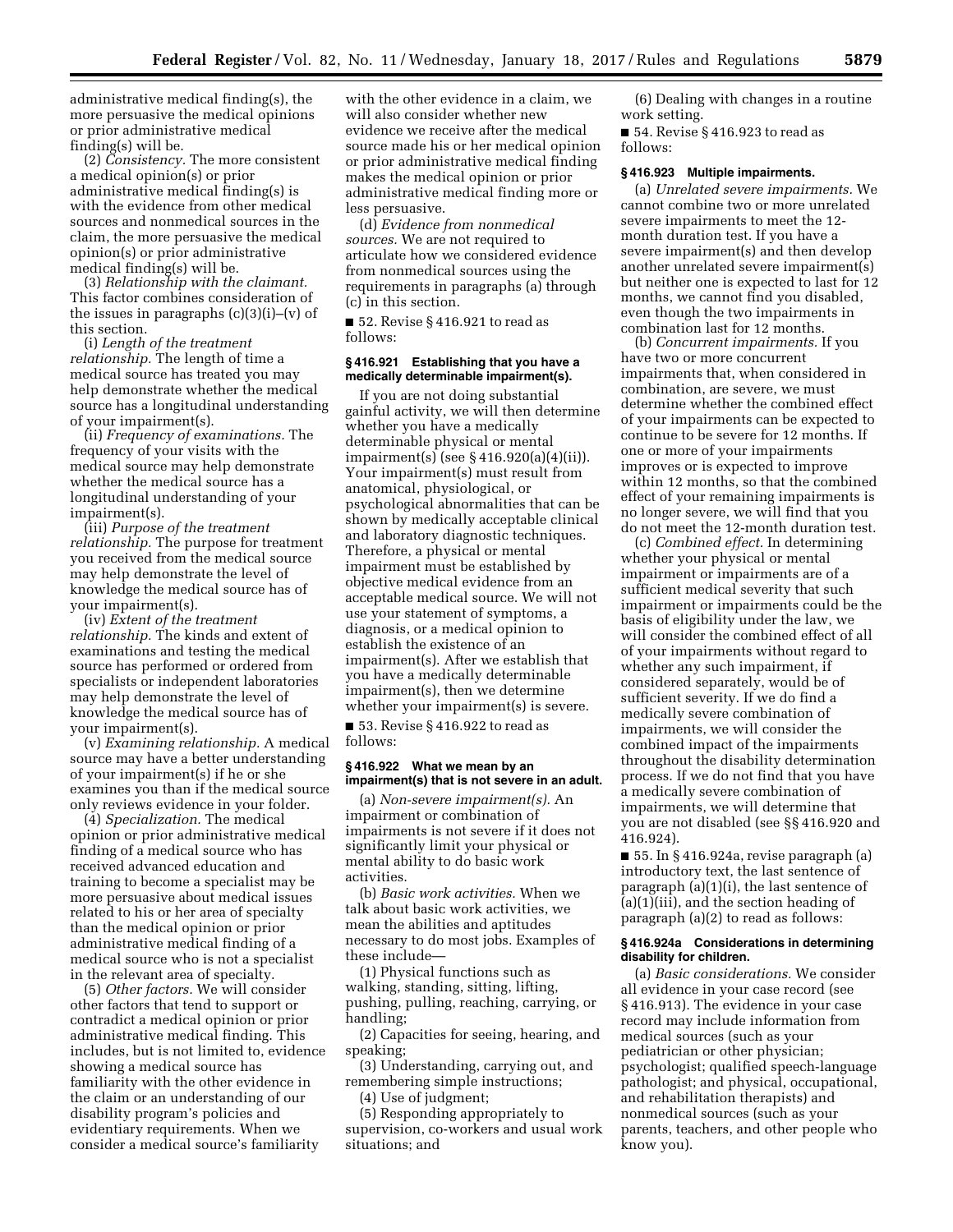$(1) * * * *$ (i) \* \* \* (*See* § 416.920c.) \* \* \* \* \*

(iii)  $*$   $*$   $*$  When a medical source has accepted and relied on such information to reach a diagnosis, we may consider this information to be a sign, as defined in § 416.902(l).

(2) *Statements from nonmedical sources.* \* \* \*

\* \* \* \* \*

■ 56. Amend § 416.924b by revising the first sentence of paragraph (b)(3) to read as follows:

#### **§ 416.924b Age as a factor of evaluation in the sequential evaluation process for children.**

- \* \* \* \* \*
- (b)  $* * * *$

(3) Notwithstanding the provisions in paragraph (b)(1) of this section, we will not compute a corrected chronological age if the medical evidence shows that your medical source has already considered your prematurity in his or her assessment of your development. \* \* \*

 $\blacksquare$  57. In § 416.925, revise the last sentence in paragraph (c)(2) to read as follows:

### **§ 416.925 Listing of Impairments in appendix 1 of subpart P of part 404 of this chapter.**

- \* \* \* \* \*
- (c) \* \* \*

 $(2)$  \* \* \* Even if we do not include specific criteria for establishing a diagnosis or confirming the existence of your impairment, you must still show that you have a severe medically determinable impairment(s), as defined in §§ 416.921 and 416.924(c). \* \* \* \* \*

 $\blacksquare$  58. In § 416.926, revise paragraphs (d) and (e) to read as follows:

### **§ 416.926 Medical equivalence for adults and children.**

\* \* \* \* \* (d) *Who is a designated medical or psychological consultant?* A medical or psychological consultant designated by the Commissioner includes any medical or psychological consultant employed or engaged to make medical judgments by the Social Security Administration, the Railroad Retirement Board, or a State agency authorized to make disability determinations. See § 416.1016 of this part for the necessary qualifications for medical consultants and psychological consultants and the limitations on what medical consultants who are not physicians can evaluate.

(e) *Who is responsible for determining medical equivalence?* 

(1) In cases where the State agency or other designee of the Commissioner makes the initial or reconsideration disability determination, a State agency medical or psychological consultant or other designee of the Commissioner (see § 416.1016 of this part) has the overall responsibility for determining medical equivalence.

(2) For cases in the disability hearing process or otherwise decided by a disability hearing officer, the responsibility for determining medical equivalence rests with either the disability hearing officer or, if the disability hearing officer's reconsideration determination is changed under § 416.1418 of this part, with the Associate Commissioner for Disability Policy or his or her delegate.

(3) For cases at the administrative law judge or Appeals Council level, the responsibility for deciding medical equivalence rests with the administrative law judge or Appeals Council.

■ 59. Amend § 416.926a by revising the second sentence of paragraph (b)(3) to read as follows:

### **§ 416.926a Functional equivalence for children.**

\* \* \* \* \* (b) \* \* \*

 $(3)$  \* \* \* We will ask for information from your medical sources who can give us medical evidence, including medical opinions, about your limitations and restrictions. \* \* \*

\* \* \* \* \*  $\blacksquare$  60. Revise § 416.927 to read as follows:

### **§ 416.927 Evaluating opinion evidence for claims filed before March 27, 2017.**

For claims filed (see § 416.325) before March 27, 2017, the rules in this section apply. For claims filed on or after March 27, 2017, the rules in § 416.920c apply. (a) *Definitions.* 

(1) *Medical opinions.* Medical opinions are statements from acceptable medical sources that reflect judgments about the nature and severity of your impairment(s), including your symptoms, diagnosis and prognosis, what you can still do despite impairment(s), and your physical or mental restrictions.

(2) *Treating source.* Treating source means your own acceptable medical source who provides you, or has provided you, with medical treatment or evaluation and who has, or has had, an ongoing treatment relationship with you. Generally, we will consider that you have an ongoing treatment relationship with an acceptable medical source when the medical evidence

establishes that you see, or have seen, the source with a frequency consistent with accepted medical practice for the type of treatment and/or evaluation required for your medical condition(s). We may consider an acceptable medical source who has treated or evaluated you only a few times or only after long intervals (*e.g.,* twice a year) to be your treating source if the nature and frequency of the treatment or evaluation is typical for your condition(s). We will not consider an acceptable medical source to be your treating source if your relationship with the source is not based on your medical need for treatment or evaluation, but solely on your need to obtain a report in support of your claim for disability. In such a case, we will consider the acceptable medical source to be a nontreating source.

(b) *How we consider medical opinions.* In determining whether you are disabled, we will always consider the medical opinions in your case record together with the rest of the relevant evidence we receive. See § 416.920b.

(c) *How we weigh medical opinions.*  Regardless of its source, we will evaluate every medical opinion we receive. Unless we give a treating source's medical opinion controlling weight under paragraph (c)(2) of this section, we consider all of the following factors in deciding the weight we give to any medical opinion.

(1) *Examining relationship.* Generally, we give more weight to the medical opinion of a source who has examined you than to the medical opinion of a medical source who has not examined you.

(2) *Treatment relationship.* Generally, we give more weight to medical opinions from your treating sources, since these sources are likely to be the medical professionals most able to provide a detailed, longitudinal picture of your medical impairment(s) and may bring a unique perspective to the medical evidence that cannot be obtained from the objective medical findings alone or from reports of individual examinations, such as consultative examinations or brief hospitalizations. If we find that a treating source's medical opinion on the issue(s) of the nature and severity of your impairment(s) is well-supported by medically acceptable clinical and laboratory diagnostic techniques and is not inconsistent with the other substantial evidence in your case record, we will give it controlling weight. When we do not give the treating source's medical opinion controlling weight, we apply the factors listed in paragraphs (c)(2)(i) and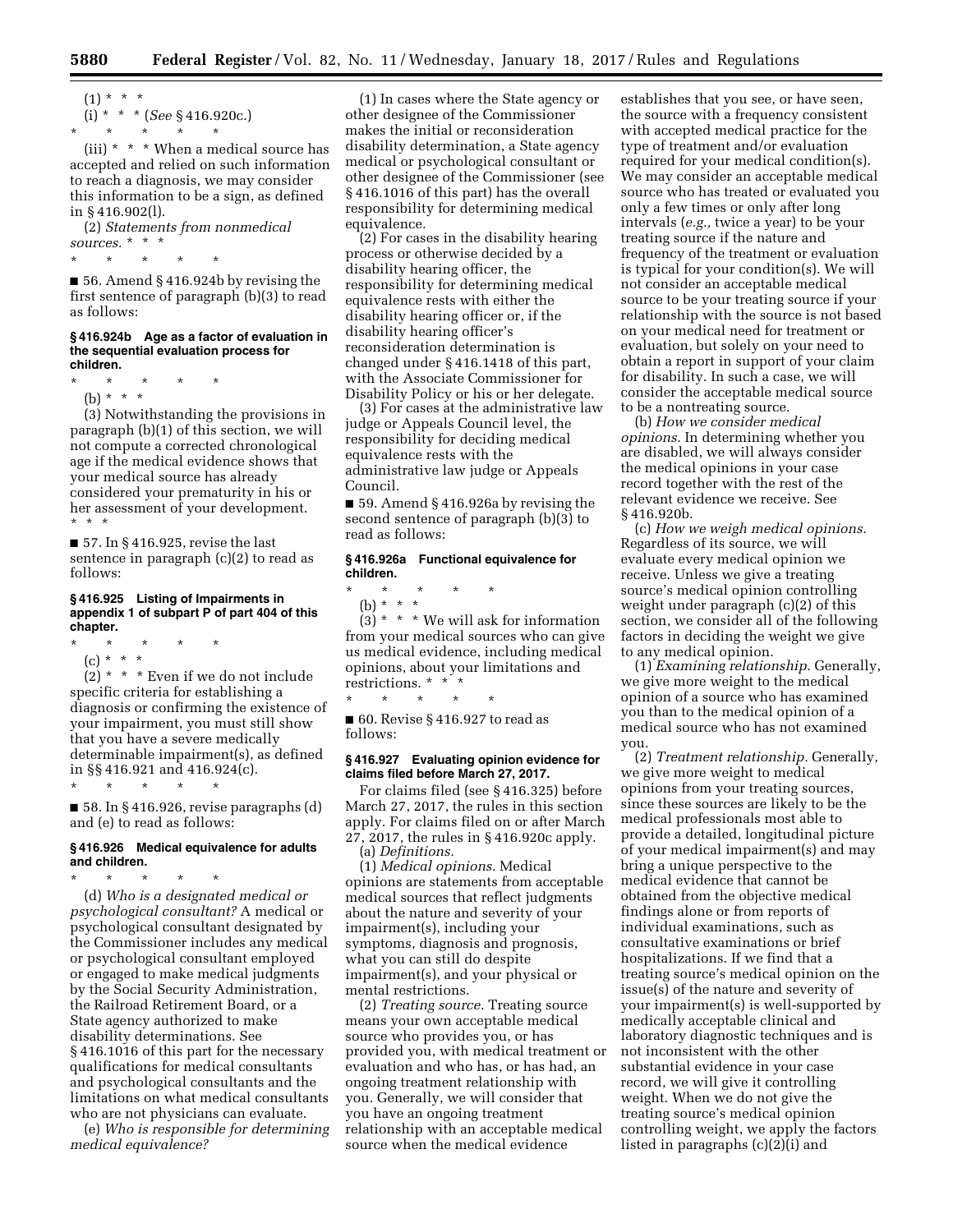(c)(2)(ii) of this section, as well as the factors in paragraphs (c)(3) through (c)(6) of this section in determining the weight to give the medical opinion. We will always give good reasons in our notice of determination or decision for the weight we give your treating source's medical opinion.

(i) *Length of the treatment relationship and the frequency of examination.* Generally, the longer a treating source has treated you and the more times you have been seen by a treating source, the more weight we will give to the source's medical opinion. When the treating source has seen you a number of times and long enough to have obtained a longitudinal picture of your impairment, we will give the medical source's medical opinion more weight than we would give it if it were from a nontreating source.

(ii) *Nature and extent of the treatment relationship.* Generally, the more knowledge a treating source has about your impairment(s) the more weight we will give to the source's medical opinion. We will look at the treatment the source has provided and at the kinds and extent of examinations and testing the source has performed or ordered from specialists and independent laboratories. For example, if your ophthalmologist notices that you have complained of neck pain during your eye examinations, we will consider his or her medical opinion with respect to your neck pain, but we will give it less weight than that of another physician who has treated you for the neck pain. When the treating source has reasonable knowledge of your impairment(s), we will give the source's medical opinion more weight than we would give it if it were from a nontreating source.

(3) *Supportability.* The more a medical source presents relevant evidence to support a medical opinion, particularly medical signs and laboratory findings, the more weight we will give that medical opinion. The better an explanation a source provides for a medical opinion, the more weight we will give that medical opinion. Furthermore, because nonexamining sources have no examining or treating relationship with you, the weight we will give their medical opinions will depend on the degree to which they provide supporting explanations for their medical opinions. We will evaluate the degree to which these medical opinions consider all of the pertinent evidence in your claim, including medical opinions of treating and other examining sources.

(4) *Consistency.* Generally, the more consistent a medical opinion is with the record as a whole, the more weight we will give to that medical opinion.

(5) *Specialization.* We generally give more weight to the medical opinion of a specialist about medical issues related to his or her area of specialty than to the medical opinion of a source who is not a specialist.

(6) *Other factors.* When we consider how much weight to give to a medical opinion, we will also consider any factors you or others bring to our attention, or of which we are aware, which tend to support or contradict the medical opinion. For example, the amount of understanding of our disability programs and their evidentiary requirements that a medical source has, regardless of the source of that understanding, and the extent to which a medical source is familiar with the other information in your case record are relevant factors that we will consider in deciding the weight to give to a medical opinion.

(d) *Medical source opinions on issues reserved to the Commissioner.* Opinions on some issues, such as the examples that follow, are not medical opinions, as described in paragraph (a)(1) of this section, but are, instead, opinions on issues reserved to the Commissioner because they are administrative findings that are dispositive of a case; *i.e.,* that would direct the determination or decision of disability.

(1) *Opinions that you are disabled.*  We are responsible for making the determination or decision about whether you meet the statutory definition of disability. In so doing, we review all of the medical findings and other evidence that support a medical source's statement that you are disabled. A statement by a medical source that you are ''disabled'' or ''unable to work'' does not mean that we will determine that you are disabled.

(2) *Other opinions on issues reserved to the Commissioner.* We use medical sources, including your treating source, to provide evidence, including opinions, on the nature and severity of your impairment(s). Although we consider opinions from medical sources on issues such as whether your impairment(s) meets or equals the requirements of any impairment(s) in the Listing of Impairments in appendix 1 to subpart P of part 404 of this chapter, your residual functional capacity (see §§ 416.945 and 416.946), or the application of vocational factors, the final responsibility for deciding these issues is reserved to the Commissioner.

(3) We will not give any special significance to the source of an opinion on issues reserved to the Commissioner described in paragraphs (d)(1) and (d)(2) of this section.

(e) *Evidence from our Federal or State agency medical or psychological consultants.* The rules in § 416.913a apply except that when an administrative law judge gives controlling weight to a treating source's medical opinion, the administrative law judge is not required to explain in the decision the weight he or she gave to the prior administrative medical findings in the claim.

(f) *Opinions from medical sources who are not acceptable medical sources and from nonmedical sources.* 

(1) *Consideration.* Opinions from medical sources who are not acceptable medical sources and from nonmedical sources may reflect the source's judgment about some of the same issues addressed in medical opinions from acceptable medical sources. Although we will consider these opinions using the same factors as listed in paragraph  $(c)(1)$  through  $(c)(6)$  in this section, not every factor for weighing opinion evidence will apply in every case because the evaluation of an opinion from a medical source who is not an acceptable medical source or from a nonmedical source depends on the particular facts in each case. Depending on the particular facts in a case, and after applying the factors for weighing opinion evidence, an opinion from a medical source who is not an acceptable medical source or from a nonmedical source may outweigh the medical opinion of an acceptable medical source, including the medical opinion of a treating source. For example, it may be appropriate to give more weight to the opinion of a medical source who is not an ''acceptable medical source'' if he or she has seen the individual more often than the treating source, has provided better supporting evidence and a better explanation for the opinion, and the opinion is more consistent with the evidence as a whole.

(2) *Articulation.* The adjudicator generally should explain the weight given to opinions from these sources or otherwise ensure that the discussion of the evidence in the determination or decision allows a claimant or subsequent reviewer to follow the adjudicator's reasoning, when such opinions may have an effect on the outcome of the case. In addition, when an adjudicator determines that an opinion from such a source is entitled to greater weight than a medical opinion from a treating source, the adjudicator must explain the reasons in the notice of decision in hearing cases and in the notice of determination (that is, in the personalized disability notice) at the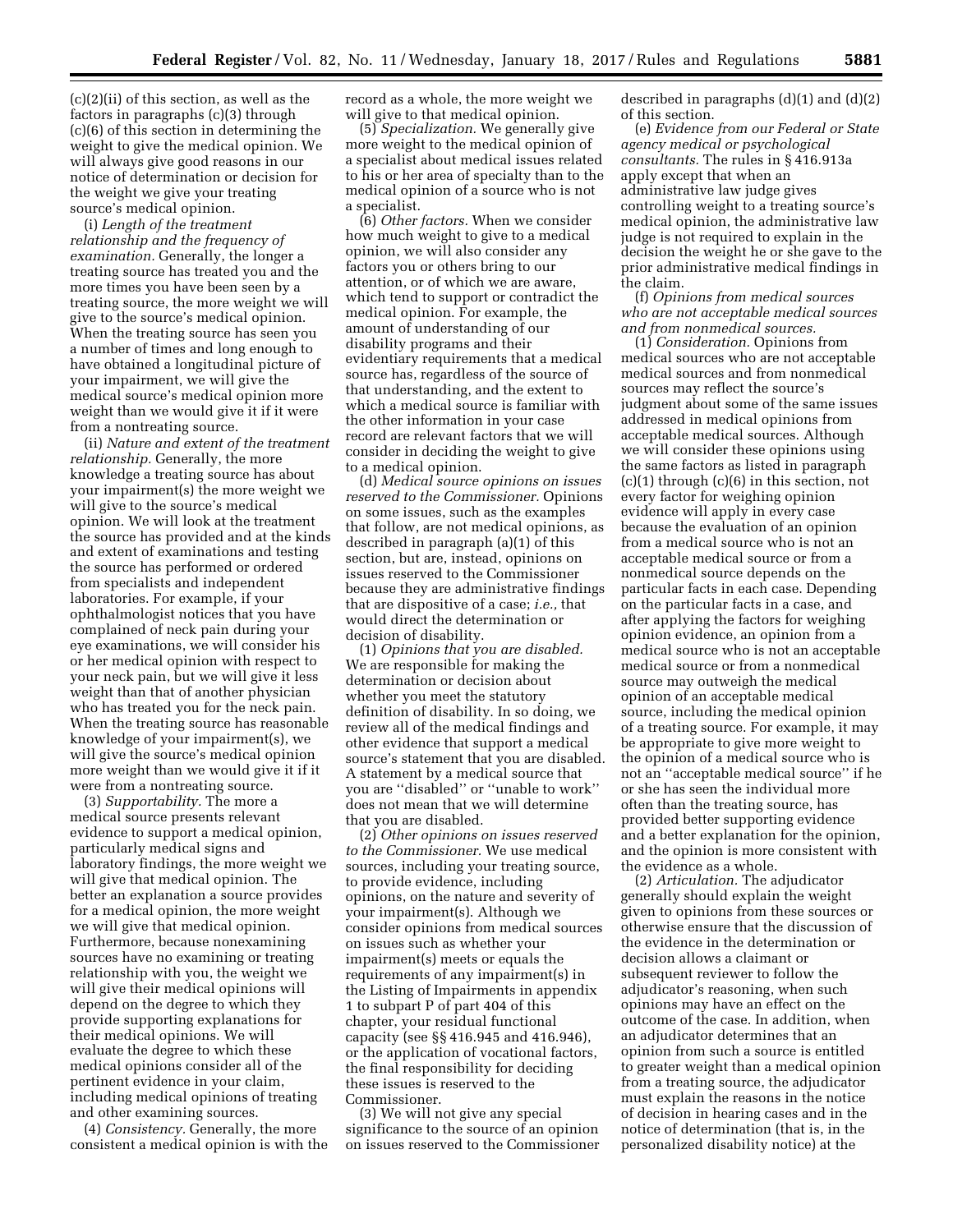initial and reconsideration levels, if the determination is less than fully favorable.

### **§ 416.928 [Removed and Reserved]**

■ 61. Remove and reserve § 416.928.

 $\blacksquare$  62. In § 416.929, revise paragraph (a), the second and third sentences of paragraph (c)(1), the introductory text of paragraph (c)(3), and the third sentence of paragraph (c)(4) to read as follows:

### **§ 416.929 How we evaluate symptoms, including pain.**

(a) *General.* In determining whether you are disabled, we consider all your symptoms, including pain, and the extent to which your symptoms can reasonably be accepted as consistent with the objective medical evidence and other evidence. We will consider all of your statements about your symptoms, such as pain, and any description your medical sources or nonmedical sources may provide about how the symptoms affect your activities of daily living and your ability to work (or, if you are a child, your functioning). However, statements about your pain or other symptoms will not alone establish that you are disabled. There must be objective medical evidence from an acceptable medical source that shows you have a medical impairment(s) which could reasonably be expected to produce the pain or other symptoms alleged and that, when considered with all of the other evidence (including statements about the intensity and persistence of your pain or other symptoms which may reasonably be accepted as consistent with the medical signs and laboratory findings), would lead to a conclusion that you are disabled. In evaluating the intensity and persistence of your symptoms, including pain, we will consider all of the available evidence, including your medical history, the medical signs and laboratory findings, and statements about how your symptoms affect you. We will then determine the extent to which your alleged functional limitations and restrictions due to pain or other symptoms can reasonably be accepted as consistent with the medical signs and laboratory findings and other evidence to decide how your symptoms affect your ability to work (or if you are a child, your functioning).

- \* \* \* \* \*
- (c) \* \* \*

 $(1)$  \* \* \* In evaluating the intensity and persistence of your symptoms, we consider all of the available evidence from your medical sources and nonmedical sources about how your symptoms affect you. We also consider the medical opinions as explained in  $§$ 416.920c. \* \* \*

\* \* \* \* \*

(3) *Consideration of other evidence.*  Because symptoms sometimes suggest a greater severity of impairment than can be shown by objective medical evidence alone, we will carefully consider any other information you may submit about your symptoms. The information that your medical sources or nonmedical sources provide about your pain or other symptoms (*e.g.,* what may precipitate or aggravate your symptoms, what medications, treatments or other methods you use to alleviate them, and how the symptoms may affect your pattern of daily living) is also an important indicator of the intensity and persistence of your symptoms. Because symptoms, such as pain, are subjective and difficult to quantify, any symptomrelated functional limitations and restrictions that your medical sources or nonmedical sources report, which can reasonably be accepted as consistent with the objective medical evidence and other evidence, will be taken into account as explained in paragraph (c)(4) of this section in reaching a conclusion as to whether you are disabled. We will consider all of the evidence presented, including information about your prior work record, your statements about your symptoms, evidence submitted by your medical sources, and observations by our employees and other persons. If you are a child, we will also consider all of the evidence presented, including evidence submitted by your medical sources (such as physicians, psychologists, and therapists) and nonmedical sources (such as educational agencies and personnel, parents and other relatives, and social welfare agencies). Section 416.920c explains in detail how we consider medical opinions and prior administrative medical findings about the nature and severity of your impairment(s) and any related symptoms, such as pain. Factors relevant to your symptoms, such as pain, which we will consider include: \* \* \* \* \*

(4) \* \* \* We will consider whether there are any inconsistencies in the evidence and the extent to which there are any conflicts between your statements and the rest of the evidence, including your history, the signs and laboratory findings, and statements by your medical sources or other persons about how your symptoms affect you. \* \* \*

\* \* \* \* \*

 $\blacksquare$  63. Revise § 416.930(a) to read as follows:

### **§ 416.930 Need to follow prescribed treatment.**

(a) *What treatment you must follow.*  In order to get benefits, you must follow treatment prescribed by your medical source(s) if this treatment is expected to restore your ability to work.

■ 64. Amend § 416.993 by revising the seventh and ninth sentences of paragraph (b) to read as follows:

\* \* \* \* \*

\* \* \* \* \*

#### **§ 416.993 Medical evidence in continuing disability review cases.**

\* \* \* \* \* (b) \* \* \* See § 416.912(b)(1)(i) concerning what we mean by every reasonable effort. \* \* \* See § 416.912(b)(1)(ii).

 $\blacksquare$  65. Amend § 416.994 by revising the last sentence in paragraph (b)(1)(i), the sixth sentence in example 1, the second sentence of paragraph (b)(1)(vi), and the fourth sentence of  $(b)(2)(iv)(E)$  to read as follows:

## **§ 416.994 How we will determine whether your disability continues or ends.**

- \* \* \* \* \*
	- (b) \* \* \*
	- $(1) * * * *$

(i) \* \* \* A determination that there has been a decrease in medical severity must be based on changes (improvement) in the symptoms, signs, or laboratory findings associated with your impairment(s).

*Example 1:* \* \* \* When we reviewed your claim your medical source who has treated you reported that he or she had seen you regularly every 2 to 3 months for the past 2 years. \* \*

\* \* \* \* \* (vi) \* \* \* We will consider all evidence you submit and that we obtain from your medical sources and nonmedical sources. \* \* \*

- \* \* \* \* \*
	- $(2) * * * *$
	- $(iv) * * * *$

(E) \* \* \* If you are able to engage in substantial gainful activity, we will determine whether an attempt should be made to reconstruct those portions of the missing file that were relevant to our most recent favorable medical decision (*e.g.,* work history, medical evidence, and the results of consultative examinations). \* \* \*

■ 66. Amend § 416.994a by revising the second sentence of paragraph (a)(2), the first sentence in paragraph (c)(2), the fourth sentence of paragraph (d), and paragraph (i)(1) to read as follows: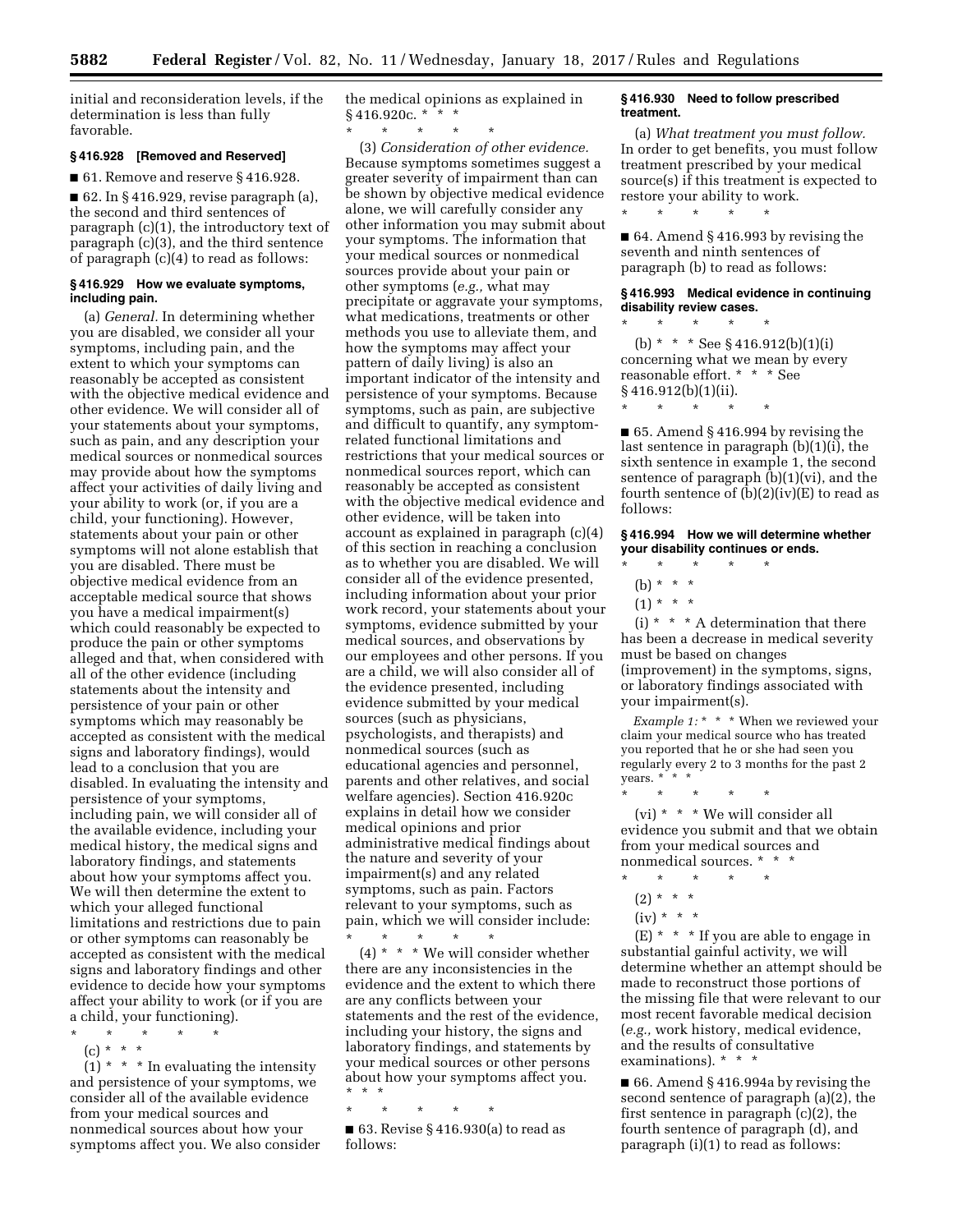**§ 416.994a How we will determine whether your disability continues or ends, and whether you are and have been receiving treatment that is medically necessary and available, disabled children.** 

 $(a) * * * *$  $(2)$  \* \* \* We will consider all evidence you submit and that we obtain from your medical and nonmedical

- sources. \* \* \* \* \* \* \* \*
	- (c) \* \* \*

(2) The terms symptoms, signs, and laboratory findings are defined in  $§$ 416.902. \* \* \*

(d) \* \* \* If not, we will determine whether an attempt should be made to reconstruct those portions of the missing file that were relevant to our most recent favorable determination or decision (*e.g.,* school records, medical evidence, and the results of consultative examinations). \* \* \*

- \* \* \* \* \*
	- (i) \* \* \*

(1) *What we mean by treatment that is medically necessary.* Treatment that is medically necessary means treatment that is expected to improve or restore your functioning and that was prescribed by your medical source. If you do not have a medical source, we will decide whether there is treatment that is medically necessary that could have been prescribed by a medical source. The treatment may include (but is not limited to)—

\* \* \* \* \*

# **Subpart J—Determinations of Disability**

■ 67. The authority citation for subpart J of part 416 continues to read as follows:

**Authority:** Secs. 702(a)(5), 1614, 1631, and 1633 of the Social Security Act (42 U.S.C. 902(a)(5), 1382c, 1383, and 1383b).

#### **§ 416.1015 [Amended]**

 $\blacksquare$  68. Revise § 416.1015 by removing paragraph (d) and redesignating paragraphs (e) through (h) as paragraphs (d) through (g).

■ 69. Revise § 416.1016 to read as follows:

## **§ 416.1016 Medical consultants and psychological consultants.**

(a) *What is a medical consultant?* A medical consultant is a member of a team that makes disability determinations in a State agency (see § 416.1015), or who is a member of a team that makes disability determinations for us when we make disability determinations ourselves. The medical consultant completes the medical portion of the case review and

any applicable residual functional capacity assessment about all physical impairment(s) in a claim.

(b) *What qualifications must a medical consultant have?* A medical consultant is a licensed physician, as defined in § 416.902(a)(1).

(c) *What is a psychological consultant?* A psychological consultant is a member of a team that makes disability determinations in a State agency (see § 416.1015), or who is a member of a team that makes disability determinations for us when we make disability determinations ourselves. The psychological consultant completes the medical portion of the case review and any applicable residual functional capacity assessment about all mental impairment(s) in a claim. When we are unable to obtain the services of a qualified psychiatrist or psychologist despite making every reasonable effort (see § 416.1017) in a claim involving a mental impairment(s), a medical consultant will evaluate the mental impairment(s).

(d) *What qualifications must a psychological consultant have?* A psychological consultant can be either a licensed psychiatrist or psychologist. We will only consider a psychologist qualified to be a psychological consultant if he or she:

(1) Is licensed or certified as a psychologist at the independent practice level of psychology by the State in which he or she practices; and

(2)(i) Possesses a doctorate degree in psychology from a program in clinical psychology of an educational institution accredited by an organization recognized by the Council on Post-Secondary Accreditation; or

(ii) Is listed in a national register of health service providers in psychology which the Commissioner of Social Security deems appropriate; and

(3) Possesses 2 years of supervised clinical experience as a psychologist in health service, at least 1 year of which is post-masters degree.

(e) *Cases involving both physical and mental impairments.* In a case where there is evidence of both physical and mental impairments, the medical consultant will evaluate the physical impairments in accordance with paragraph (a) of this section, and the psychological consultant will evaluate the mental impairment(s) in accordance with paragraph (c) of this section.

■ 70. Revise § 416.1017(a) to read as follows:

### **§ 416.1017 Reasonable efforts to obtain review by a qualified psychiatrist or psychologist.**

(a) When the evidence of record indicates the existence of a physical impairment, the State agency must make every reasonable effort to ensure that a medical consultant completes the medical portion of the case review and any applicable residual functional capacity assessment. When the evidence of record indicates the existence of a mental impairment, the State agency must make every reasonable effort to ensure that a psychological consultant completes the medical portion of the case review and any applicable residual functional capacity assessment. The State agency must determine if additional physicians, psychiatrists, and psychologists are needed to make the necessary reviews. When it does not have sufficient resources to make the necessary reviews, the State agency must attempt to obtain the resources needed. If the State agency is unable to obtain additional physicians, psychiatrists, and psychologists because of low salary rates or fee schedules, it should attempt to raise the State agency's levels of compensation to meet the prevailing rates for these services. If these efforts are unsuccessful, the State agency will seek assistance from us. We will assist the State agency as necessary. We will also monitor the State agency's efforts and where the State agency is unable to obtain the necessary services, we will make every reasonable effort to provide the services using Federal resources.

\* \* \* \* \*

## **Subpart N—Determinations, Administrative Review Process, and Reopening of Determinations and Decisions**

■ 71. The authority for subpart N continues to read as follows:

**Authority:** Secs. 702(a)(5), 1631, and 1633 of the Social Security Act (42 U.S.C. 902(a)(5), 1383, and 1383b); sec. 202, Pub. L. 108–203, 118 Stat. 509 (42 U.S.C. 902 note).

■ 72. In § 416.1406(b)(2), revise the fourth sentence to read as follows:

# **§ 416.1406 Testing modifications to the disability determination procedures.**

\* \* \* \* \* (b) \* \* \*

 $(2) * * *$  However, before an initial determination is made in any case where there is evidence which indicates the existence of a mental impairment, the decisionmaker will make every reasonable effort to ensure that a qualified psychiatrist or psychologist has completed the medical portion of